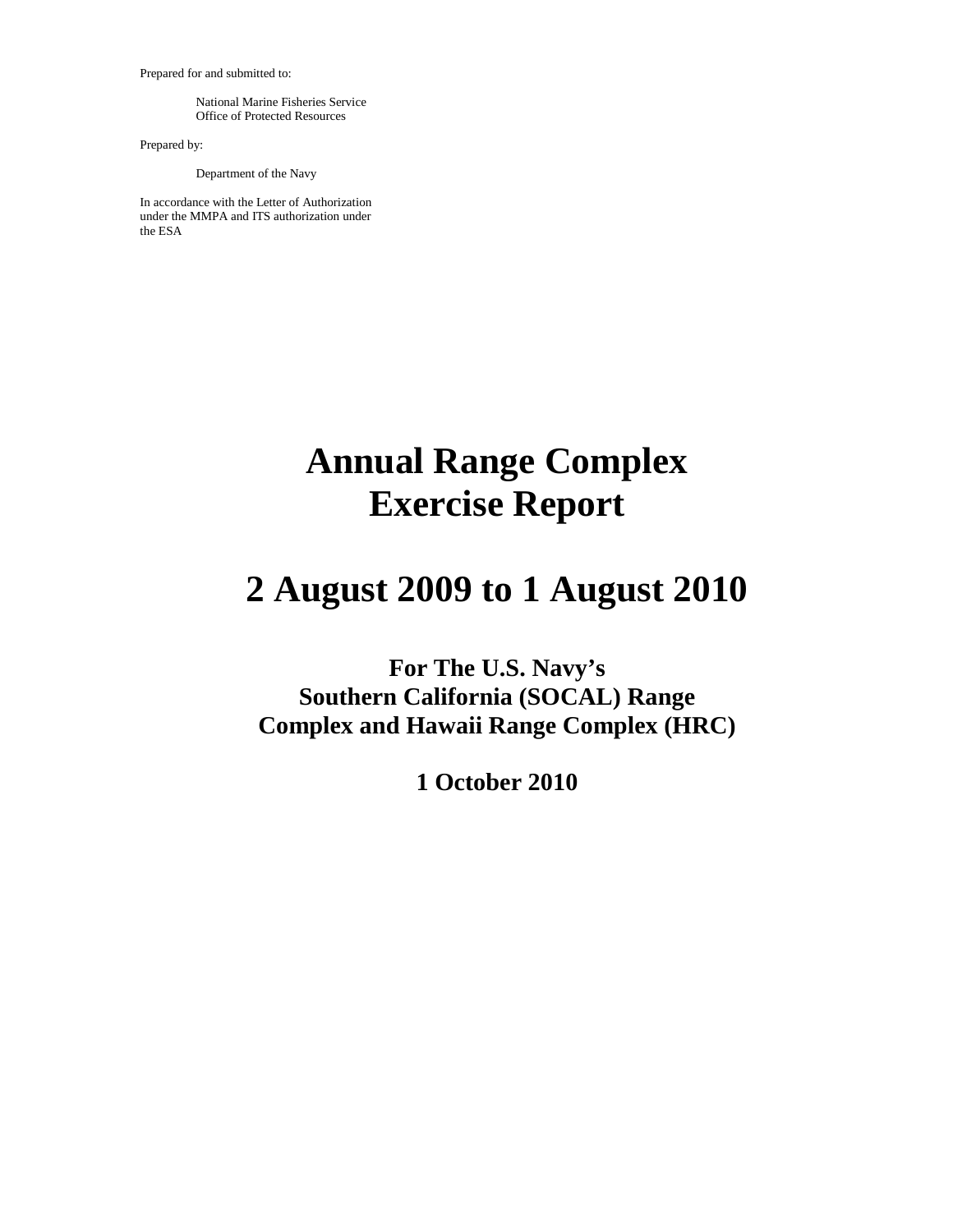## **TABLE OF CONTENTS**

#### SOUTHERN CALIFORNIA RANGE COMPLEX

| (1) SOCAL – MFAS/HFAS Major Training Exercises |  |
|------------------------------------------------|--|
|                                                |  |
|                                                |  |
|                                                |  |
| $(2)$ SOCAL – ASW Summary                      |  |
|                                                |  |
|                                                |  |
|                                                |  |
|                                                |  |
|                                                |  |

#### HAWAII RANGE COMPLEX

| (1) HRC – MFAS/HFAS Major Training Exercises |  |
|----------------------------------------------|--|
|                                              |  |
|                                              |  |
|                                              |  |
| $(2)$ HRC – ASW Summary                      |  |
|                                              |  |
|                                              |  |
|                                              |  |
|                                              |  |
|                                              |  |
|                                              |  |
|                                              |  |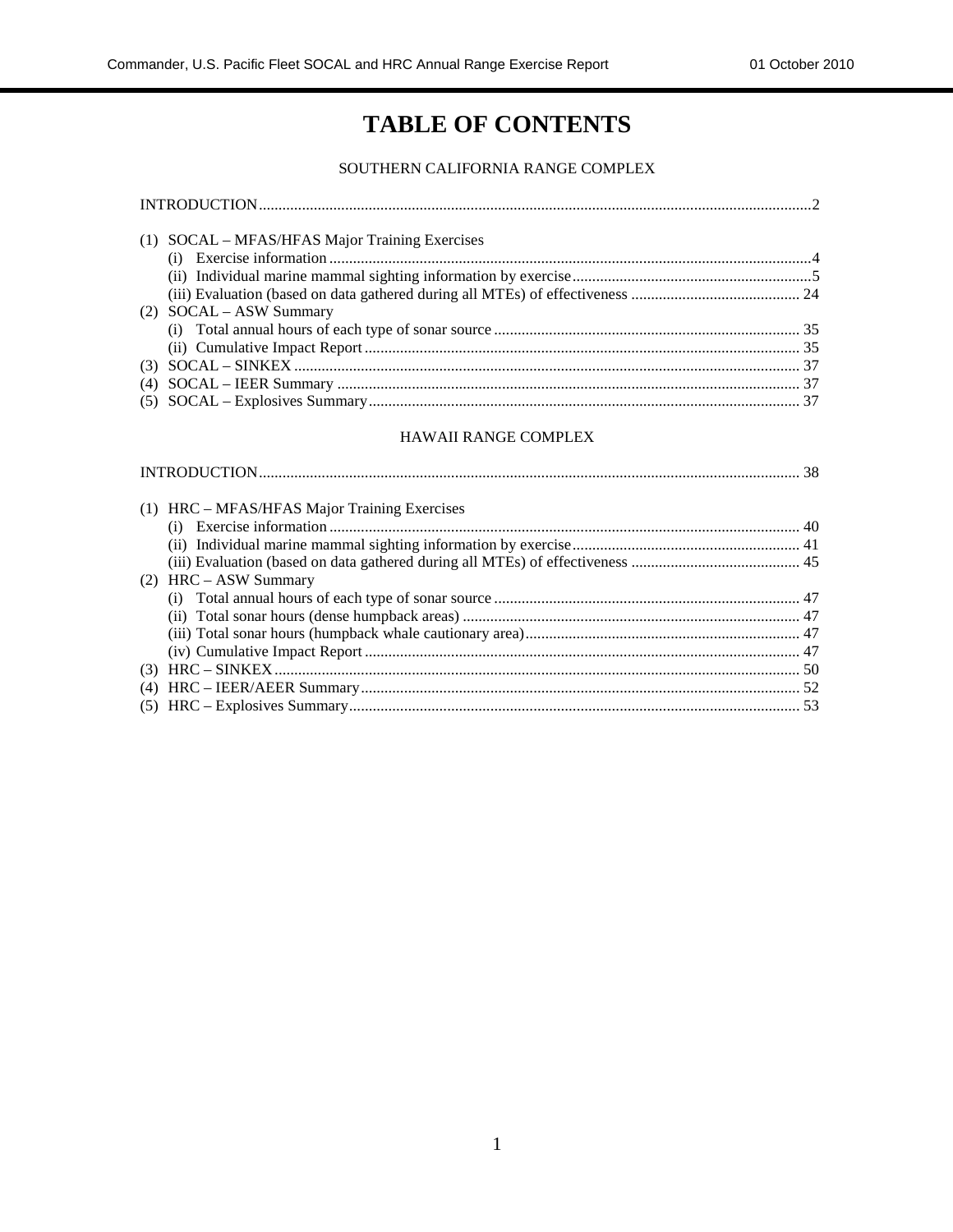### **SOUTHERN CALIFORNIA RANGE COMPLEX**

### **INTRODUCTION**

The U.S. Navy prepared this Annual Range Complex Exercise Report covering the period from 2 August 2009 to 1 August 2010 in compliance with the National Marine Fisheries Service (NMFS) Final Rule under the Marine Mammal Protection Act (MMPA) for the Southern California Range Complex (SOCAL) and the Hawaii Range Complex (HRC) (NMFS 2009).

In the SOCAL Range Complex Letter of Authorization "Requirements for monitoring and reporting", the following report subsections were specified and are present within this report for the SOCAL Range Complex:

- (1) Mid-Frequency Active Sonar (MFAS)/High-Frequency Active Sonar (HFAS) Major Training Exercises (MTE).
	- (i) Exercise information (for each MTE).
	- (ii) Individual marine mammal sighting information (for each MTE).
	- (iii) Evaluation (based on data gathered during all MTEs) of effectiveness of mitigation measures designed to avoid exposing marine mammals to MFAS. This evaluation shall identify the specific observations that support any conclusion the Navy reaches about the effectiveness of the mitigation.
- (2) Anti-submarine Warfare (ASW) Summary
	- (i) Total annual hours of each type of sonar source
	- (ii) Cumulative Impact Report
- (3) Sinking Exercises (SINKEX)
- (4) Improved Extended Echo Ranging (IEER) Summary
- (5) Explosives Summary
	- (i) Total annual number of each type of explosive exercises
	- (ii) Total annual expended/detonated rounds for each explosive type

This Annual Report covers the period from 2 August 2009 to 1 August 2010, and the information represents the best practical data collection for this period. Due to the data collection and reporting timeline differing from the actual LOA dates, exercise data from 2 August 2009 to 19 January 2010 falls under the 2009 SOCAL Letter of Authorization, while exercise data from 20 January 2010 to 1 August 2010 falls under the 2010 SOCAL Letter of Authorization. In an effort to provide a better representation of annual exercise data for the SOCAL Range Complex, the Navy has combined all exercise data from 2 August 2009 to 1 August 2010 and compared it to the annual allocations provided in the 2010 SOCAL Letter of Authorization. This representation of annual exercise data shall be repeated in future Annual Reports. To provide accounting for the entire five year period of the authorization, the Navy will also submit a final report at the end of the five years to provide comprehensive totals of authorized usage.

Finally, on review of accumulated reporting metrics, the Navy has determined that certain portions become classified by their summary. Information designated as classified in this report will be submitted to NMFS in a separate classified appendix to this report.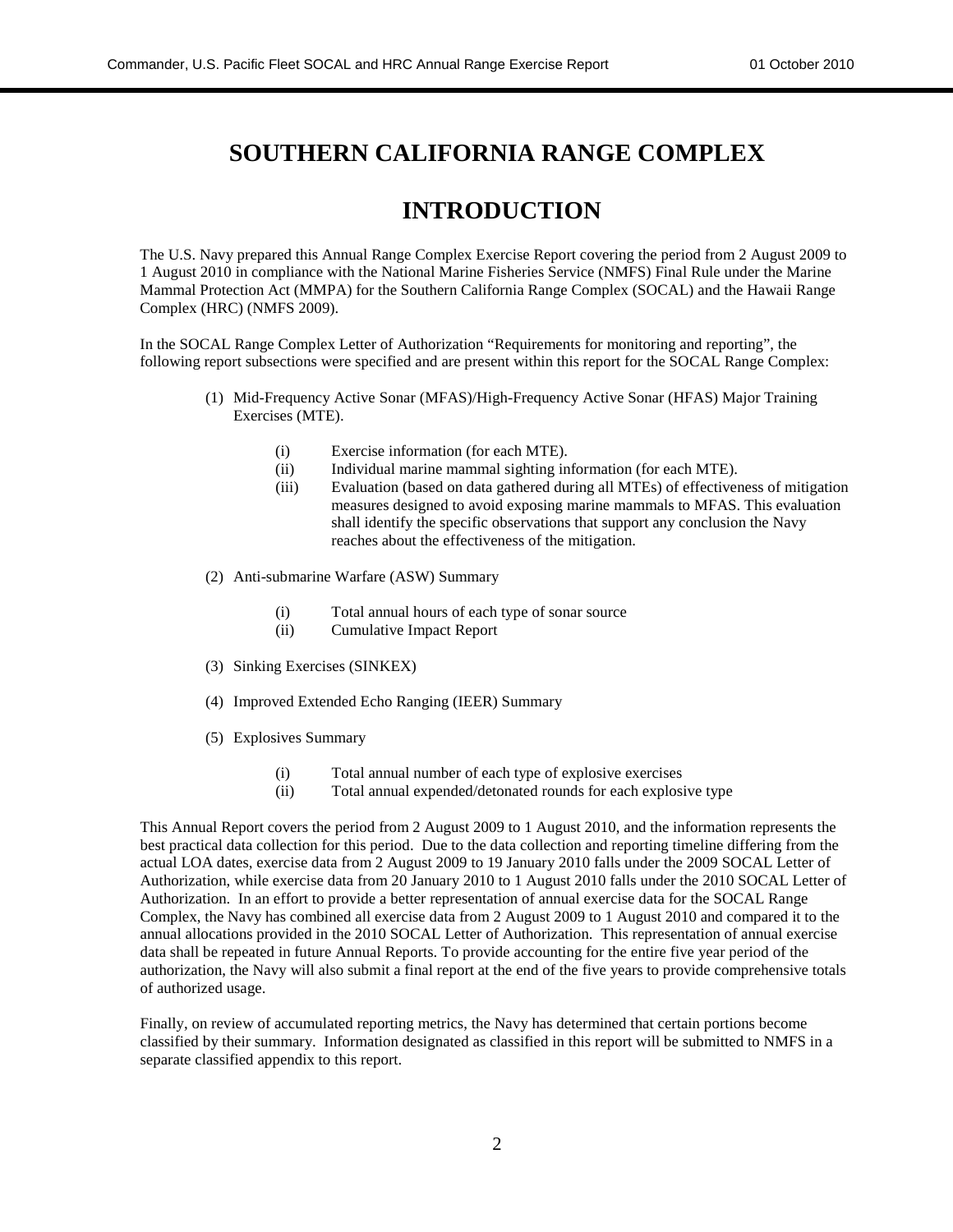#### **(1) SOCAL – MFAS/HFAS Major Training Exercises**

This section summarizes authorized sonar use and marine mammal observations from the MTEs conducted within the SOCAL Range Complex between 2 August 2009 and 1 August 2010.

For SOCAL, MTEs include Ship Anti-Submarine Warfare Readiness and Evaluation Measuring (SHAREM), Sustainment Exercises (SUSTEX), Integrated Anti Submarine Warfare Course Phase II (IAC2), Composite Training Unit Exercises (COMPTUEX), and Joint Task Forces Exercises (JTFEX).

There were a total of five MTEs within the SOCAL Range Complex between 2 August 2009 and 1 August 2010.

Exercise specific details as described in the SOCAL Final Rule (DoN 2009b) §216.175(f)(1)i-iii and LOA include:

(i) Exercise Information (for each MTE)

(ii) Individual Marine Mammal Sighting Information (for each MTE)

(iii) Evaluation (based on data gathered during all MTEs) of the effectiveness of mitigation measures designed to avoid exposing marine mammals to MFAS. This evaluation shall identify the specific observations that support any conclusions the Navy reaches about the effectiveness of the mitigation.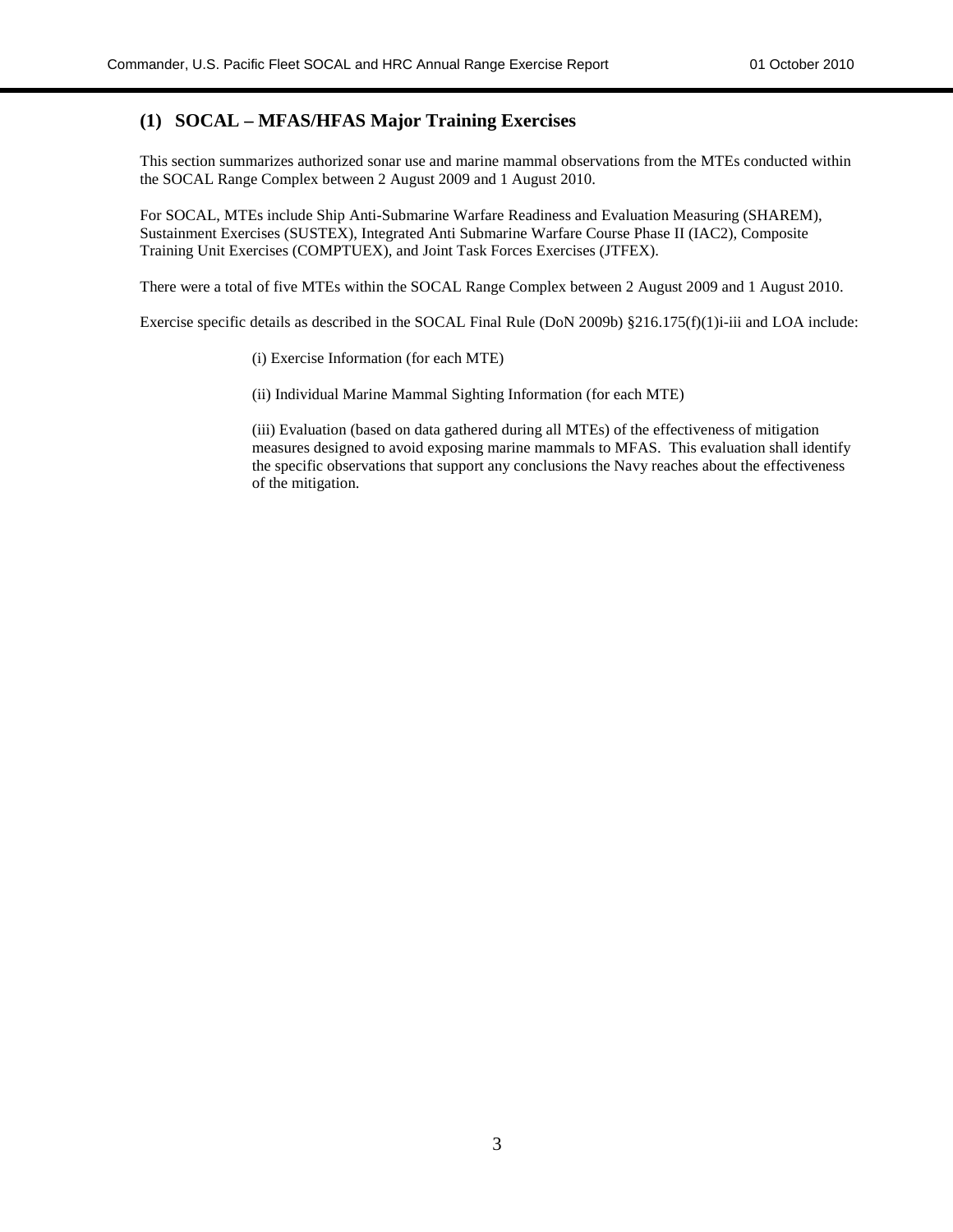#### **(i) Exercise information**

**Table S1-i-1. MTEs conducted in the SOCAL Range Complex.**

|                                |                                |                          | used            |                       |                   |                     |                | $(iv)$ # and types of active sources |                                               |               |                            | sources used                 |                                      | $(v)$ # and types of passive |                       |                                                      |               |            |     | $(vi)$ # and types of vessels and<br>aircraft participating |                                            |                |                |                                                      | $\overline{\mathbf{A}}$<br>ation                                                      | sonar                                                        |                    | (ix) Total hours ea. active source |                  |                   |                   |                                   |                                               | 힣                                       |
|--------------------------------|--------------------------------|--------------------------|-----------------|-----------------------|-------------------|---------------------|----------------|--------------------------------------|-----------------------------------------------|---------------|----------------------------|------------------------------|--------------------------------------|------------------------------|-----------------------|------------------------------------------------------|---------------|------------|-----|-------------------------------------------------------------|--------------------------------------------|----------------|----------------|------------------------------------------------------|---------------------------------------------------------------------------------------|--------------------------------------------------------------|--------------------|------------------------------------|------------------|-------------------|-------------------|-----------------------------------|-----------------------------------------------|-----------------------------------------|
| rcise<br>Exer<br>$\widehat{z}$ | (ii) Date                      | ocations<br>$\mathbf{m}$ | SQS-53<br>(iv)a | $-56$<br>SQS.<br>d(v) | BQQ-5/10<br>(iv)c | $A$ QS-13F<br>(iv)d | AQS-22<br>iv)e | <b>DICASS</b><br><b>Ivit</b>         | Nixie<br>$SLQ-25$<br>$\mathbf{g}(\mathbf{A})$ | SQS-53<br>v)a | SQS-56<br>$\sum_{k=1}^{n}$ | $SQR-19$<br>$\sum_{i=1}^{n}$ | BQQ-5/10<br>$\mathbf{p}(\mathbf{v})$ | AQS-22<br>iv)e               | $AQS-13F$<br>$(iv)$ d | uoys<br>Ō<br><b>DIFAR</b><br>$\mathbf{v})\mathbf{e}$ | g             | <b>DDG</b> | FFG | helo<br>dipping l<br><b>SH-60F/R</b>                        | helo<br>dipping<br>$n$ on<br><b>SH-60B</b> | arines<br>Subm | MPRA<br>$P-3C$ | ships<br>ee<br>sur<br>ASW<br>$\overline{\text{ion}}$ | <b>CD</b><br>$\frac{1}{2}$<br>hours of o<br>ders (hrs)<br>(vii) Total l<br>watchstand | active<br>$\overline{a}$<br>ď<br><b>Total hours</b><br>viii) | 53<br>SQS-<br>f(x) | SQS-56<br>d(xi)                    | BQQ-5/10<br>ix)c | $AQS-13F$<br>b(x) | AQS-22<br>$ix$ )e | <b>DICASS</b><br>$f(x)$           | Nixie<br>$SLQ-25$<br>$\mathbf{g}(\mathbf{x})$ | (x) Wave height (high,<br>average) (ft) |
| <b>SUSTEX</b>                  | 11-18 NOV<br>2009              | <sub>S</sub>             | $\gg$           | $\mathcal{R}$         | $\mathbf{R}$      | $\gg$               | $\star$        | $\frac{1}{2}$                        | $\pm$                                         | $\gg$         | $\pm$                      | $\ast$                       | $\star$                              | $\mathcal{R}$                | $\ast$                | $\gg$                                                | the c         | $\ast$     | *   | $\frac{1}{2}$                                               | *                                          | $\ast$         | $\gg$          |                                                      | 6,643                                                                                 | $*$                                                          | $\frac{1}{2}$      | $\mathcal{H}$                      | $\mathcal{H}$    | $*$               | $\star$           | *                                 | -de                                           | 11, 3, 6                                |
| IAC II                         | 9-11 MAR<br>2010               | <sub>S</sub>             | $\gg$           | $\ast$                | $\frac{1}{2}$     | $\mathcal{H}$       | $\star$        | $\frac{1}{2}$                        | $\ast$                                        | 宋             | $*$                        | $*$                          | $*$                                  | 宋                            | $*$                   | $\ast$                                               | $\gg$         | $\ast$     | $*$ | $*$                                                         | $*$                                        | $\ast$         | $\ast$         | $\Omega$                                             | 5,103                                                                                 | $*$                                                          | $\frac{1}{2}$      | $\frac{1}{2\pi}$                   | $\frac{1}{2}$    | $\ast$            | $\star$           | $\frac{d\mathbf{x}}{d\mathbf{x}}$ |                                               | 13, 1, 6                                |
| C2X                            | $17$ MAR $-$<br>2 APR<br>2010  | <sub>S</sub>             | *               | $\ast$                | $*$               | $\ast$              | $\star$        | $\mathbf{R}$                         | $\ast$                                        | *             | $\star$                    | $\ast$                       | $*$                                  | 宗                            | $*$                   | $\ast$                                               | $\star$       | $\ast$     | *   | $*$                                                         | *                                          | $\ast$         | $\ast$         | 2                                                    | 5,190                                                                                 | $\mathbf{x}$                                                 | $\frac{1}{2}$      | $\mathcal{H}$                      | $\mathbf{R}$     | $\ast$            | $\mathbf{k}$      | $\frac{d\mathbf{x}}{d\mathbf{x}}$ | -de                                           | 6.1.3                                   |
| IAC II                         | $14-16$<br><b>MAY 2010</b>     | <sub>S</sub>             | $\gg$           | $\ast$                | $\mathbf{R}$      | $\mathcal{H}$       | $\star$        | $\mathbf{R}$                         | $\ast$                                        | *             | $\star$                    | $\ast$                       | $*$                                  | 宗                            | $*$                   | $\ast$                                               | $\mathcal{R}$ | $\ast$     | *   | $*$                                                         | $\frac{1}{2}$                              | $\ast$         | $\ast$         |                                                      | 258.8                                                                                 | $\ast$                                                       | $\frac{1}{2}$      | <b>sk</b>                          | $\mathbf{R}$     | $*$               | <b>Sk</b>         | $\mathcal{M}$                     |                                               | 6,1,4                                   |
| $C2X^*$                        | $23$ JUL $-$<br>12 AUG<br>2010 | <sub>S</sub>             | *               | $\star$               | $*$               | $\ast$              | 永              | $\ast$                               | $\ast$                                        | $*$           | $\ast$                     | $*$                          | *                                    | $\frac{1}{2}$                | $*$                   | $\ast$                                               | *             | $\ast$     | $*$ | $*$                                                         | $\gg$                                      | $\ast$         | $\ast$         | $\overline{4}$                                       | 8,640                                                                                 | $*$                                                          | *                  | $\ast$                             | $\ast$           | $\ast$            | $\ast$            | *                                 | - sk                                          | 6,1,3                                   |

SUSTEX=Sustainment Exercise; IAC II=Integrated ASW Course (Phase II); C2X=Composite Training Exercise

#### S=SOCAL Range Complex

\*Information is contained in the classified appendix to this report.

\*\*C2X ended 12 AUG 2010. Data collected from 23 July – 1 August 2010 is presented in this report. Data from 2 – 12 August 2010 will be included in the 2011 Annual Exercise Report.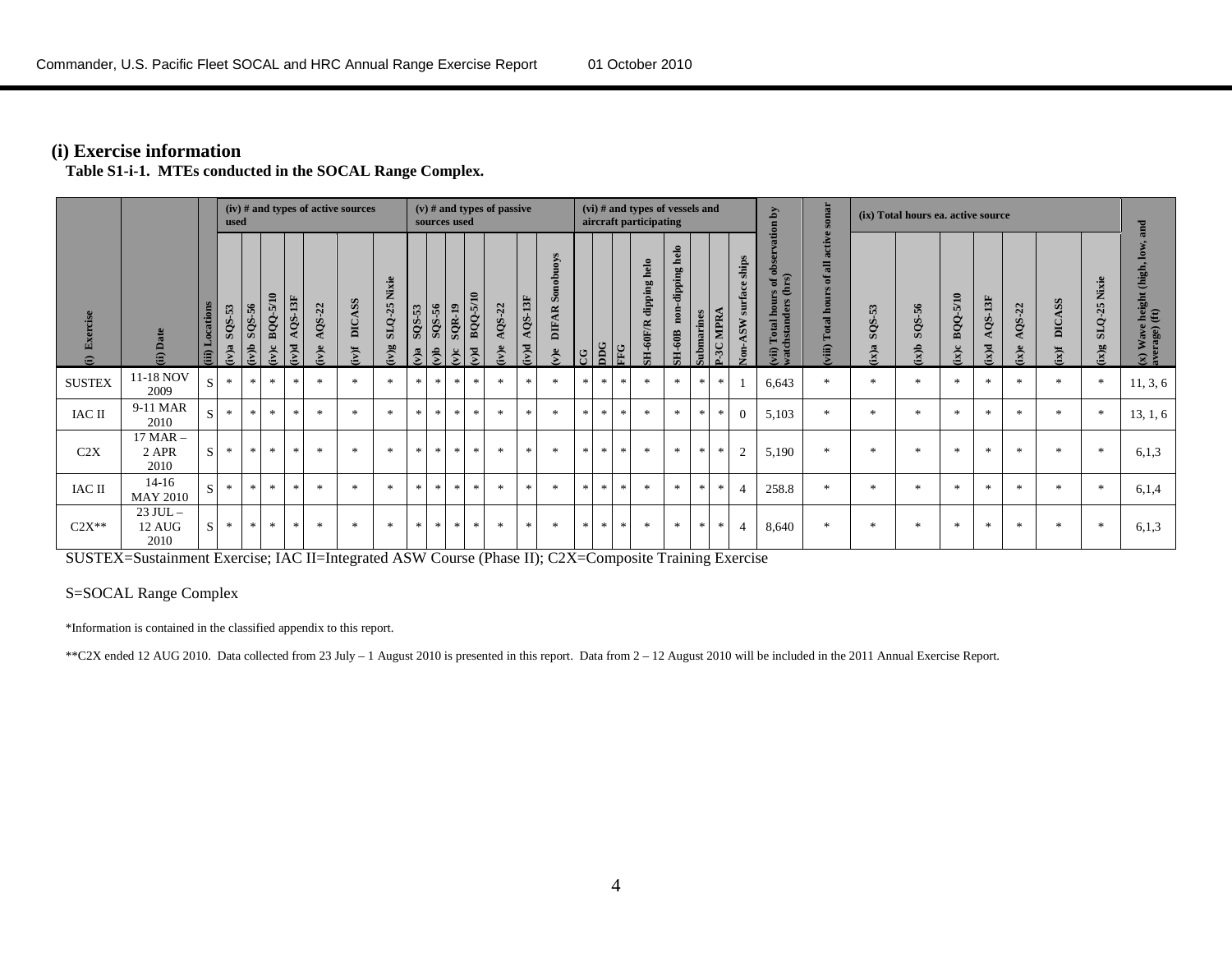#### **(ii) Individual marine mammal sighting information by exercise**

#### **Table S1-ii-1. SOCAL MTE – Individual Marine Mammal Sighting Information: SUSTEX 11-18 Nov 2009.**

| (a) Location | (b) Species | (c) $#$ of individuals | Calves observed (y/n)<br>$\widehat{\mathbf{c}}$ | sensor<br>(e) Initial detection | (f) Platform detection from | time observed<br>Length of<br>(imin)<br>$\circledast$ | Wave height (ft)<br>$\widehat{a}$ | (i) Visibility (nm) | source in use $(y/n)$<br>Sonar<br>$\widehat{\Theta}$ | (k) Range (yds) | (I) Mitigation implemented | (m) If hullmounted source<br>in use, true bearing and<br>animal travel | Observed behavior<br>$\widehat{a}$ |
|--------------|-------------|------------------------|-------------------------------------------------|---------------------------------|-----------------------------|-------------------------------------------------------|-----------------------------------|---------------------|------------------------------------------------------|-----------------|----------------------------|------------------------------------------------------------------------|------------------------------------|
| <b>SOCAL</b> | whale       |                        | n                                               | <b>VIS</b>                      | non-ASW ship                | 5                                                     | $\overline{2}$                    | 10                  | na                                                   | 1000-2000       | nr                         | na                                                                     | nr                                 |
| SOCAL        | pinniped    | 20                     | n                                               | <b>VIS</b>                      | <b>DDG</b>                  | 5                                                     | 4                                 | 10                  | n                                                    | 500-1000        | nr                         | na                                                                     | nr                                 |
| <b>SOCAL</b> | whale       | 5                      | n                                               | <b>VIS</b>                      | <b>DDG</b>                  | $\tau$                                                | 4                                 | 10                  | n                                                    | 500-1000        | nr                         | na                                                                     | nr                                 |
| <b>SOCAL</b> | whale       | -1                     | n                                               | <b>VIS</b>                      | <b>DDG</b>                  | 8                                                     | 4                                 | 10                  | $\mathbf n$                                          | 500-1000        | nr                         | na                                                                     | nr                                 |
| <b>SOCAL</b> | dolphin     | 1                      | n                                               | <b>VIS</b>                      | <b>DDG</b>                  | 1                                                     | nr                                | nr                  | $\mathbf n$                                          | 500-1000        | nr                         | na                                                                     | nr                                 |
| <b>SOCAL</b> | whale       |                        | n                                               | <b>VIS</b>                      | nr                          | 20                                                    | 3                                 | 10                  | $\mathbf n$                                          | >2000           | nr                         | na                                                                     | nr                                 |
| <b>SOCAL</b> | whale       | 1                      | n                                               | <b>VIS</b>                      | ${\rm FFG}$                 | 15                                                    | 5                                 | 10                  | n                                                    | >2000           | nr                         | na                                                                     | nr                                 |
| <b>SOCAL</b> | whale       | 1                      | n                                               | <b>VIS</b>                      | non-ASW ship                | $\overline{4}$                                        | 1                                 | 10                  | na                                                   | 1000-2000       | nr                         | na                                                                     | nr                                 |
| <b>SOCAL</b> | dolphin     | 1                      | nr                                              | nr                              | <b>DDG</b>                  | 1                                                     | nr                                | nr                  | nr                                                   | nr              | nr                         | na                                                                     | nr                                 |
| SOCAL        | dolphin     | 2                      | nr                                              | <b>VIS</b>                      | <b>DDG</b>                  | $\overline{2}$                                        | 4                                 | 10                  | n                                                    | 500-1000        | nr                         | na                                                                     | nr                                 |
| <b>SOCAL</b> | whale       |                        | n                                               | <b>VIS</b>                      | $\rm{DDG}$                  | $\mathbf{1}$                                          | $\overline{4}$                    | 10                  | $\mathbf n$                                          | 500-1000        | nr                         | na                                                                     | nr                                 |
| SOCAL        | whale       |                        | n                                               | <b>VIS</b>                      | CG                          | 7                                                     | 1                                 | 10                  | $\mathbf n$                                          | $<$ 200         | nr                         | na                                                                     | nr                                 |
| <b>SOCAL</b> | dolphin     | 100                    | $\mathbf n$                                     | <b>VIS</b>                      | Helo                        | 15                                                    | $\overline{2}$                    | 10                  | $\mathbf n$                                          | >2000           | nr                         | na                                                                     | nr                                 |

nr=not reported; VIS=visual; ACO=acoustic; y=yes; n=no; na=not applicable; crs=course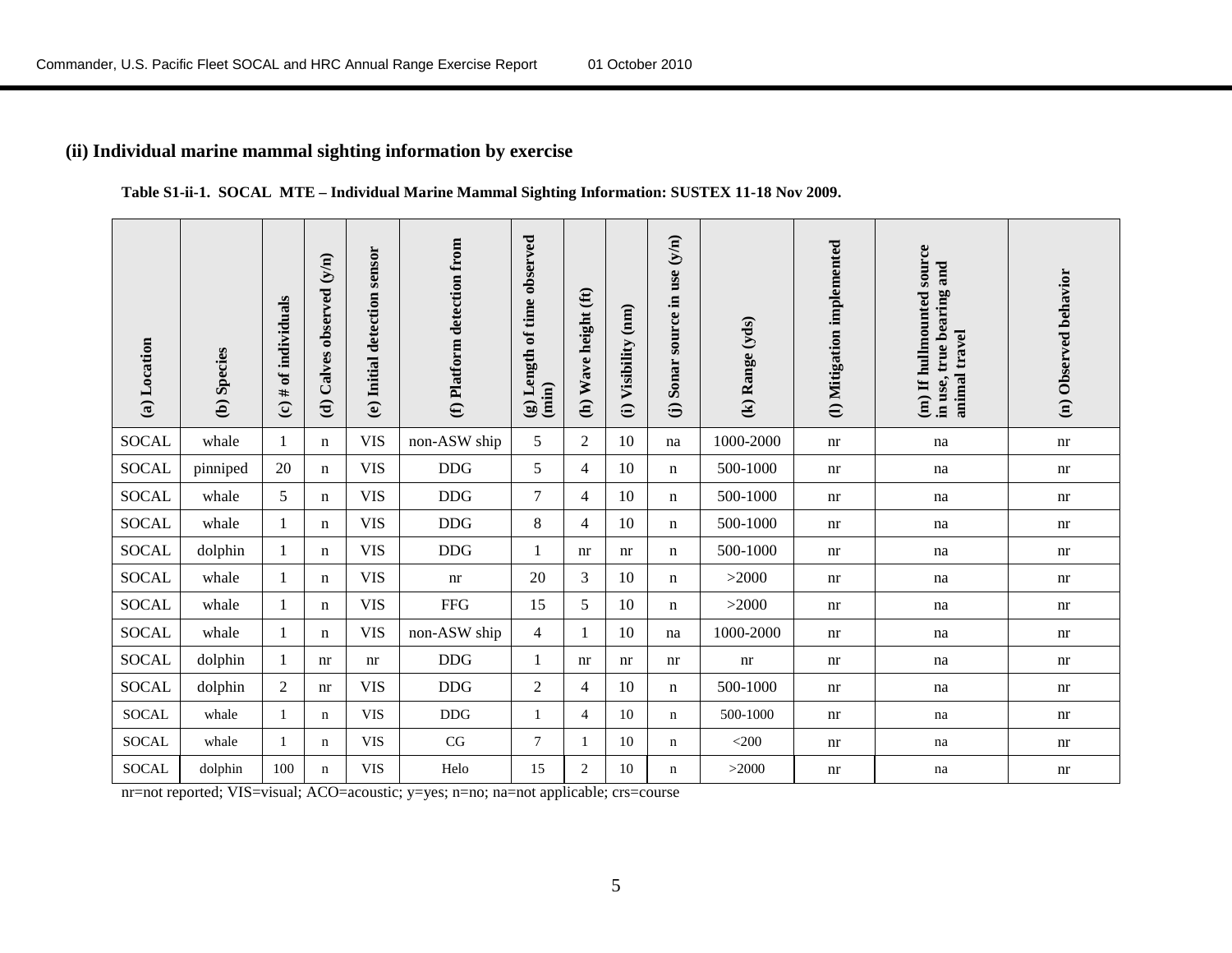#### **Table S1-ii-2. SOCAL MTE – Individual Marine Mammal Sighting Information: IAC II 9-11 Mar 2010.**

| (a) Location | (b) Species | (c) $#$ of individuals | Calves observed (y/n)<br>$\widehat{\mathbf{e}}$ | (e) Initial detection sensor | (f) Platform detection from | (g) Length of time observed<br>(imin) | (h) Wave height (ft) | (mn)<br>Visibility<br>$\widehat{E}$ | Sonar source in use (y/n)<br>$\widehat{\Theta}$ | (k) Range (yds) | (1) Mitigation implemented | (m) If hullmounted source in<br>use, true bearing and animal<br>travel | (n) Observed behavior  |
|--------------|-------------|------------------------|-------------------------------------------------|------------------------------|-----------------------------|---------------------------------------|----------------------|-------------------------------------|-------------------------------------------------|-----------------|----------------------------|------------------------------------------------------------------------|------------------------|
| <b>SOCAL</b> | whale       | $\overline{2}$         | $\mathbf n$                                     | <b>VIS</b>                   | <b>DDG</b>                  | $\overline{4}$                        | 3                    | 10                                  | $\mathbf n$                                     | 200-500         | nr                         | na                                                                     | blowing                |
| <b>SOCAL</b> | whale       | 3                      | n                                               | <b>VIS</b>                   | DDG                         | $\,8\,$                               | 3                    | 10                                  | $\mathbf n$                                     | 2000            | nr                         | na                                                                     | blowing                |
| <b>SOCAL</b> | whale       | $\overline{2}$         | n                                               | <b>VIS</b>                   | DDG                         | $\,8\,$                               | 3                    | 10                                  | n                                               | 200             | nr                         | na                                                                     | swimming               |
| <b>SOCAL</b> | whale       | $\overline{2}$         | n                                               | <b>VIS</b>                   | DDG                         | $\overline{9}$                        | 3                    | 10                                  | n                                               | 1000-2000       | nr                         | na                                                                     | blowing                |
| <b>SOCAL</b> | whale       | $\overline{4}$         | n                                               | <b>VIS</b>                   | DDG                         | $\overline{4}$                        | $\overline{7}$       | 9                                   | $\mathbf n$                                     | 200-500         | nr                         | na                                                                     | swimming               |
| <b>SOCAL</b> | whale       | 1                      | $\mathbf n$                                     | <b>VIS</b>                   | $\rm{DDG}$                  | 14                                    | $\overline{4}$       | 10                                  | $\mathbf n$                                     | 1000-2000       | ship<br>maneuvered         | na                                                                     | nr                     |
| <b>SOCAL</b> | whale       | $\mathbf{1}$           | n                                               | <b>VIS</b>                   | DDG                         | $\mathbf{1}$                          | $4 - 6$              | 10                                  | $\mathbf n$                                     | 1000-2000       | nr                         | na                                                                     | floating               |
| <b>SOCAL</b> | whale       | $\mathbf{1}$           | n                                               | <b>VIS</b>                   | <b>DDG</b>                  | $\mathbf{1}$                          | $4 - 6$              | 10                                  | n                                               | 1000            | nr                         | na                                                                     | blowing                |
| <b>SOCAL</b> | whale       | $\overline{2}$         | n                                               | <b>VIS</b>                   | <b>DDG</b>                  | $\overline{2}$                        | 1                    | 8                                   | n                                               | 500-1000        | nr                         | na                                                                     | blowing                |
| <b>SOCAL</b> | dolphin     | 5                      | n                                               | <b>VIS</b>                   | <b>FFG</b>                  | $\overline{2}$                        | $\mathbf{1}$         | 10                                  | $\mathbf n$                                     | 1000-2000       | nr                         | na                                                                     | nr                     |
| <b>SOCAL</b> | dolphin     | 100                    | $\mathbf n$                                     | <b>VIS</b>                   | <b>FFG</b>                  | 10                                    | 1                    | 10                                  | $\mathbf n$                                     | 1000-2000       | nr                         | na                                                                     | moving<br>west to east |
| <b>SOCAL</b> | dolphin     | 12                     | $\mathbf n$                                     | <b>VIS</b>                   | CG                          | 15                                    | 3                    | 10                                  | $\mathbf n$                                     | 2000            | nr                         | na                                                                     | nr                     |
| <b>SOCAL</b> | whale       |                        | n                                               | <b>VIS</b>                   | $\rm CG$                    | 5                                     | 3                    | 10                                  | $\mathbf n$                                     | >2000           | nr                         | na                                                                     | nr                     |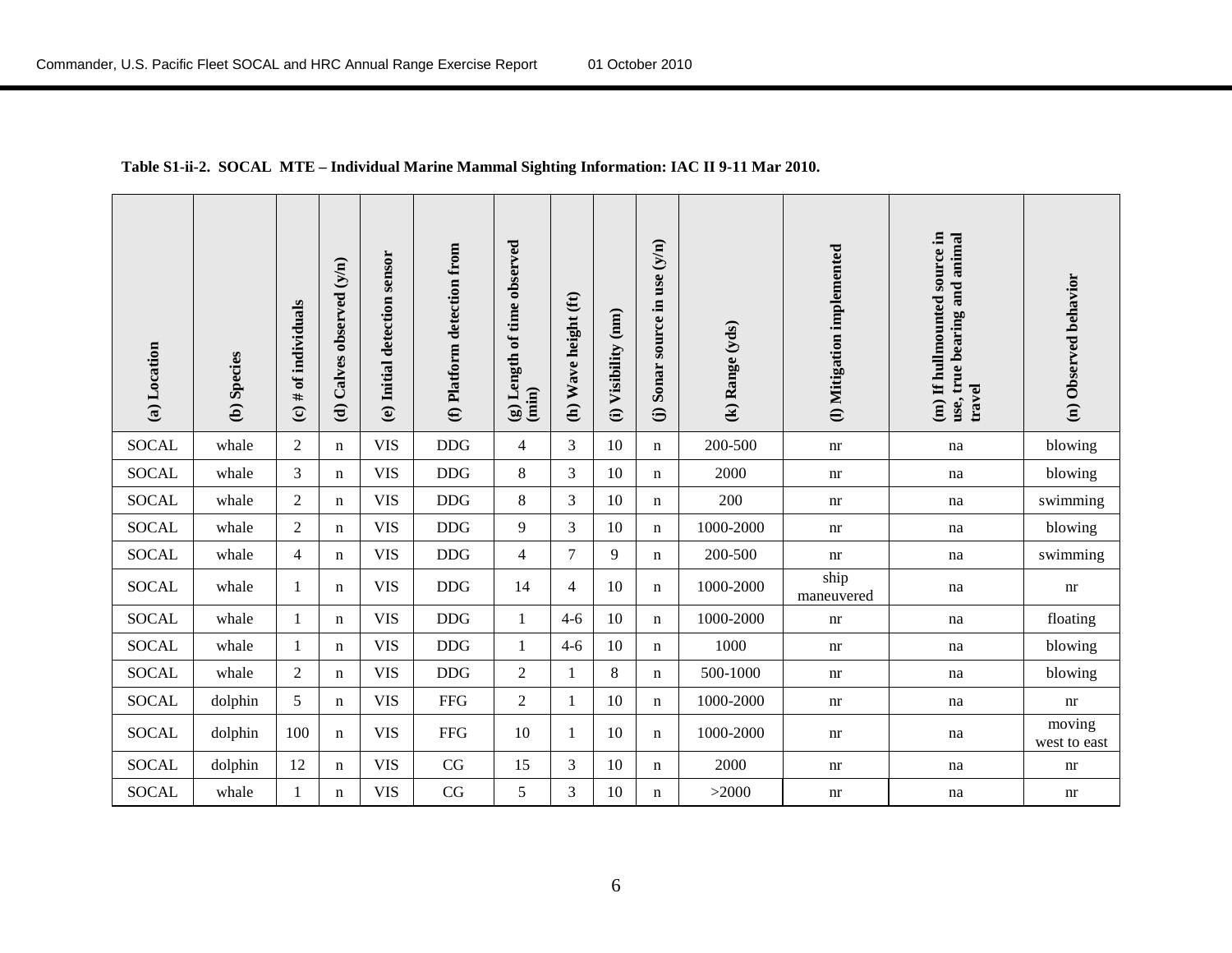| <b>SOCAL</b> | whale    | 6              | $\mathbf n$ | <b>VIS</b> | <b>FFG</b> | 10           | $\mathbf{1}$   | 10 | $\mathbf n$ | >2000     | nr                                                | na                                                                   | nr                         |
|--------------|----------|----------------|-------------|------------|------------|--------------|----------------|----|-------------|-----------|---------------------------------------------------|----------------------------------------------------------------------|----------------------------|
| <b>SOCAL</b> | dolphin  | 3              | $\mathbf n$ | <b>VIS</b> | <b>DDG</b> | $\mathbf{1}$ | $4 - 6$        | 10 | Y           | 200-500   | powered<br>down sonar<br>10dB; ship<br>maneuvered | dolphin 045 from<br>ship, ship crs 239,<br>dolphin opening<br>ship   | $\mathop{\rm nr}\nolimits$ |
| <b>SOCAL</b> | whale    | 1              | $\mathbf n$ | <b>VIS</b> | CG         | 5            | 3              | 10 | Y           | $<$ 200   | secured sonar                                     | whale 260 from<br>ship, ship crs 319,<br>whale opening<br>ship       | nr                         |
| <b>SOCAL</b> | whale    | $\overline{2}$ | $\mathbf n$ | <b>VIS</b> | <b>FFG</b> | 50           | 1              | 10 | Y           | >2000     | nr                                                | whale 140 from<br>ship, ship crs 312,<br>whale opening<br>ship       | $\mathop{\rm nr}\nolimits$ |
| <b>SOCAL</b> | dolphin  | 5              | $\mathbf n$ | <b>VIS</b> | <b>DDG</b> | $\mathbf{1}$ | $4 - 6$        | 10 | Y           | 200-500   | secured<br>sonar; ship<br>maneuvered              | dolphin 060 from<br>ship, ship crs 263,<br>dolphin opening<br>ship   | tacking to<br>open ship    |
| <b>SOCAL</b> | whale    | -1             | $\mathbf n$ | <b>VIS</b> | CG         | $\sqrt{2}$   | $\overline{c}$ | 10 | Y           | $<$ 200   | secured sonar                                     | whale 045 from<br>ship, ship crs 266,<br>whale direction nr          | nr                         |
| <b>SOCAL</b> | nr       | nr             | nr          | nr         | <b>DDG</b> | nr           | nr             | nr | Y           | 200-500   | powered<br>down sonar<br>10dB                     | animal bearing nr,<br>ship crs 274,<br>animal direction<br>nr        | $\mathop{\rm nr}\nolimits$ |
| <b>SOCAL</b> | whale    | -1             | $\mathbf n$ | <b>VIS</b> | <b>FFG</b> | 30           | 3              | 10 | Y           | >2000     | nr                                                | whale 030 from<br>ship, ship crs 332,<br>whale direction nr          | nr                         |
| <b>SOCAL</b> | whale    | $\mathbf{1}$   | $\mathbf n$ | <b>VIS</b> | <b>FFG</b> | 35           | 3              | 10 | $\mathbf n$ | 1000-2000 | nr                                                | na                                                                   | nr                         |
| <b>SOCAL</b> | whale    | $\mathbf{1}$   | $\mathbf n$ | <b>VIS</b> | <b>DDG</b> | 1            | $4 - 6$        | 10 | Y           | 1000-2000 | powered<br>down sonar<br>6dB                      | whale 040 from<br>ship, ship crs 235,<br>whale opening<br>ship       | nr                         |
| <b>SOCAL</b> | pinniped | 8              | $\mathbf n$ | <b>VIS</b> | <b>FFG</b> | 15           | 3              | 10 | Y           | $<$ 200   | secured sonar                                     | pinniped 090 from<br>ship, ship crs 076,<br>pinniped closing<br>ship | nr                         |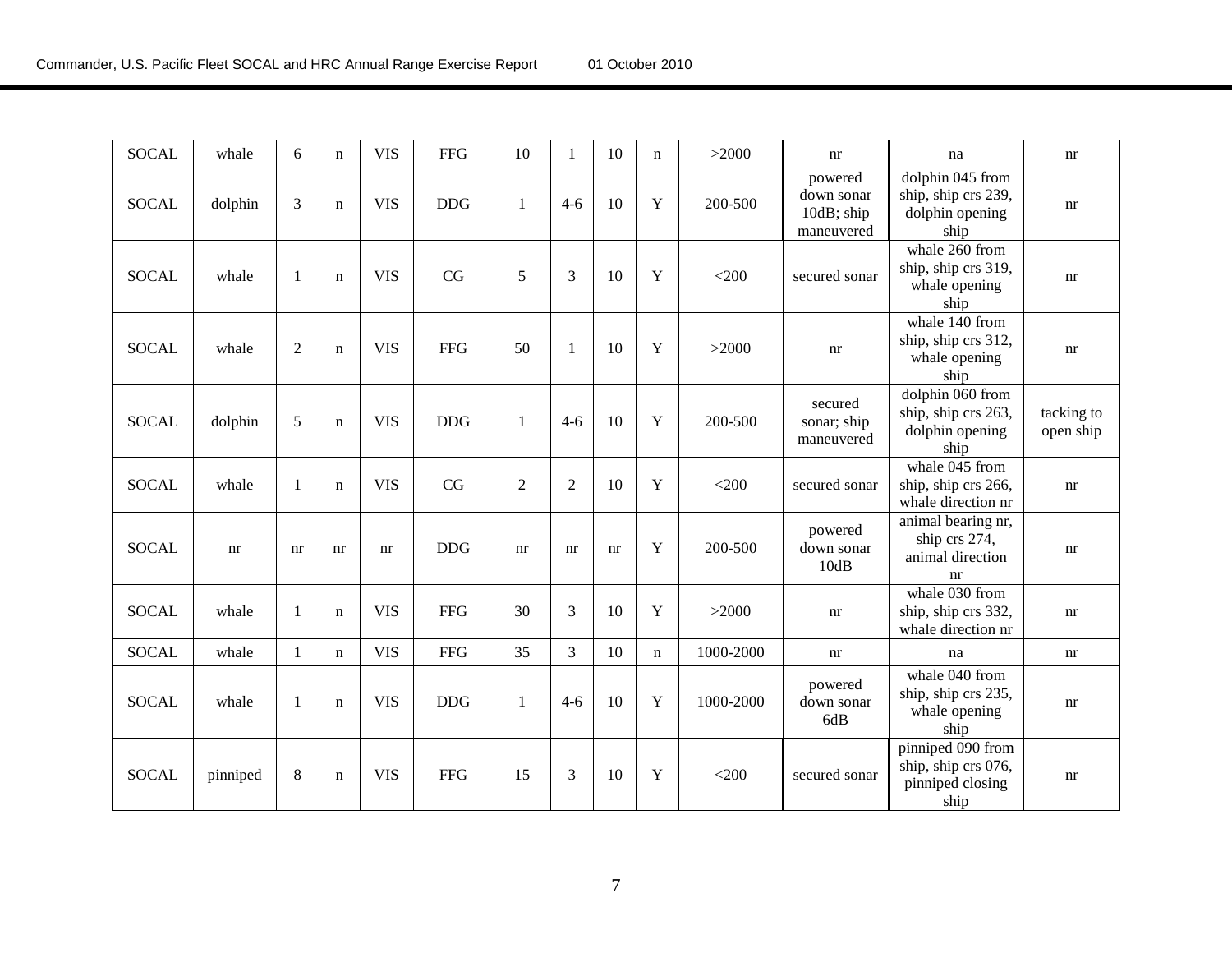| <b>SOCAL</b> | dolphin | 10 | n           | <b>VIS</b> | <b>FFG</b> | 5              |                | 10 | $\mathbf n$ | 1000-2000 | nr                                   | na                                                                 | nr       |
|--------------|---------|----|-------------|------------|------------|----------------|----------------|----|-------------|-----------|--------------------------------------|--------------------------------------------------------------------|----------|
| <b>SOCAL</b> | whale   | 6  | n           | <b>VIS</b> | <b>FFG</b> | 10             |                | 10 | $\mathbf n$ | 1000-2000 | nr                                   | na                                                                 | nr       |
| <b>SOCAL</b> | dolphin | 5  | $\mathbf n$ | <b>VIS</b> | CG         | $\overline{c}$ | 2              | 10 | Y           | 200-500   | secured<br>sonar; ship<br>maneuvered | dolphin 330 from<br>ship, ship crs 049,<br>dolphin opening<br>ship | nr       |
| <b>SOCAL</b> | whale   |    | n           | <b>VIS</b> | <b>DDG</b> | 5              |                | 10 | $\mathbf n$ | 1000-2000 | nr                                   | na                                                                 | blowing  |
| <b>SOCAL</b> | whale   | 16 | n           | <b>VIS</b> | <b>FFG</b> | 10             |                | 10 | $\mathbf n$ | 500-1000  | nr                                   | na                                                                 | nr       |
| <b>SOCAL</b> | dolphin | 5  | n           | <b>VIS</b> | <b>FFG</b> | 10             | $\overline{2}$ | 10 | $\mathbf n$ | 1000-2000 | nr                                   | na                                                                 | nr       |
| <b>SOCAL</b> | dolphin | 5  | n           | <b>VIS</b> | <b>FFG</b> | 10             | $\overline{2}$ | 10 | $\mathbf n$ | 1000-2000 | nr                                   | na                                                                 | nr       |
| <b>SOCAL</b> | dolphin | 20 | $\mathbf n$ | <b>VIS</b> | <b>DDG</b> | $\mathfrak{2}$ |                | 10 | $\mathbf n$ | $<$ 200   | nr                                   | na                                                                 | swimming |
| <b>SOCAL</b> | dolphin | 6  | n           | <b>VIS</b> | <b>DDG</b> |                |                | 10 | $\mathbf n$ | 1000-2000 | nr                                   | na                                                                 | swimming |
| <b>SOCAL</b> | dolphin | 10 | n           | <b>VIS</b> | <b>FFG</b> | 5              |                | 10 | $\mathbf n$ | 2000      | nr                                   | na                                                                 | nr       |

nr=not reported; VIS=visual; ACO=acoustic; y=yes; n=no; na=not applicable; crs=course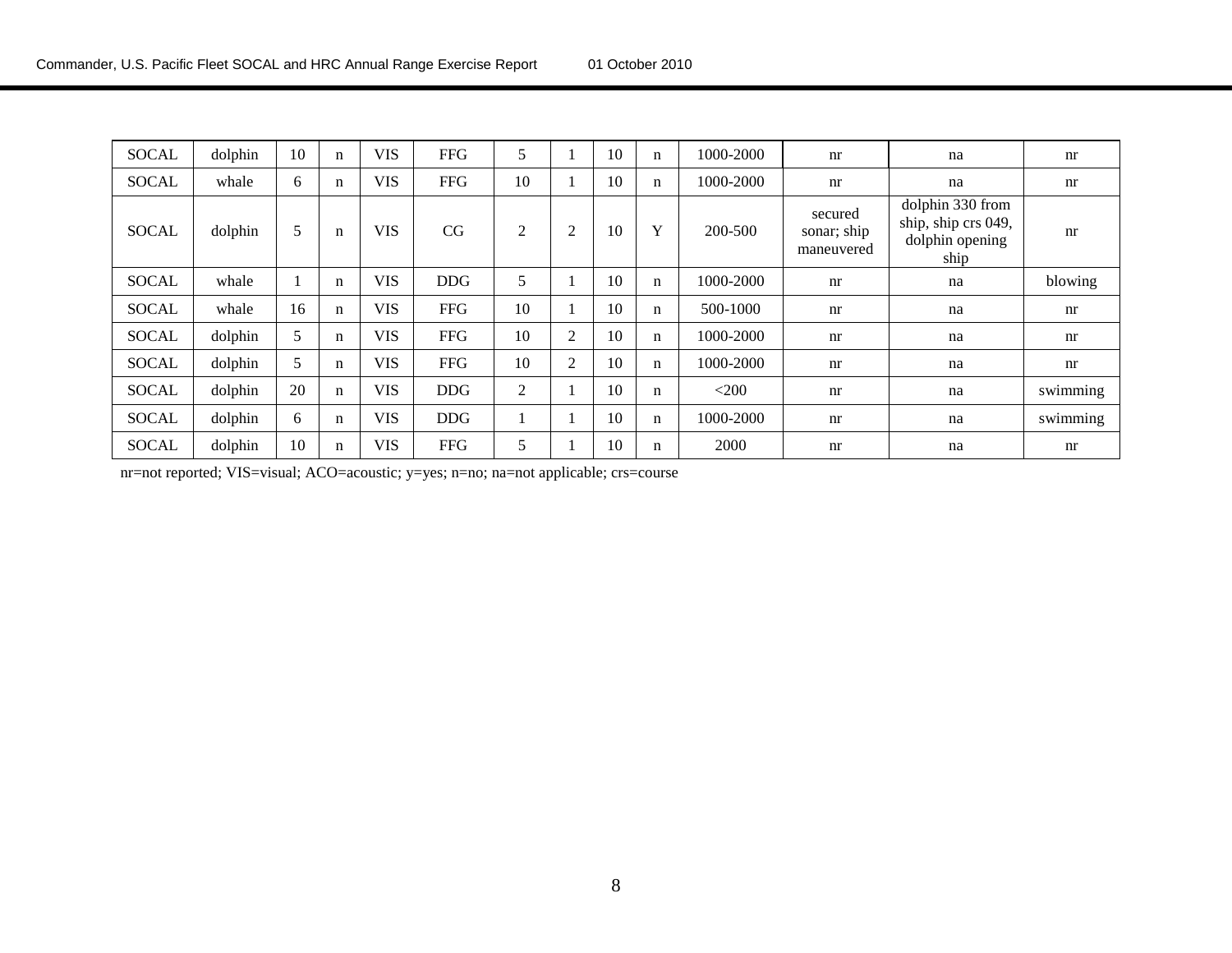| (a) Location | (b) Species | (c) $#$ of individuals | (d) Calves observed (y/n) | sensor<br>(e) Initial detection | (f) Platform detection from | (g) Length of time observed<br>(imin) | (h) Wave height (ft) | (mm)<br>Visibility<br>$\widehat{\mathbf{d}}$ | (j) Sonar source in use (y/n) | (k) Range (yds) | (I) Mitigation implemented   | (m) If hullmounted source in<br>use, true bearing and animal<br>travel | (n) Observed behavior                             |
|--------------|-------------|------------------------|---------------------------|---------------------------------|-----------------------------|---------------------------------------|----------------------|----------------------------------------------|-------------------------------|-----------------|------------------------------|------------------------------------------------------------------------|---------------------------------------------------|
| <b>SOCAL</b> | whale       | $\mathbf{1}$           | $\mathbf n$               | <b>VIS</b>                      | non-ASW ship                | $\overline{2}$                        | nr                   | $\overline{4}$                               | na                            | 200-500         | nr                           | na                                                                     | nr                                                |
| <b>SOCAL</b> | dolphin     | 20                     | $\mathbf n$               | <b>VIS</b>                      | non-ASW ship                | 15                                    | 4                    | 7                                            | na                            | 1000-<br>2000   | nr                           | na                                                                     | nr                                                |
| <b>SOCAL</b> | dolphin     | 3                      | $\mathbf n$               | <b>VIS</b>                      | non-ASW ship                | 5                                     | 4                    | 7                                            | na                            | 1000-<br>2000   | nr                           | na                                                                     | nr                                                |
| <b>SOCAL</b> | whale       | 1                      | $\mathbf n$               | <b>VIS</b>                      | non-ASW ship                | 5                                     | 3                    | 8                                            | na                            | 1000-<br>2000   | nr                           | na                                                                     | nr                                                |
| <b>SOCAL</b> | whale       | 1                      | $\mathbf n$               | <b>VIS</b>                      | non-ASW ship                | $\mathbf{1}$                          | $2 - 4$              | 10                                           | na                            | >2000           | nr                           | na                                                                     | spouting<br>and<br>blowing                        |
| <b>SOCAL</b> | dolphin     | 6                      | $\mathbf n$               | <b>VIS</b>                      | <b>DDG</b>                  | 20                                    | $\overline{2}$       | 10                                           | $\mathbf n$                   | 500-1000        | nr                           | na                                                                     | paralleling                                       |
| <b>SOCAL</b> | whale       | -1                     | $\mathbf n$               | <b>VIS</b>                      | CG                          | 1                                     | 3                    | 10                                           | Y                             | 500-1000        | powered<br>down sonar<br>6dB | whale 080 from ship,<br>ship crs 093, whale<br>paralleling ship        | paralleling,<br>CPA at<br>800yds off<br>port beam |
| <b>SOCAL</b> | dolphin     | 8                      | $\mathbf n$               | <b>VIS</b>                      | non-ASW ship                | 5                                     | 4                    | 10                                           | na                            | 1000-<br>2000   | nr                           | na                                                                     | nr                                                |
| <b>SOCAL</b> | whale       | $\mathfrak{2}$         | $\mathbf n$               | <b>VIS</b>                      | non-ASW ship                | 3                                     | 3                    | 10                                           | na                            | >2000           | nr                           | na                                                                     | closing<br>and<br>blowing                         |

#### **Table S1-ii-3. SOCAL MTE – Individual Marine Mammal Sighting Information: C2X 17 Mar – 2 Apr 2010.**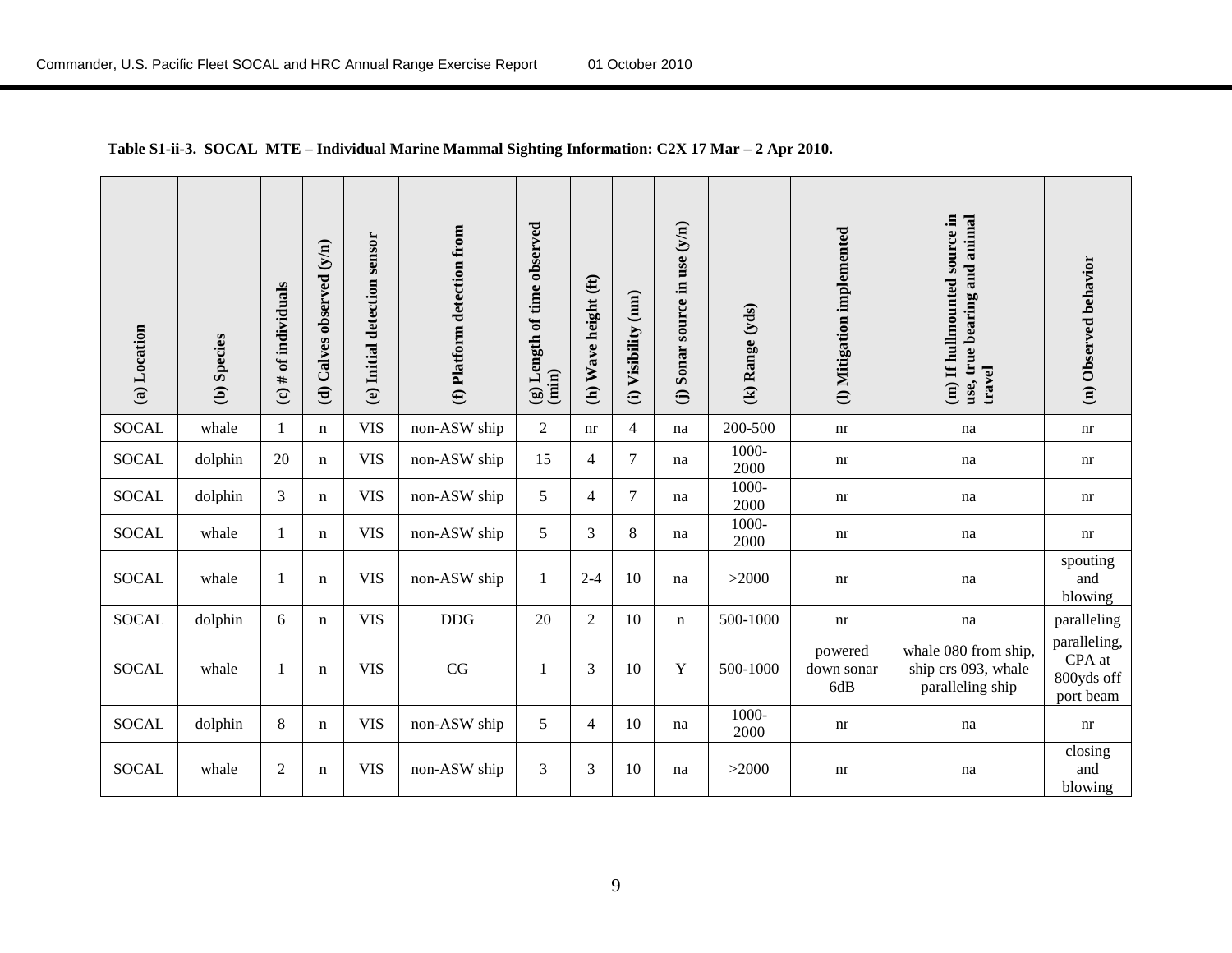| <b>SOCAL</b> | whale   |    | $\mathbf n$ | <b>VIS</b> | non-ASW ship | 4  | 4              | 10 | na | 200-500  | nr            | na                                                              | nr                         |
|--------------|---------|----|-------------|------------|--------------|----|----------------|----|----|----------|---------------|-----------------------------------------------------------------|----------------------------|
| <b>SOCAL</b> | dolphin | 5  | $\mathbf n$ | <b>VIS</b> | non-ASW ship | 5  | 3              | 8  | na | 200-500  | nr            | na                                                              | nr                         |
| <b>SOCAL</b> | dolphin | 20 | $\mathbf n$ | <b>VIS</b> | non-ASW ship | 4  | 4              | 8  | na | $<$ 200  | nr            | na                                                              | nr                         |
| <b>SOCAL</b> | whale   | 2  | n           | <b>VIS</b> | non-ASW ship | 3  |                | 10 | na | 500-1000 | nr            | na                                                              | nr                         |
| <b>SOCAL</b> | dolphin | 5  | Y           | <b>VIS</b> | non-ASW ship |    | $\overline{2}$ | 10 | na | $<$ 200  | nr            | na                                                              | nr                         |
| <b>SOCAL</b> | dolphin | 6  | $\mathbf n$ | <b>VIS</b> | non-ASW ship | nr | 4              | 8  | na | 200-500  | nr            | na                                                              | nr                         |
| <b>SOCAL</b> | dolphin | 8  | $\mathbf n$ | <b>VIS</b> | non-ASW ship | 3  | 4              | 8  | na | $<$ 200  | nr            | na                                                              | nr                         |
| <b>SOCAL</b> | dolphin | 15 | Y           | <b>VIS</b> | non-ASW ship | 5  | 4              | 8  | na | 500-1000 | nr            | na                                                              | nr                         |
| <b>SOCAL</b> | dolphin | 8  | n           | <b>VIS</b> | non-ASW ship | 5  | 4              | 8  | na | 500-1000 | nr            | na                                                              | nr                         |
| <b>SOCAL</b> | whale   |    | nr          | <b>VIS</b> | non-ASW ship | 5  | 4              | 10 | na | 500-1000 | nr            | na                                                              | $\mathop{\rm nr}\nolimits$ |
| <b>SOCAL</b> | dolphin | 10 | n           | <b>VIS</b> | non-ASW ship | 3  | 4              | 10 | na | 500-1000 | nr            | na                                                              | nr                         |
| <b>SOCAL</b> | dolphin | 8  | Y           | <b>VIS</b> | non-ASW ship | 5  | 4              | 10 | na | 200-500  | nr            | na                                                              | nr                         |
| SOCAL        | dolphin | 30 | $\mathbf n$ | <b>VIS</b> | non-ASW ship |    | 4              | 10 | na | $<$ 200  | nr            | na                                                              | nr                         |
| <b>SOCAL</b> | whale   | 3  | $\mathbf n$ | <b>VIS</b> | non-ASW ship |    | $\overline{4}$ | 10 | na | 200-500  | nr            | na                                                              | nr                         |
| <b>SOCAL</b> | dolphin | 5  | $\mathbf n$ | <b>VIS</b> | non-ASW ship |    | 4              | 10 | na | $<$ 200  | nr            | na                                                              | $\mathop{\rm nr}\nolimits$ |
| SOCAL        | dolphin | 30 | $\mathbf n$ | <b>VIS</b> | <b>FFG</b>   | 15 | 5              | 10 | Y  | >2000    | secured sonar | dolphin 345 from<br>ship, ship crs 015,<br>dolphin opening ship | nr                         |

nr=not reported; VIS=visual; ACO=acoustic; y=yes; n=no; na=not applicable; crs=course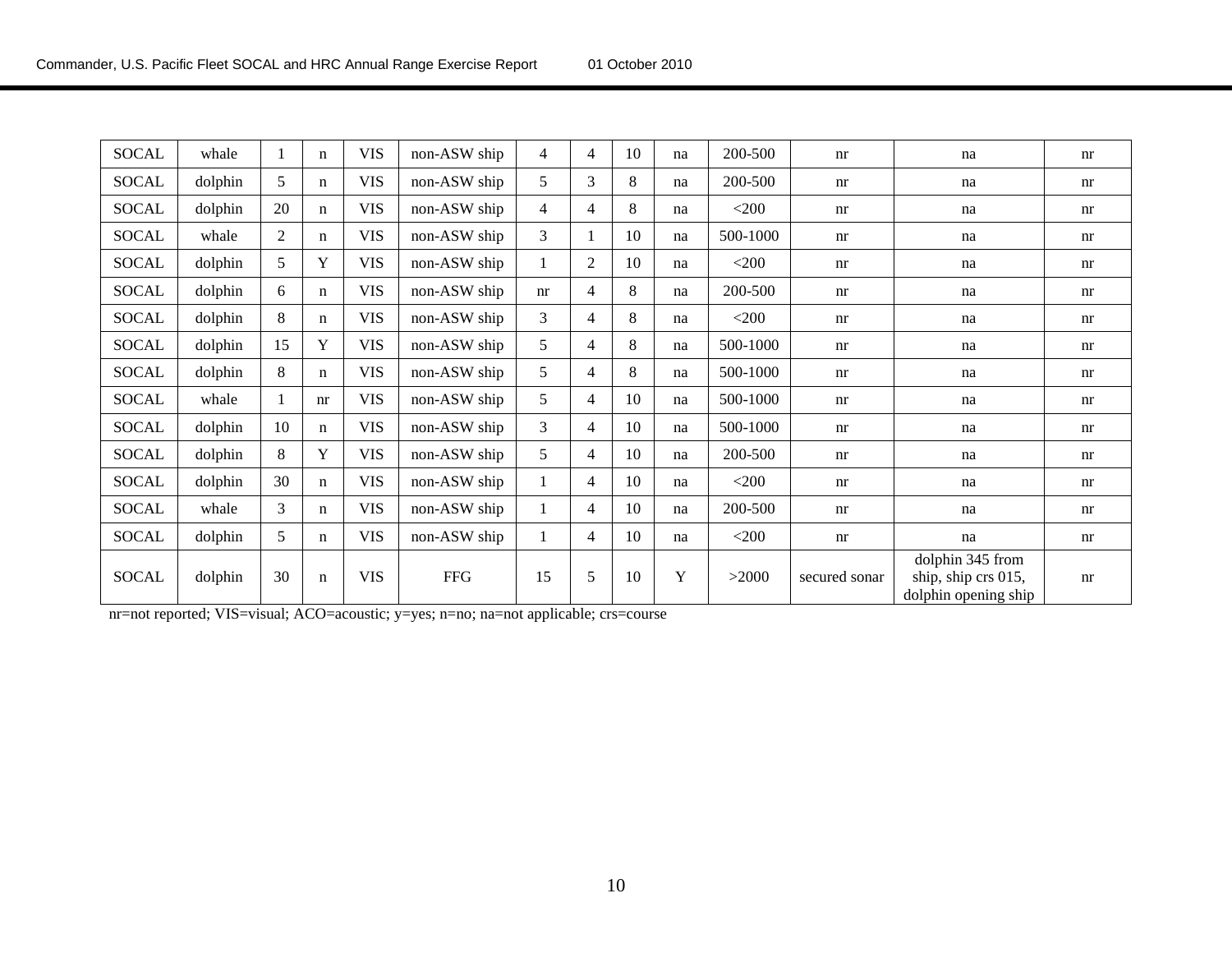| (a) Location | (b) Species | (c) $#$ of individuals | Calves observed (y/n)<br>$\widehat{\mathbf{c}}$ | (e) Initial detection sensor | (f) Platform detection from | (g) Length of time observed<br>(imin) | (h) Wave height (ft) | (i) Visibility (nm) | Sonar source in use (y/n)<br>$\widehat{\Theta}$ | (k) Range (yds) | (I) Mitigation implemented   | (m) If hullmounted source in<br>use, true bearing and animal<br>travel | (n) Observed behavior      |
|--------------|-------------|------------------------|-------------------------------------------------|------------------------------|-----------------------------|---------------------------------------|----------------------|---------------------|-------------------------------------------------|-----------------|------------------------------|------------------------------------------------------------------------|----------------------------|
| <b>SOCAL</b> | dolphin     | 10                     | $\mathbf n$                                     | <b>VIS</b>                   | <b>DDG</b>                  | 6                                     | 1                    | 10                  | Y                                               | 500-1000        | powered<br>down sonar<br>6dB | dolphin 070<br>from ship, ship<br>crs 109,<br>dolphin closing<br>ship  | nr                         |
| <b>SOCAL</b> | whale       | 1                      | $\mathbf n$                                     | <b>VIS</b>                   | <b>DDG</b>                  | 3                                     | nr                   | nr                  | Y                                               | 500-1000        | powered<br>down sonar<br>6dB | whale 290 from<br>ship, ship crs<br>121, whale<br>direction unk        | nr                         |
| <b>SOCAL</b> | dolphin     | 10                     | $\mathbf n$                                     | <b>VIS</b>                   | CG                          | 3                                     | 1                    | 8                   | $\mathbf n$                                     | 200-500         | nr                           | na                                                                     | nr                         |
| <b>SOCAL</b> | dolphin     | 10                     | $\mathbf n$                                     | <b>VIS</b>                   | <b>DDG</b>                  | 6                                     | $\mathbf{1}$         | 10                  | Y                                               | 500-1000        | secured<br>sonar             | dolphin 320<br>from ship, ship<br>crs 210,<br>dolphin closing<br>ship  | nr                         |
| <b>SOCAL</b> | dolphin     | 20                     | $\mathbf n$                                     | <b>VIS</b>                   | CG                          | $\overline{3}$                        | 1                    | $\,8\,$             | n                                               | 200-500         | $\mathop{\rm nr}\nolimits$   | na                                                                     | $\mathop{\rm nr}\nolimits$ |
| <b>SOCAL</b> | whale       | 1                      | n                                               | <b>VIS</b>                   | <b>DDG</b>                  | $\overline{2}$                        | $\overline{2}$       | 10                  | Y                                               | >2000           | nr                           | whale 245 from<br>ship, ship crs<br>276, whale<br>paralleling ship     | nr                         |

#### **Table S1-ii-4. SOCAL MTE – Individual Marine Mammal Sighting Information: IAC II 14 – 16 May 2010.**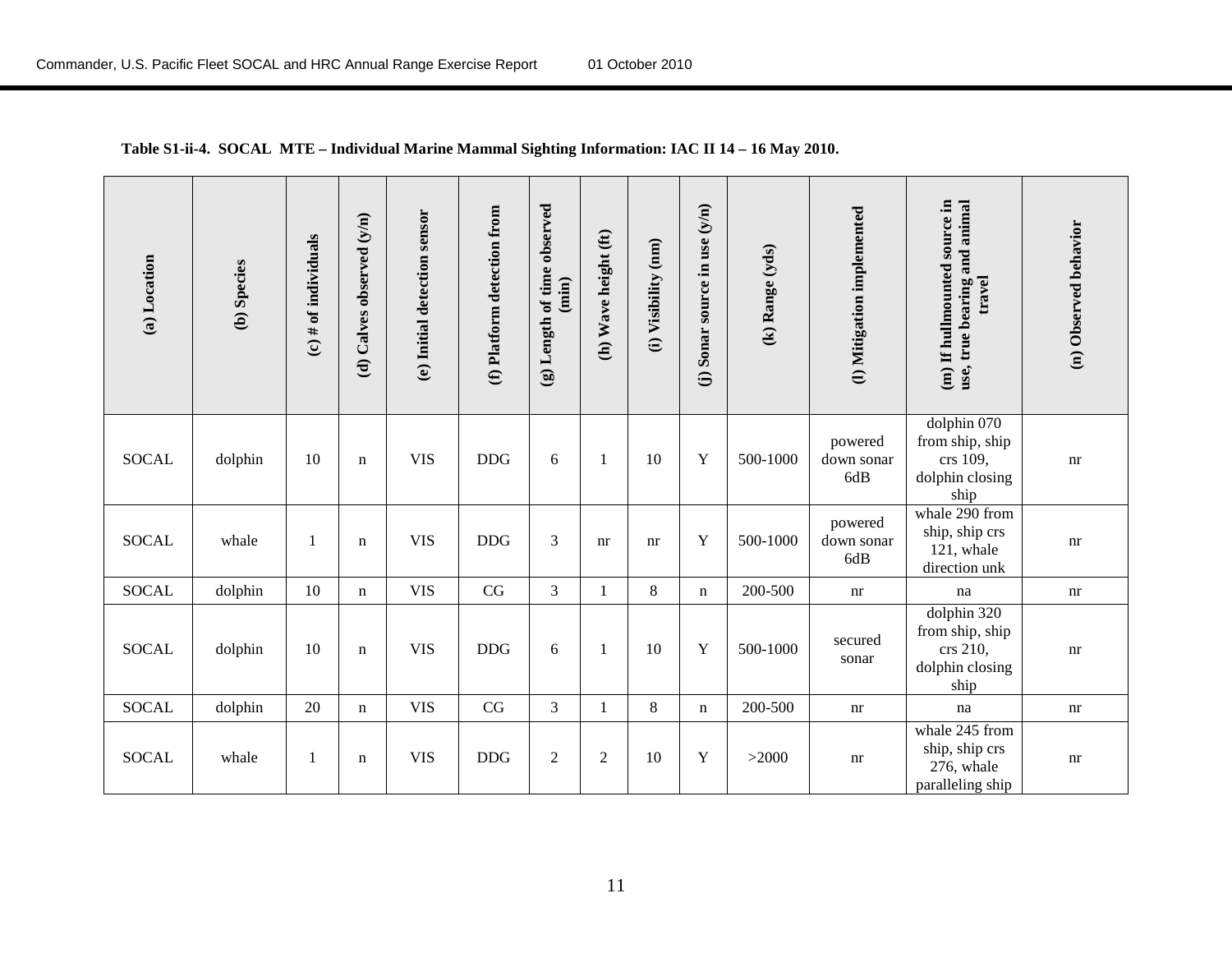| <b>SOCAL</b> | whale    | $\overline{2}$ | $\mathbf n$ | <b>VIS</b> | <b>DDG</b> | $\mathbf{1}$   | $\mathbf{1}$     | 8  | $\mathbf n$ | 500-1000 | nr                           | na                                                                          | nr |
|--------------|----------|----------------|-------------|------------|------------|----------------|------------------|----|-------------|----------|------------------------------|-----------------------------------------------------------------------------|----|
| <b>SOCAL</b> | dolphin  | 5              | n           | <b>VIS</b> | <b>DDG</b> | $\overline{2}$ | $\overline{2}$   | 10 | Y           | 200-500  | secured<br>sonar             | dolphin 245<br>from ship, ship<br>crs 269,<br>dolphin closing<br>ship       | nr |
| <b>SOCAL</b> | whale    | 1              | $\mathbf n$ | <b>VIS</b> | <b>DDG</b> | 8              | nr               | nr | Y           | >2000    | powered<br>down sonar<br>6dB | whale 290 from<br>ship, ship crs<br>279, whale<br>closing ship              | nr |
| <b>SOCAL</b> | whale    | $\mathbf{1}$   | n           | <b>VIS</b> | CG         | 5              | $\mathbf{1}$     | 10 | $\mathbf n$ | 200-500  | nr                           | na                                                                          | nr |
| <b>SOCAL</b> | whale    | $\overline{2}$ | $\mathbf n$ | <b>VIS</b> | <b>DDG</b> | 6              | $\mathbf{1}$     | 5  | Y           | 200-500  | secured<br>sonar             | whale 300 from<br>ship, ship crs<br>040, whale<br>closing ship              | nr |
| <b>SOCAL</b> | pinniped | $\mathbf{1}$   | $\mathbf n$ | <b>VIS</b> | <b>DDG</b> | 10             | $\mathbf{1}$     | 10 | Y           | 500-1000 | powered<br>down sonar<br>6dB | pinniped 110<br>from ship, ship<br>crs 089,<br>pinniped<br>paralleling ship | nr |
| <b>SOCAL</b> | pinniped | $\mathbf{1}$   | $\mathbf n$ | <b>VIS</b> | <b>DDG</b> | $\overline{2}$ | $\mathbf{1}$     | 10 | Y           | $<$ 200  | nr                           | pinniped 050<br>from ship, ship<br>crs 144,<br>pinniped<br>paralleling ship | nr |
| <b>SOCAL</b> | dolphin  | $\overline{2}$ | $\mathbf n$ | <b>VIS</b> | <b>DDG</b> | $\overline{2}$ | $\mathbf{1}$     | 10 | Y           | 500-1000 | nr                           | dolphin 050<br>from ship, ship<br>crs 144,<br>dolphin<br>opening ship       | nr |
| <b>SOCAL</b> | dolphin  | $\overline{2}$ | $\mathbf n$ | <b>VIS</b> | <b>DDG</b> | 63             | $\mathbf{1}$     | 10 | Y           | nr       | secured<br>sonar             | dolphin bearing<br>nr, ship crs<br>145, dolphin<br>direction nr             | nr |
| <b>SOCAL</b> | whale    | 1              | n           | <b>VIS</b> | <b>DDG</b> | 1              | $\boldsymbol{0}$ | 10 | $\mathbf n$ | $<$ 200  | delayed<br><b>MFAS</b>       | na                                                                          | nr |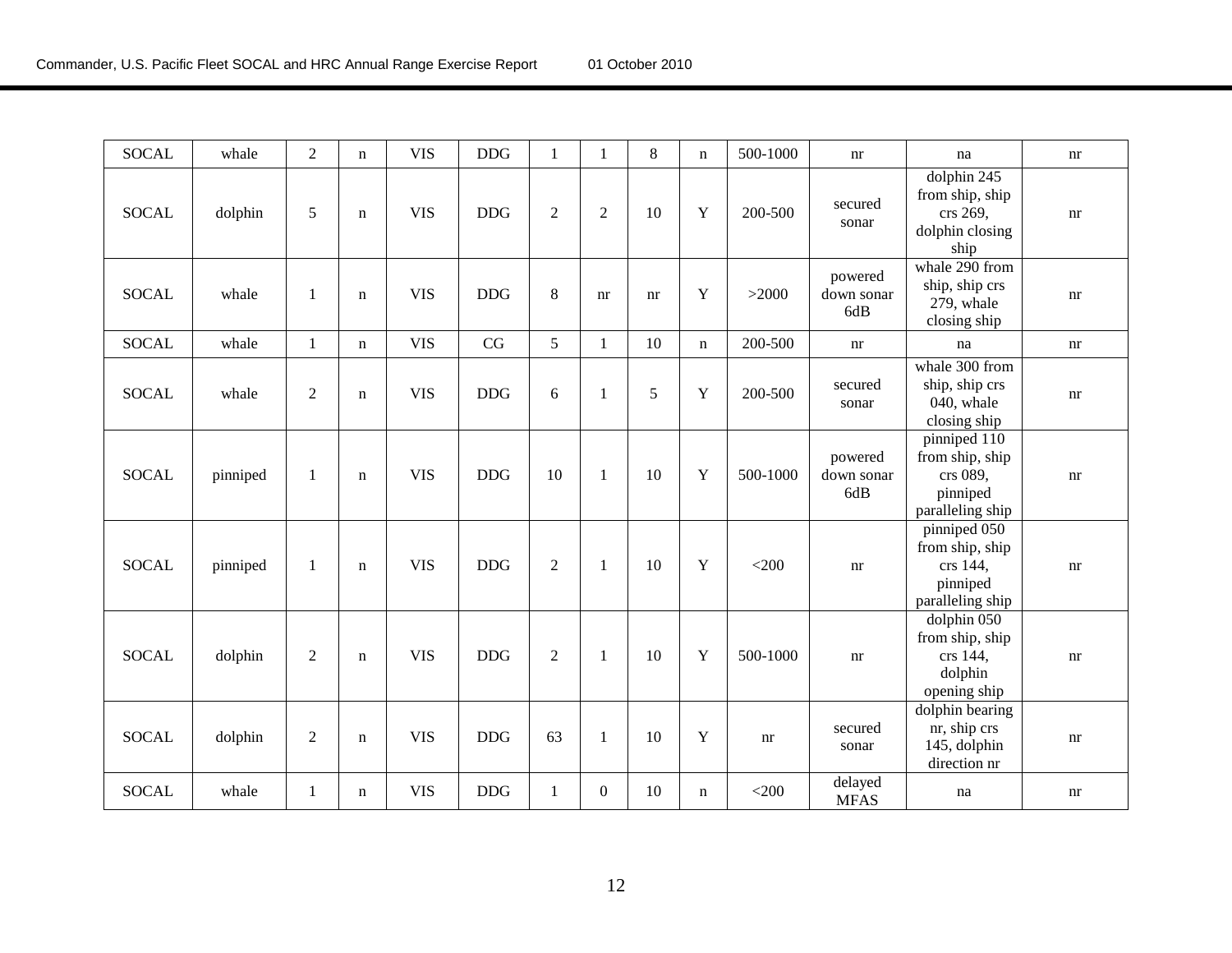| <b>SOCAL</b> | whale    | $\mathbf{1}$   | $\mathbf n$ | <b>VIS</b> | <b>DDG</b> | $\mathbf{1}$   | $\boldsymbol{0}$ | 10  | n           | $<$ 200       | nr                           | na                                                                    | nr |
|--------------|----------|----------------|-------------|------------|------------|----------------|------------------|-----|-------------|---------------|------------------------------|-----------------------------------------------------------------------|----|
| <b>SOCAL</b> | pinniped | $\sqrt{2}$     | $\mathbf n$ | <b>VIS</b> | <b>DDG</b> | 63             | $\mathbf{1}$     | 10  | Y           | nr            | secured<br>sonar             | pinniped<br>bearing nr, ship<br>crs 145,<br>pinniped<br>direction nr  | nr |
| <b>SOCAL</b> | whale    | $\mathbf{1}$   | $\mathbf n$ | <b>VIS</b> | <b>DDG</b> | $\mathbf{1}$   | $\mathbf{0}$     | 10  | n           | 1000-<br>2000 | nr                           | na                                                                    | nr |
| <b>SOCAL</b> | dolphin  | 5              | $\mathbf n$ | <b>VIS</b> | <b>DDG</b> | 29             | $\mathbf{1}$     | 10  | $\mathbf Y$ | $<$ 200       | secured<br>sonar             | dolphin 045<br>from ship, ship<br>crs 181,<br>dolphin<br>direction nr | nr |
| <b>SOCAL</b> | whale    | 1              | $\mathbf n$ | <b>VIS</b> | CG         | 15             | 3                | 10  | $\mathbf Y$ | 1000-<br>2000 | nr                           | whale 175 from<br>ship, ship crs<br>116, whale<br>direction nr        | nr |
| <b>SOCAL</b> | whale    | $\mathbf{1}$   | $\mathbf n$ | <b>VIS</b> | <b>DDG</b> | 3              | 3                | 10  | Y           | 200-500       | secured<br>sonar             | whale 290 from<br>ship, ship crs<br>303, whale<br>direction nr        | nr |
| <b>SOCAL</b> | whale    | $\overline{2}$ | $\mathbf n$ | <b>VIS</b> | CG         | 10             | 3                | 10  | Y           | 1000-<br>2000 | nr                           | whale 356 from<br>ship, ship crs<br>055, whale<br>direction nr        | nr |
| <b>SOCAL</b> | whale    | 1              | $\mathbf n$ | <b>VIS</b> | <b>DDG</b> | $\overline{7}$ | $\overline{2}$   | unk | Y           | 200-500       | secured<br>sonar             | whale 275 from<br>ship, ship crs<br>231, whale<br>direction nr        | nr |
| <b>SOCAL</b> | whale    | $\mathbf{1}$   | $\mathbf n$ | <b>VIS</b> | CG         | 15             | 3                | 10  | Y           | 500-1000      | powered<br>down sonar<br>6dB | whale 293 from<br>ship, ship crs<br>266, whale<br>direction nr        | nr |
| <b>SOCAL</b> | whale    | $\mathbf{1}$   | $\mathbf n$ | <b>VIS</b> | <b>DDG</b> | 10             | $\mathbf{1}$     | 10  | $\mathbf n$ | 500-1000      | nr                           | na                                                                    | nr |
| <b>SOCAL</b> | dolphin  | 3              | $\mathbf n$ | <b>VIS</b> | CG         | 5              | $\mathbf{1}$     | 9   | $\mathbf n$ | $<$ 200       | nr                           | na                                                                    | nr |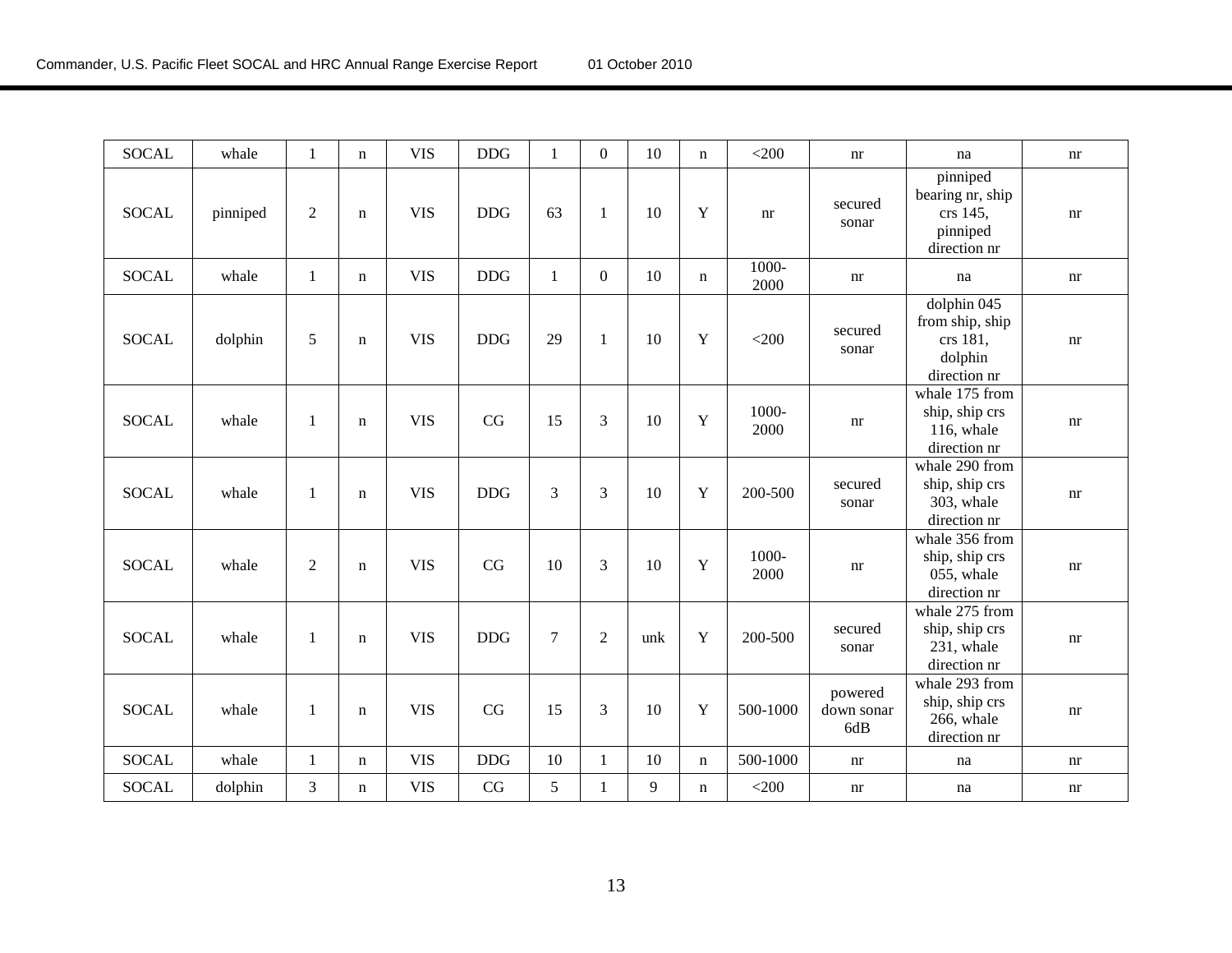| <b>SOCAL</b> | pinniped | 1              | n           | <b>VIS</b> | CG         | 3              | $\overline{2}$ | $8\,$          | n           | 200-500          | nr                            | na                                                                        | nr |
|--------------|----------|----------------|-------------|------------|------------|----------------|----------------|----------------|-------------|------------------|-------------------------------|---------------------------------------------------------------------------|----|
| <b>SOCAL</b> | dolphin  | $\overline{2}$ | $\mathbf n$ | <b>VIS</b> | <b>DDG</b> | $\overline{2}$ | $\mathbf{1}$   | 12             | Y           | 200-500          | powered<br>down sonar<br>10dB | dolphin 230<br>from ship, ship<br>crs 338,<br>dolphin<br>direction nr     | nr |
| <b>SOCAL</b> | dolphin  | 100            | $\mathbf n$ | <b>ACO</b> | <b>DDG</b> | 10             | 1              | 6              | n           | 1000-<br>2000    | nr                            | na                                                                        | nr |
| <b>SOCAL</b> | dolphin  | 5              | $\mathbf n$ | <b>VIS</b> | CG         | 5              | $\overline{2}$ | 9              | $\mathbf n$ | 500-1000         | nr                            | na                                                                        | nr |
| <b>SOCAL</b> | dolphin  | 20             | n           | <b>ACO</b> | <b>DDG</b> | 3              | 1              | $\overline{4}$ | n           | $1000 -$<br>2000 | nr                            | na                                                                        | nr |
| <b>SOCAL</b> | whale    | 1              | $\mathbf n$ | <b>VIS</b> | <b>DDG</b> | $\overline{2}$ | 6              | $\overline{7}$ | Y           | 200-500          | powered<br>down sonar<br>10dB | whale 080 from<br>ship, ship crs<br>201, whale<br>direction nr            | nr |
| <b>SOCAL</b> | pinniped | 8              | n           | <b>VIS</b> | <b>DDG</b> | $\overline{2}$ | 6              | $\overline{7}$ | $\mathbf Y$ | 200-500          | powered<br>down sonar<br>10dB | pinniped 080<br>from ship, ship<br>crs 201,<br>pinniped<br>direction nr   | nr |
| <b>SOCAL</b> | dolphin  | 10             | $\mathbf n$ | <b>VIS</b> | CG         | 5              | $\overline{2}$ | 9              | $\mathbf n$ | 500-1000         | nr                            | na                                                                        | nr |
| <b>SOCAL</b> | dolphin  | 10             | $\mathbf n$ | <b>VIS</b> | <b>DDG</b> | 6              | 1              | 10             | Y           | $<$ 200          | secured<br>sonar              | dolphin 235<br>from ship, ship<br>crs 211,<br>dolphin<br>paralleling ship | nr |
| <b>SOCAL</b> | dolphin  | 5              | $\mathbf n$ | <b>VIS</b> | <b>DDG</b> | 15             | $\overline{2}$ | 5              | $\mathbf Y$ | 1000-<br>2000    | nr                            | dolphin 190<br>from ship, ship<br>crs nr, dolphin<br>direction nr         | nr |
| <b>SOCAL</b> | dolphin  | 50             | $\mathbf n$ | <b>VIS</b> | <b>DDG</b> | 10             | 3              | 6              | $\mathbf Y$ | 500-1000         | powered<br>down sonar<br>6dB  | dolphin 290<br>from ship, ship<br>crs 160,<br>dolphin<br>direction nr     | nr |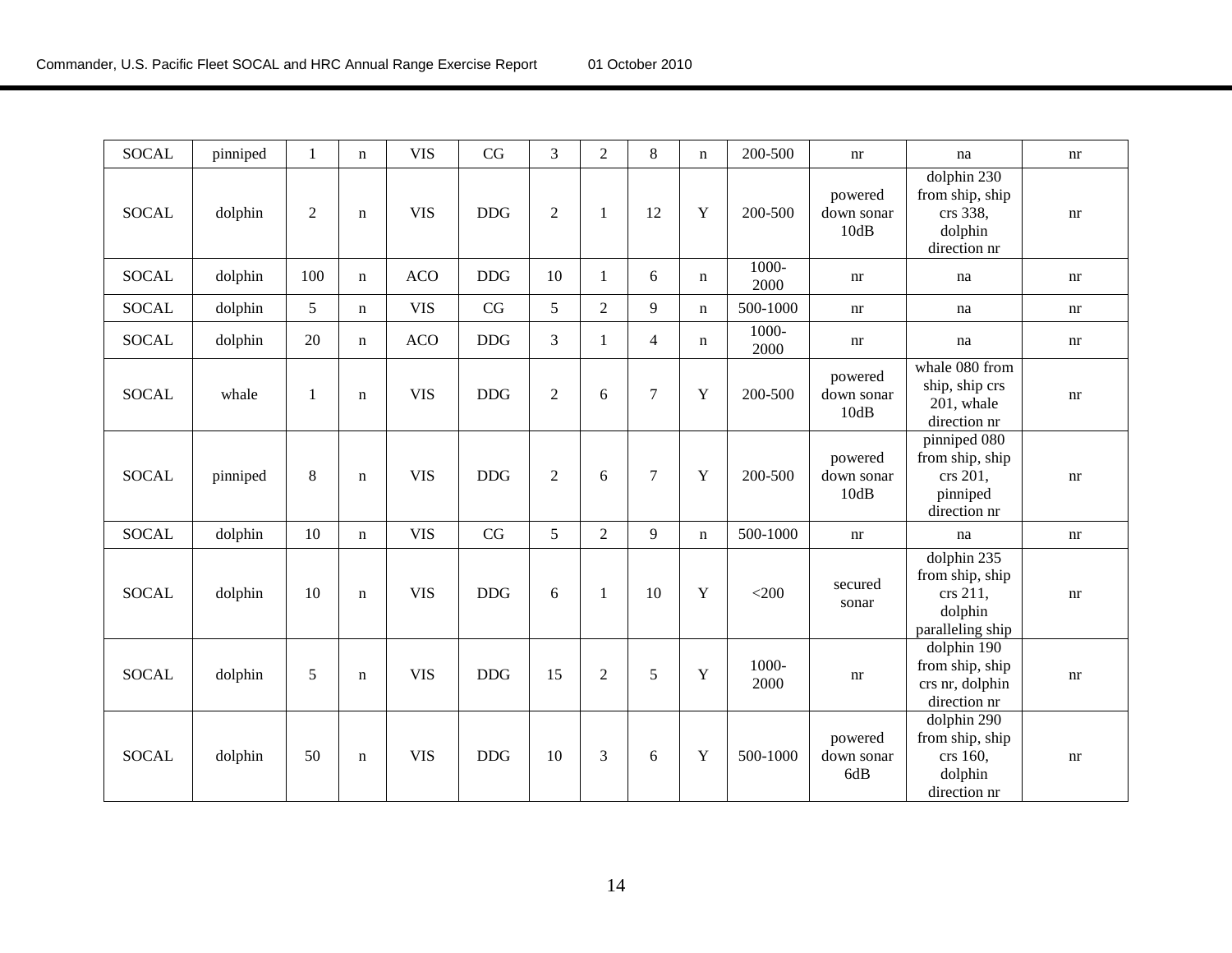| <b>SOCAL</b> | pinniped | 1            | n           | <b>VIS</b> | CG         | $\overline{2}$ | 6              | $\overline{7}$ | $\mathbf n$ | 200-500 | nr | na                                                                            | nr        |
|--------------|----------|--------------|-------------|------------|------------|----------------|----------------|----------------|-------------|---------|----|-------------------------------------------------------------------------------|-----------|
| <b>SOCAL</b> | generic  | nr           | nr          | <b>ACO</b> | <b>DDG</b> | 7              | nr             | nr             | Y           | unk     | nr | animal 154<br>from ship, ship<br>crs 256, animal<br>direction nr              | nr        |
| <b>SOCAL</b> | pinniped | $\mathbf{1}$ | $\mathbf n$ | <b>VIS</b> | CG         | $\overline{2}$ | $\overline{2}$ | 8              | $\mathbf n$ | 200-500 | nr | na                                                                            | nr        |
| <b>SOCAL</b> | dolphin  | 3            | n           | <b>VIS</b> | CG         | $\overline{2}$ | $\overline{4}$ | 10             | n           | $<$ 200 | nr | na                                                                            | nr        |
| <b>SOCAL</b> | generic  | nr           | nr          | <b>ACO</b> | <b>DDG</b> | 3              | nr             | nr             | Y           | nr      | nr | animal $3\overline{44}$<br>from ship, ship<br>crs 255, animal<br>direction nr | nr        |
| <b>SOCAL</b> | generic  | nr           | nr          | <b>ACO</b> | <b>DDG</b> | $\overline{2}$ | nr             | nr             | Y           | nr      | nr | animal 212<br>from ship, ship<br>crs 255, animal<br>direction nr              | nr        |
| <b>SOCAL</b> | generic  | nr           | nr          | <b>ACO</b> | <b>DDG</b> | 7              | nr             | nr             | Y           | nr      | nr | animal 255<br>from ship, ship<br>crs 256, animal<br>direction nr              | nr        |
| <b>SOCAL</b> | generic  | nr           | nr          | <b>ACO</b> | <b>DDG</b> | 7              | nr             | nr             | Y           | nr      | nr | animal 199<br>from ship, ship<br>crs 256, animal<br>direction nr              | nr        |
| <b>SOCAL</b> | dolphin  | 1            | n           | <b>VIS</b> | <b>DDG</b> | 3              | 5              | $\tau$         | Y           | 200-500 | nr | dolphin 070<br>from ship, ship<br>crs 175,<br>dolphin<br>paralleling ship     | bowriding |
| <b>SOCAL</b> | generic  | nr           | nr          | <b>ACO</b> | <b>DDG</b> | nr             | nr             | nr             | Y           | nr      | nr | animal $109$<br>from ship, ship<br>crs 178, animal<br>direction nr            | nr        |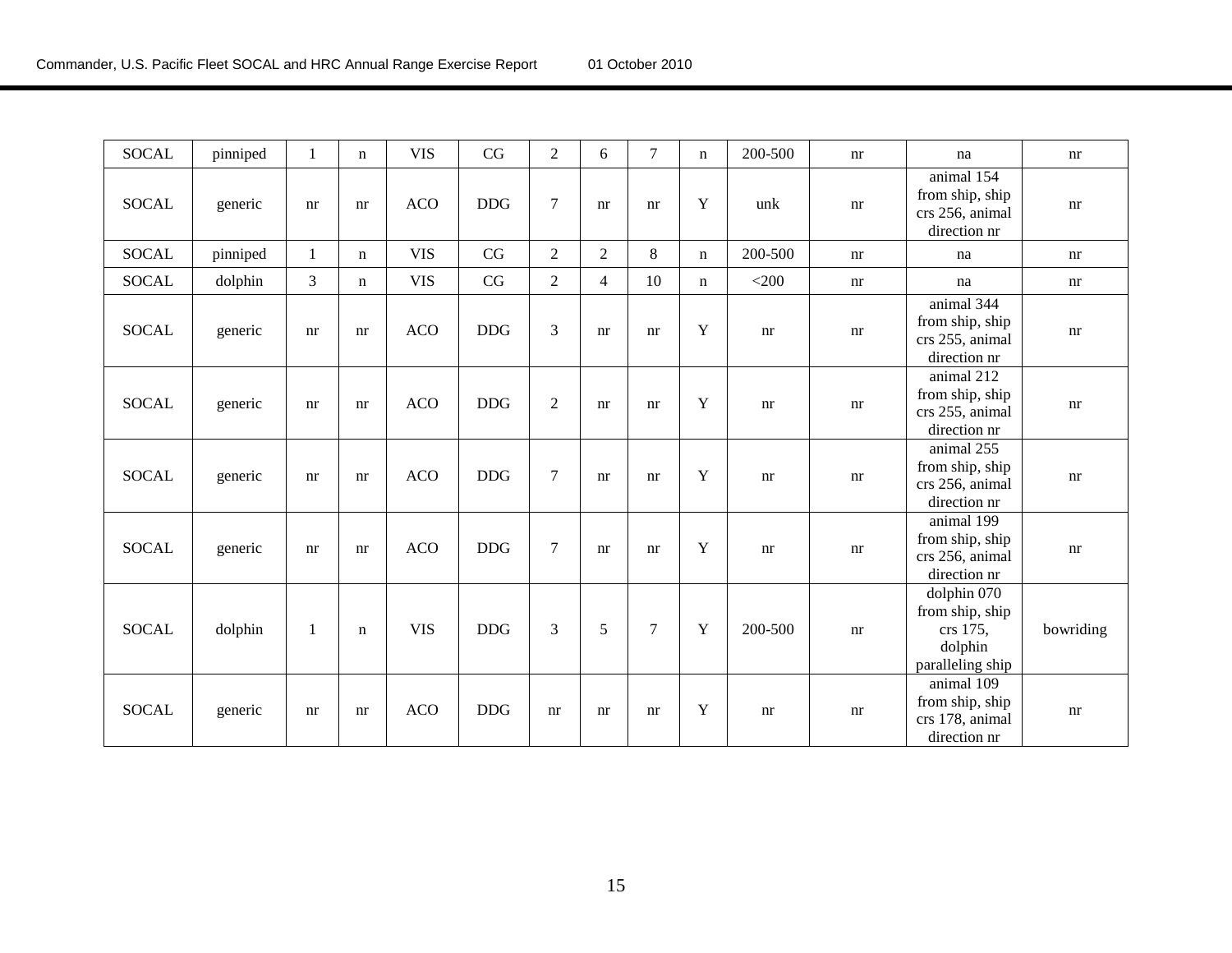| <b>SOCAL</b> | generic | nr             | nr          | <b>ACO</b> | <b>DDG</b> | nr             | nr             | nr             | Y | nr            | nr                                                      | animal 277<br>from ship, ship<br>crs 270, animal<br>direction nr      | nr |
|--------------|---------|----------------|-------------|------------|------------|----------------|----------------|----------------|---|---------------|---------------------------------------------------------|-----------------------------------------------------------------------|----|
| <b>SOCAL</b> | dolphin | $\overline{4}$ | $\mathbf n$ | <b>VIS</b> | <b>DDG</b> | 6              | 6              | 10             | Y | 500-1000      | secured<br>sonar                                        | dolphin 190<br>from ship, ship<br>crs 258,<br>dolphin<br>direction nr | nr |
| <b>SOCAL</b> | whale   | 1              | n           | <b>VIS</b> | <b>DDG</b> | 10             | $\overline{2}$ | 10             | Y | 500-1000      | secured<br>sonar                                        | whale 040 from<br>ship, ship crs<br>310, whale<br>paralleling ship    | nr |
| <b>SOCAL</b> | whale   | 1              | n           | <b>VIS</b> | CG         | 15             | 3              | $\overline{7}$ | Y | 500-1000      | powered<br>down sonar<br>10dB, then<br>secured<br>sonar | whale 020 from<br>ship, ship crs<br>006, whale<br>direction nr        | nr |
| <b>SOCAL</b> | whale   | 1              | n           | <b>VIS</b> | <b>DDG</b> | 5              | $\overline{2}$ | 10             | Y | 500-1000      | powered<br>down sonar<br>6dB                            | whale 220 from<br>ship, ship crs<br>269, whale<br>closing ship        | nr |
| <b>SOCAL</b> | dolphin | 3              | n           | <b>VIS</b> | <b>DDG</b> | $\mathfrak{Z}$ | 5              | 10             | n | 1000-<br>2000 | nr                                                      | na                                                                    | nr |
| <b>SOCAL</b> | whale   | 1              | n           | <b>VIS</b> | <b>DDG</b> | 3              | $3 - 5$        | 10             | n | 1000-<br>2000 | nr                                                      | na                                                                    | nr |
| <b>SOCAL</b> | whale   | 1              | $\mathbf n$ | <b>VIS</b> | <b>DDG</b> | $\overline{4}$ | 3              | 10             | Y | 1000-<br>2000 | powered<br>down sonar<br>6dB                            | whale 235 from<br>ship, ship crs<br>266, whale<br>closing ship        | nr |

nr=not reported; VIS=visual; ACO=acoustic; y=yes; n=no; na=not applicable; crs=course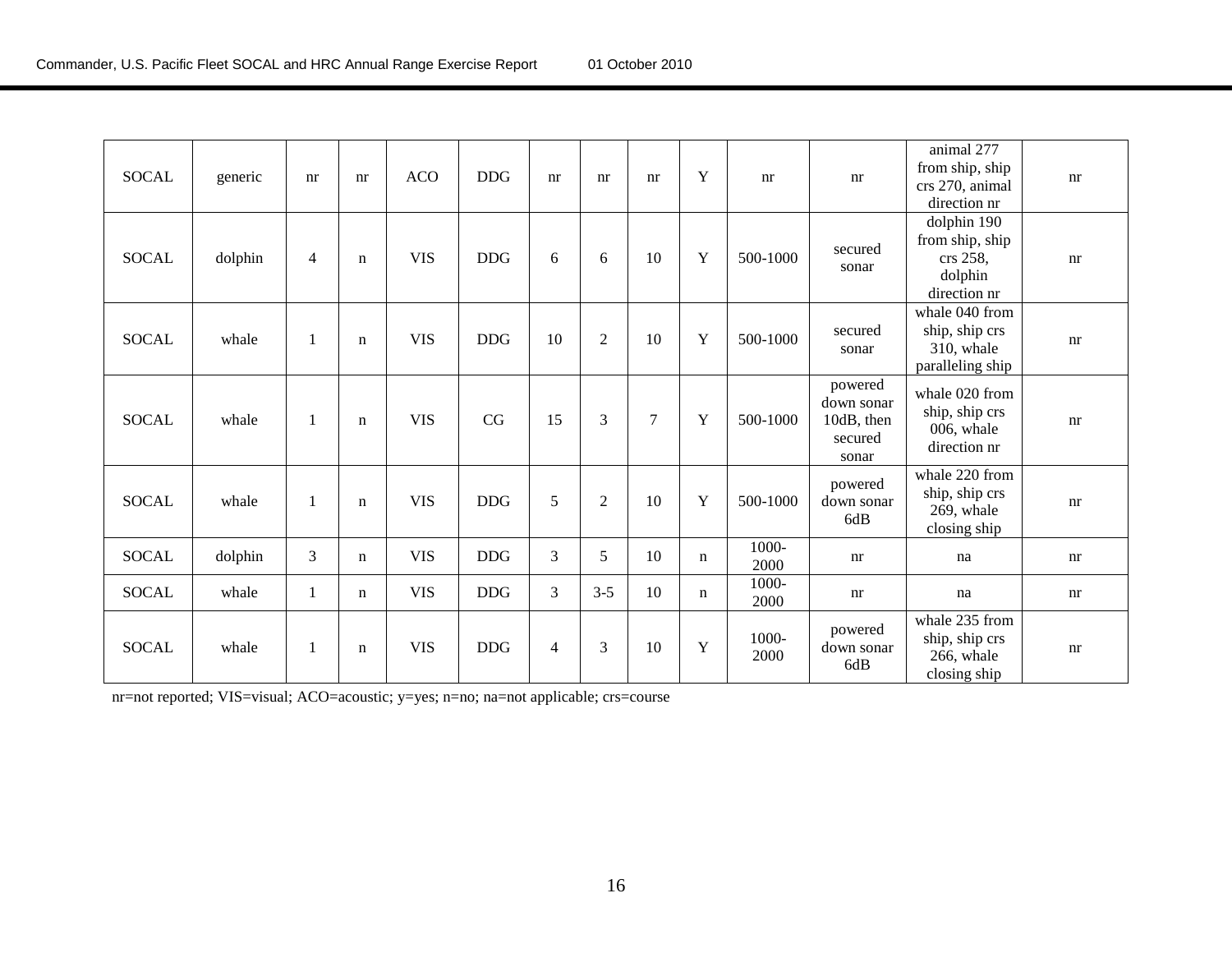| (a) Location | (b) Species | (c) $#$ of individuals | (d) Calves observed (y/n) | sensor<br>(e) Initial detection | (f) Platform detection from | (g) Length of time observed<br>$(\min)$ | (h) Wave height (ft) | (mm)<br>Visibility<br>$\widehat{\mathbf{c}}$ | source in use (y/n)<br>(j) Sonar | (k) Range (yds) | (I) Mitigation implemented   | (m) If hullmounted source in<br>use, true bearing and animal<br>travel | (n) Observed behavior |
|--------------|-------------|------------------------|---------------------------|---------------------------------|-----------------------------|-----------------------------------------|----------------------|----------------------------------------------|----------------------------------|-----------------|------------------------------|------------------------------------------------------------------------|-----------------------|
| <b>SOCAL</b> | dolphin     | 5                      | $\mathbf n$               | <b>VIS</b>                      | DDG                         | 5                                       | $\overline{2}$       | 10                                           | Y                                | 200-500         | nr                           | dolphin 260 from<br>ship, ship crs 040,<br>dolphin paralleling<br>ship | bowriding             |
| <b>SOCAL</b> | whale       | $\mathbf{1}$           | $\mathbf n$               | <b>VIS</b>                      | $DDG$                       | $\overline{2}$                          | $\overline{2}$       | 10                                           | n                                | 200-500         | nr                           | na                                                                     | nr                    |
| <b>SOCAL</b> | whale       | 1                      | $\mathbf n$               | <b>VIS</b>                      | DDG                         | 3                                       | 3                    | nr                                           | $\mathbf n$                      | >2000           | nr                           | na                                                                     | nr                    |
| <b>SOCAL</b> | dolphin     | $\mathbf{1}$           | $\mathbf n$               | <b>VIS</b>                      | $DDG$                       | 5                                       | nr                   | nr                                           | n                                | 200-500         | nr                           | na                                                                     | nr                    |
| <b>SOCAL</b> | whale       | 6                      | n                         | <b>VIS</b>                      | $\rm{DDG}$                  | 20                                      | 3                    | 10                                           | n                                | 1000-<br>2000   | nr                           | na                                                                     | nr                    |
| <b>SOCAL</b> | whale       | $\sqrt{2}$             | $\mathbf n$               | <b>VIS</b>                      | DDG                         | 3                                       | $\overline{2}$       | 10                                           | Y                                | 500-1000        | powered<br>down sonar<br>6db | whale 085 from ship,<br>ship crs 037, whale<br>closing ship            | nr                    |
| <b>SOCAL</b> | whale       | 9                      | $\mathbf n$               | <b>VIS</b>                      | <b>DDG</b>                  | 5                                       | $\overline{2}$       | 10                                           | Y                                | 1000-<br>2000   | powered<br>down sonar<br>6db | whale 290 from ship,<br>ship crs 197, whale<br>direction nr            | nr                    |
| <b>SOCAL</b> | whale       | 1                      | n                         | <b>VIS</b>                      | DDG                         | 6                                       | $\overline{2}$       | 10                                           | n                                | 500-1000        | nr                           | na                                                                     | nr                    |
| <b>SOCAL</b> | whale       | $\mathbf{1}$           | $\mathbf n$               | <b>VIS</b>                      | $\rm CG$                    | $\mathbf{1}$                            | nr                   | 10                                           | n                                | >2000           | nr                           | na                                                                     | nr                    |
| <b>SOCAL</b> | whale       | 3                      | $\mathbf n$               | <b>VIS</b>                      | $\rm{DDG}$                  | 5                                       |                      | 10                                           | $\mathbf n$                      | 500-1000        | nr                           | na                                                                     | nr                    |

#### **Table S1-ii-5. SOCAL MTE – Individual Marine Mammal Sighting Information C2X 23 Jul – 14 Aug 2010.**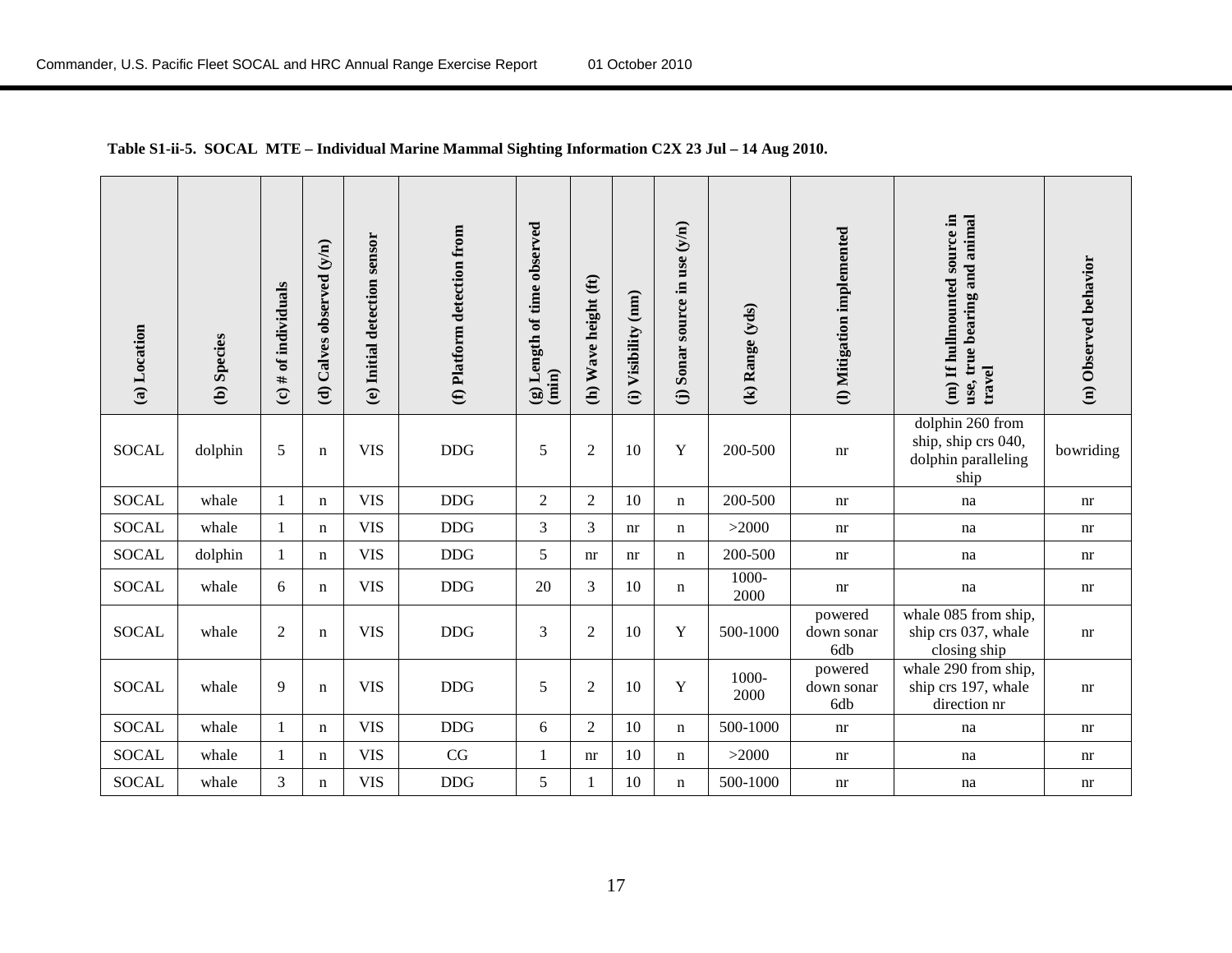| <b>SOCAL</b> | whale    | 1              | $\mathbf n$ | <b>VIS</b> | <b>DDG</b> | $\mathbf{1}$   | 1              | 10 | $\mathbf n$ | 500-1000      | nr                            | na                                                                | nr                         |
|--------------|----------|----------------|-------------|------------|------------|----------------|----------------|----|-------------|---------------|-------------------------------|-------------------------------------------------------------------|----------------------------|
| <b>SOCAL</b> | whale    | 6              | $\mathbf n$ | <b>VIS</b> | <b>DDG</b> | 5              | 3              | 10 | $\mathbf n$ | 1000-<br>2000 | nr                            | na                                                                | nr                         |
| <b>SOCAL</b> | pinniped | 9              | $\mathbf n$ | <b>VIS</b> | CG         | $\sqrt{2}$     | nr             | 10 | Y           | $<$ 200       | nr                            | pinniped 300 from<br>ship, ship crs 211,<br>pinniped direction nr | nr                         |
| <b>SOCAL</b> | whale    | $\overline{2}$ | $\mathbf n$ | <b>VIS</b> | CG         | $\sqrt{2}$     | nr             | 10 | Y           | 1000-<br>2000 | secured sonar                 | whale 205 from ship,<br>ship crs 210, whale<br>direction nr       | nr                         |
| <b>SOCAL</b> | pinniped | $\overline{2}$ | $\mathbf n$ | <b>VIS</b> | CG         | $\mathbf{1}$   | nr             | 10 | $\mathbf Y$ | 200-500       | nr                            | pinniped 220 from<br>ship, ship crs 210,<br>pinniped direction nr | $\mathop{\rm nr}\nolimits$ |
| <b>SOCAL</b> | whale    | $\overline{2}$ | $\mathbf n$ | <b>VIS</b> | <b>DDG</b> | $\overline{2}$ | 3              | 10 | Y           | $<$ 200       | powered<br>down sonar<br>10db | whale 010 from ship,<br>ship crs 032, whale<br>direction nr       | nr                         |
| <b>SOCAL</b> | whale    | $\mathbf{1}$   | $\mathbf n$ | <b>VIS</b> | <b>DDG</b> | $\overline{3}$ | -1             | 10 | Y           | >2000         | nr                            | whale 085 from ship,<br>ship crs nr, whale<br>direction nr        | nr                         |
| <b>SOCAL</b> | dolphin  | $\overline{4}$ | $\mathbf n$ | <b>VIS</b> | <b>DDG</b> | $\overline{2}$ | -1             | 10 | Y           | $<$ 200       | secured sonar                 | dolphin 080 from<br>ship, ship crs 057,<br>dolphin direction nr   | nr                         |
| <b>SOCAL</b> | dolphin  | 14             | $\mathbf n$ | <b>VIS</b> | <b>DDG</b> | $\sqrt{2}$     | $\overline{1}$ | 10 | Y           | $<$ 200       | secured sonar                 | dolphin 080 from<br>ship, ship crs 058,<br>dolphin direction nr   | $\mathop{\rm nr}\nolimits$ |
| <b>SOCAL</b> | whale    | 1              | $\mathbf n$ | <b>VIS</b> | <b>DDG</b> | $\mathbf{1}$   | $\overline{1}$ | 10 | Y           | $<$ 200       | secured sonar                 | whale 090 from ship,<br>ship crs 180, whale<br>direction nr       | nr                         |
| <b>SOCAL</b> | whale    | $\mathbf{1}$   | $\mathbf n$ | <b>VIS</b> | <b>DDG</b> | $\mathbf{1}$   | $\overline{2}$ | 10 | Y           | 200-500       | secured sonar                 | whale 120 from ship,<br>ship crs 180, whale<br>direction nr       | nr                         |
| <b>SOCAL</b> | whale    | $\mathbf{1}$   | $\mathbf n$ | <b>VIS</b> | <b>DDG</b> | $\overline{2}$ | $\mathbf{1}$   | 10 | Y           | >2000         | nr                            | whale 210 from ship,<br>ship crs 211, whale<br>direction nr       | nr                         |
| <b>SOCAL</b> | whale    | $\overline{4}$ | $\mathbf n$ | <b>VIS</b> | <b>DDG</b> | 12             | $\overline{2}$ | 10 | $\mathbf n$ | 500-1000      | nr                            | na                                                                | nr                         |
| <b>SOCAL</b> | whale    | $\overline{2}$ | $\mathbf n$ | <b>VIS</b> | <b>DDG</b> | $\overline{2}$ |                | 10 | Y           | 200-500       | secured sonar                 | whale 240 from ship,                                              | nr                         |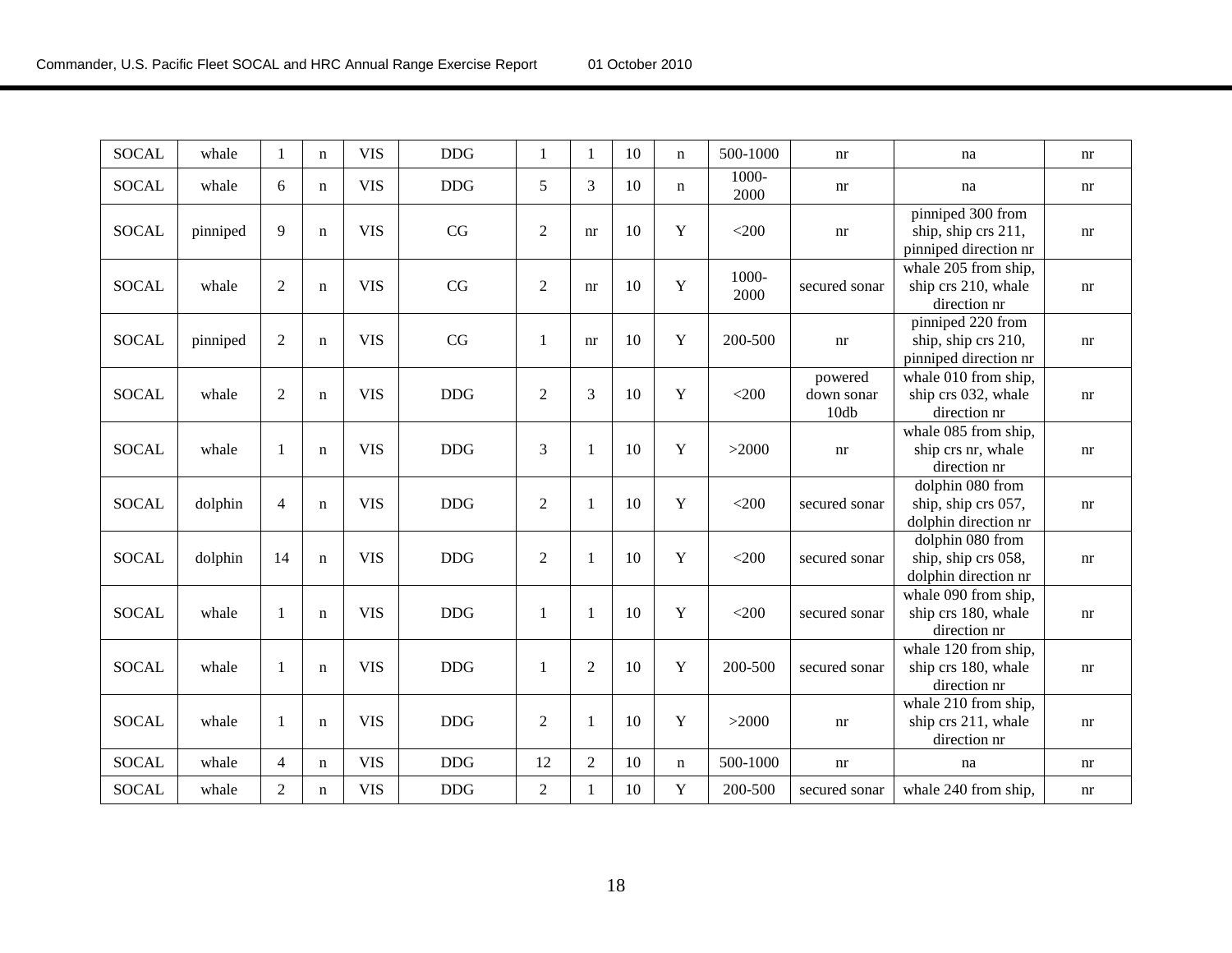|              |         |                |             |            |            |                |                |    |             |          |               | ship crs 234, whale                  |                            |
|--------------|---------|----------------|-------------|------------|------------|----------------|----------------|----|-------------|----------|---------------|--------------------------------------|----------------------------|
|              |         |                |             |            |            |                |                |    |             |          |               | direction nr                         |                            |
|              |         |                |             |            |            |                |                |    |             |          | powered       | whale 350 from ship,                 |                            |
| <b>SOCAL</b> | whale   | 1              | $\mathbf n$ | <b>VIS</b> | <b>DDG</b> | 1              | $\mathbf{1}$   | 10 | Y           | 200-500  | down sonar    | ship crs 225, whale                  | nr                         |
|              |         |                |             |            |            |                |                |    |             |          | 10db          | direction nr                         |                            |
|              |         |                |             |            |            |                |                |    |             |          |               | dolphin 125 from                     |                            |
| <b>SOCAL</b> | dolphin | 16             | $\mathbf n$ | <b>VIS</b> | <b>DDG</b> | $\overline{2}$ | $\overline{2}$ | 10 | $\mathbf Y$ | 200-500  | secured sonar | ship, ship crs 129,                  | nr                         |
|              |         |                |             |            |            |                |                |    |             |          |               | dolphin direction nr                 |                            |
| <b>SOCAL</b> | whale   | $\overline{4}$ | $\mathbf n$ | <b>VIS</b> | <b>DDG</b> | 12             | $\overline{2}$ | 10 | n           | 1000-    | nr            | na                                   | nr                         |
|              |         |                |             |            |            |                |                |    |             | 2000     |               |                                      |                            |
| <b>SOCAL</b> | dolphin | 5              | $\mathbf n$ | <b>VIS</b> | <b>DDG</b> | 5              | -1             | 10 | n           | 1000-    | nr            | na                                   | nr                         |
|              |         |                |             |            |            |                |                |    |             | 2000     |               |                                      |                            |
|              |         |                |             |            |            |                |                |    |             |          |               | dolphin 210 from                     |                            |
| <b>SOCAL</b> | dolphin | $\overline{4}$ | $\mathbf n$ | <b>VIS</b> | <b>DDG</b> | $\mathfrak{Z}$ | -1             | 10 | Y           | 200-500  | secured sonar | ship, ship crs 243,                  | bowriding                  |
|              |         |                |             |            |            |                |                |    |             |          |               | dolphin direction nr                 |                            |
|              |         |                |             |            |            |                |                |    |             | 1000-    | powered       | whale 310 from ship,                 |                            |
| <b>SOCAL</b> | whale   | 3              | $\mathbf n$ | <b>VIS</b> | <b>DDG</b> | 10             | $\mathbf{1}$   | 10 | $\mathbf Y$ | 2000     | down sonar    | ship crs 301, whale                  | $\mathop{\rm nr}\nolimits$ |
|              |         |                |             |            |            |                |                |    |             |          | 6db           | direction nr                         |                            |
|              |         |                |             |            |            |                |                |    |             |          |               | dolphin 180 from                     |                            |
| <b>SOCAL</b> | dolphin | 25             | $\mathbf n$ | <b>VIS</b> | <b>DDG</b> | 3              | 3              | 10 | $\mathbf Y$ | 200-500  | secured sonar | ship, ship crs 220,                  | $\mathop{\rm nr}\nolimits$ |
|              |         |                |             |            |            |                |                |    |             |          |               | dolphin direction nr                 |                            |
|              |         |                |             |            |            |                |                |    |             |          |               | $\overline{\text{dolphin}}$ 050 from |                            |
| <b>SOCAL</b> | dolphin | 12             | $\mathbf n$ | <b>VIS</b> | <b>DDG</b> | 3              | 3              | 10 | Y           | 500-1000 | secured sonar | ship, ship crs 098,                  | nr                         |
|              |         |                |             |            |            |                |                |    |             |          |               | dolphin direction nr                 |                            |
| <b>SOCAL</b> | whale   | $\overline{2}$ | $\mathbf n$ | <b>VIS</b> | <b>DDG</b> | 3              | 3              | 10 | $\mathbf n$ | 1000-    | nr            | na                                   | nr                         |
|              |         |                |             |            |            |                |                |    |             | 2000     |               |                                      |                            |
|              |         |                |             |            |            |                |                |    |             |          |               | whale 030 from ship,                 |                            |
| <b>SOCAL</b> | whale   | 3              | $\mathbf n$ | <b>VIS</b> | <b>DDG</b> | 5              | nr             | 10 | $\mathbf Y$ | >2000    | nr            | ship crs 270, whale                  | blowing                    |
|              |         |                |             |            |            |                |                |    |             |          |               | direction nr                         |                            |
|              |         |                |             |            |            |                |                |    |             |          |               | whale 180 from ship,                 |                            |
| <b>SOCAL</b> | whale   | 3              | $\mathbf n$ | <b>VIS</b> | <b>DDG</b> | nr             | $\overline{2}$ | 10 | Y           | >2000    | secured sonar | ship crs 177, whale                  | nr                         |
|              |         |                |             |            |            |                |                |    |             |          |               | direction nr                         |                            |
| <b>SOCAL</b> | whale   | 1              | $\mathbf n$ | <b>VIS</b> | <b>DDG</b> | nr             | nr             | 10 | $\mathbf n$ | >2000    | nr            | na                                   | $\mathop{\rm nr}\nolimits$ |
|              |         |                |             |            |            |                |                |    |             |          |               | whale 320 from ship,                 |                            |
| <b>SOCAL</b> | whale   | 1              | $\mathbf n$ | <b>VIS</b> | <b>DDG</b> | nr             | nr             | 10 | Y           | >2000    | nr            | ship crs 270, whale                  | $\mathop{\rm nr}\nolimits$ |
|              |         |                |             |            |            |                |                |    |             |          |               | direction nr                         |                            |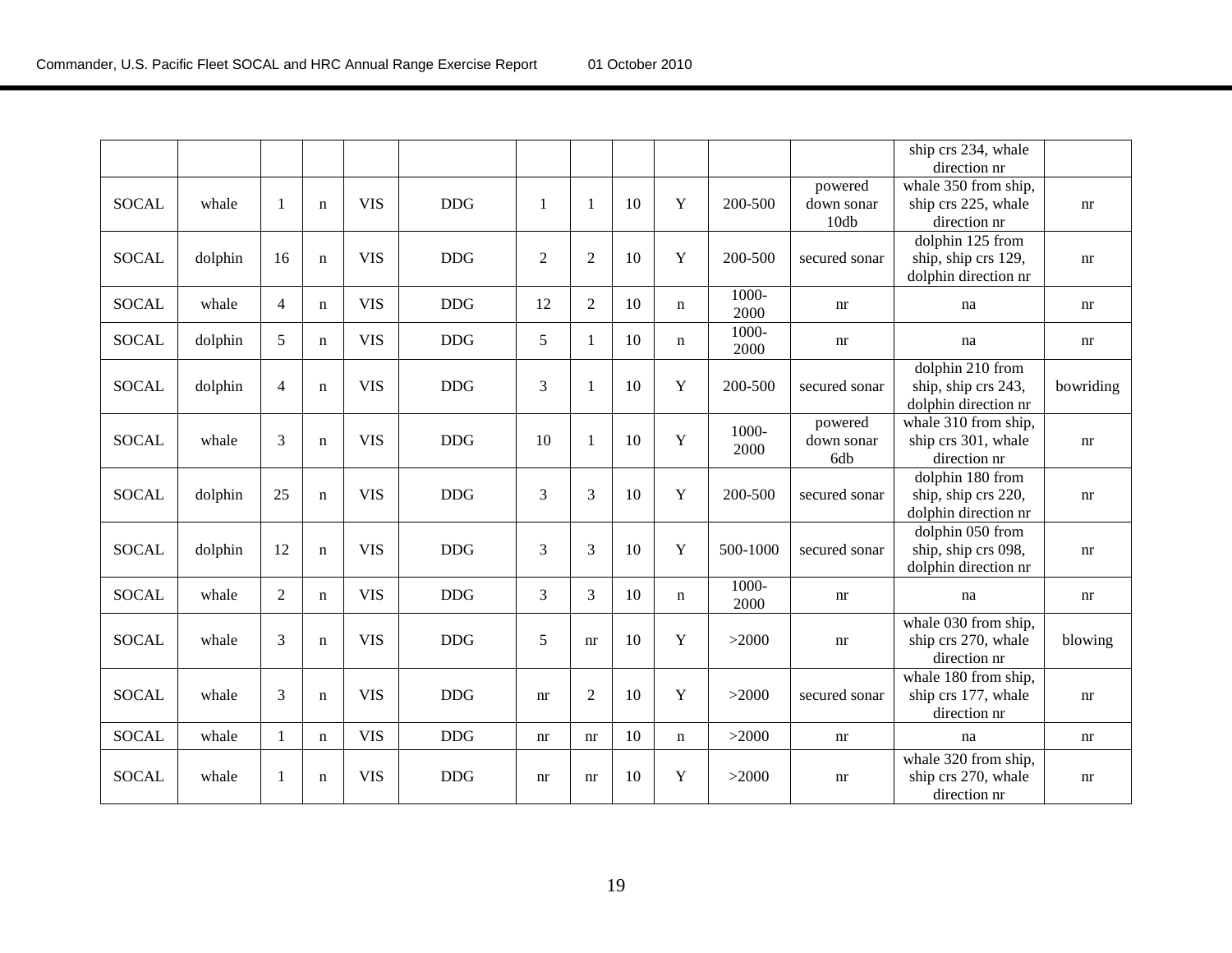| <b>SOCAL</b> | whale    | 5              | $\mathbf n$ | <b>VIS</b> | <b>DDG</b> | 5          | $\overline{2}$ | 10 | $\mathbf n$ | >2000    | nr                            | na                                                                | nr |
|--------------|----------|----------------|-------------|------------|------------|------------|----------------|----|-------------|----------|-------------------------------|-------------------------------------------------------------------|----|
| <b>SOCAL</b> | whale    | $\overline{4}$ | $\mathbf n$ | <b>VIS</b> | <b>DDG</b> | nr         | nr             | nr | $\mathbf Y$ | >2000    | nr                            | whale 060 from ship,<br>ship crs 125, whale<br>direction nr       | nr |
| <b>SOCAL</b> | whale    | $\overline{4}$ | $\mathbf n$ | <b>VIS</b> | <b>DDG</b> | nr         | $\mathbf{1}$   | 10 | Y           | >2000    | nr                            | whale 250 from ship,<br>ship crs 270, whale<br>direction nr       | nr |
| <b>SOCAL</b> | whale    | $\overline{2}$ | $\mathbf n$ | <b>VIS</b> | <b>DDG</b> | nr         | nr             | nr | Y           | >2000    | nr                            | whale 248 from ship,<br>ship crs 270, whale<br>direction nr       | nr |
| <b>SOCAL</b> | whale    | $\overline{2}$ | $\mathbf n$ | <b>VIS</b> | <b>DDG</b> | $\sqrt{2}$ | nr             | 10 | Y           | >2000    | secured sonar                 | whale 358 from ship,<br>ship crs nr, whale<br>direction nr        | nr |
| <b>SOCAL</b> | whale    | $\mathbf{1}$   | $\mathbf n$ | <b>VIS</b> | <b>DDG</b> | nr         | $\mathbf{1}$   | 10 | Y           | 500-1000 | powered<br>down sonar<br>6db  | whale 020 from ship,<br>ship crs nr, whale<br>direction nr        | nr |
| <b>SOCAL</b> | dolphin  | $\overline{2}$ | $\mathbf n$ | <b>VIS</b> | <b>DDG</b> | nr         | nr             | nr | $\mathbf Y$ | 200-500  | powered<br>down sonar<br>10db | dolphin bearing nr,<br>ship crs 304, dolphin<br>direction nr      | nr |
| <b>SOCAL</b> | dolphin  | 5              | $\mathbf n$ | <b>VIS</b> | <b>DDG</b> | 10         | $\overline{2}$ | 10 | $\mathbf Y$ | 500-1000 | powered<br>down sonar<br>6db  | dolphin 000 from<br>ship, ship crs 001,<br>dolphin direction nr   | nr |
| <b>SOCAL</b> | pinniped | $\overline{2}$ | $\mathbf n$ | <b>VIS</b> | <b>DDG</b> | 10         | $\overline{2}$ | 10 | $\mathbf Y$ | 200-500  | powered<br>down sonar<br>10db | pinniped 040 from<br>ship, ship crs 120,<br>pinniped direction nr | nr |
| <b>SOCAL</b> | whale    | 5              | $\mathbf n$ | <b>VIS</b> | <b>DDG</b> | $\sqrt{5}$ | $\overline{2}$ | 10 | $\mathbf Y$ | >2000    | nr                            | whale 315 from ship,<br>ship crs 001, whale<br>direction nr       | nr |
| <b>SOCAL</b> | whale    | 7              | $\mathbf n$ | <b>VIS</b> | <b>DDG</b> | 5          | $\overline{2}$ | 10 | Y           | >2000    | nr                            | whale 050 from ship,<br>ship crs 315, whale<br>direction nr       | nr |
| <b>SOCAL</b> | whale    | 3              | $\mathbf n$ | <b>VIS</b> | <b>DDG</b> | 10         | $\overline{2}$ | 10 | $\mathbf n$ | $<$ 200  | nr                            | na                                                                | nr |
| <b>SOCAL</b> | whale    | 3              | $\mathbf n$ | <b>VIS</b> | <b>DDG</b> | 5          | $\overline{2}$ | 10 | Y           | >2000    | nr                            | whale 050 from ship,<br>ship crs 070, whale<br>direction nr       | nr |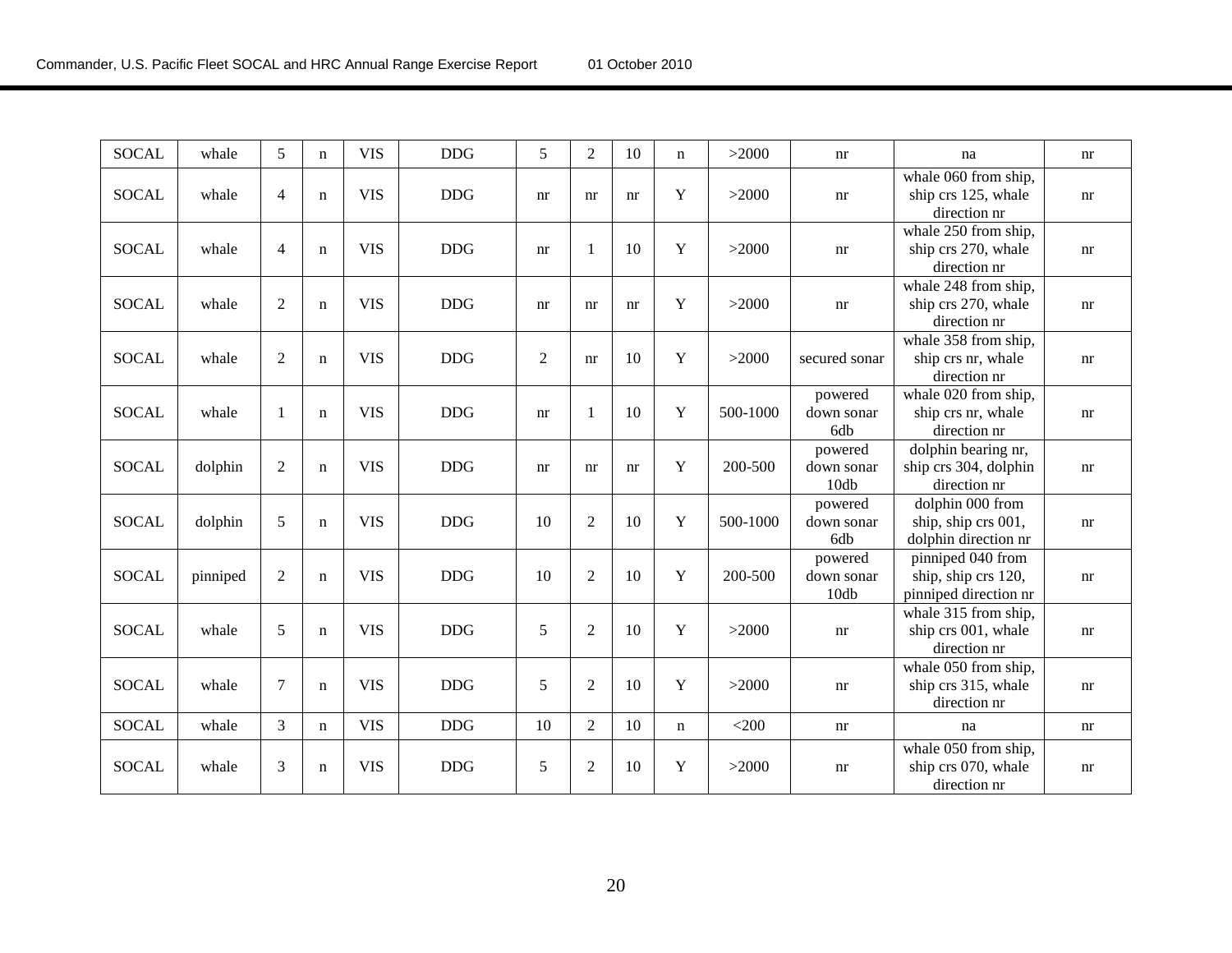| <b>SOCAL</b> | whale | 5              | $\mathbf n$ | <b>VIS</b> | <b>DDG</b> | 5  | 2              | 10 | $\mathbf n$ | $<$ 200       | nr                            | na                                                          | nr                         |
|--------------|-------|----------------|-------------|------------|------------|----|----------------|----|-------------|---------------|-------------------------------|-------------------------------------------------------------|----------------------------|
| <b>SOCAL</b> | whale | 12             | $\mathbf n$ | <b>VIS</b> | <b>DDG</b> | 20 | $\overline{2}$ | 10 | $\mathbf Y$ | $<$ 200       | secured sonar                 | whale bearing nr,<br>ship crs 090, whale<br>direction nr    | nr                         |
| <b>SOCAL</b> | whale | 5              | $\mathbf n$ | <b>VIS</b> | <b>DDG</b> | 11 | 2              | 10 | Y           | 500-1000      | powered<br>down sonar<br>6db  | whale bearing nr,<br>ship crs 315, whale<br>direction nr    | nr                         |
| <b>SOCAL</b> | whale | 3              | $\mathbf n$ | <b>VIS</b> | <b>DDG</b> | 5  | $\overline{2}$ | 10 | $\mathbf Y$ | 1000-<br>2000 | nr                            | whale 259 from ship,<br>ship crs 357, whale<br>direction nr | $\mathop{\rm nr}\nolimits$ |
| <b>SOCAL</b> | whale | $\overline{2}$ | $\mathbf n$ | <b>VIS</b> | <b>DDG</b> | 5  | $\overline{2}$ | 10 | Y           | $<$ 200       | secured sonar                 | whale 340 from ship,<br>ship crs 284, whale<br>direction nr | nr                         |
| <b>SOCAL</b> | whale | $\overline{2}$ | $\mathbf n$ | <b>VIS</b> | <b>DDG</b> | 3  | $\overline{2}$ | 10 | $\mathbf n$ | >2000         | nr                            | na                                                          | nr                         |
| <b>SOCAL</b> | whale | 3              | $\mathbf n$ | <b>VIS</b> | <b>DDG</b> | nr | $\overline{2}$ | 10 | $\mathbf Y$ | 1000-<br>2000 | nr                            | whale bearing nr,<br>ship crs 282, whale<br>direction nr    | nr                         |
| <b>SOCAL</b> | whale | $\mathbf{1}$   | $\mathbf n$ | <b>VIS</b> | <b>DDG</b> | nr | $\overline{2}$ | 10 | $\mathbf Y$ | 500-1000      | powered<br>down sonar<br>6db  | whale bearing nr,<br>ship crs 284, whale<br>direction nr    | nr                         |
| <b>SOCAL</b> | whale | $\overline{2}$ | $\mathbf n$ | <b>VIS</b> | <b>DDG</b> | nr | $\overline{2}$ | 10 | $\mathbf Y$ | 200-500       | powered<br>down sonar<br>10db | whale bearing nr,<br>ship crs 286, whale<br>direction nr    | nr                         |
| <b>SOCAL</b> | whale | $\overline{2}$ | $\mathbf n$ | <b>VIS</b> | <b>DDG</b> | nr | $\overline{2}$ | 10 | $\mathbf Y$ | 1000-<br>2000 | nr                            | whale bearing nr,<br>ship crs 096, whale<br>direction nr    | nr                         |
| <b>SOCAL</b> | whale | $\overline{2}$ | $\mathbf n$ | <b>VIS</b> | <b>DDG</b> | nr | $\overline{2}$ | 10 | Y           | $<$ 200       | secured sonar                 | whale bearing nr,<br>ship crs 145, whale<br>direction nr    | nr                         |
| <b>SOCAL</b> | whale | $\overline{4}$ | $\mathbf n$ | <b>VIS</b> | <b>DDG</b> | nr | 2              | 10 | $\mathbf n$ | unk           | nr                            | na                                                          | nr                         |
| <b>SOCAL</b> | whale | 3              | $\mathbf n$ | <b>VIS</b> | <b>DDG</b> | nr | $\overline{2}$ | 10 | $\mathbf n$ | unk           | nr                            | na                                                          | nr                         |
| <b>SOCAL</b> | whale | $\overline{2}$ | $\mathbf n$ | <b>VIS</b> | <b>DDG</b> | nr | $\overline{2}$ | 10 | $\mathbf n$ | unk           | nr                            | na                                                          | nr                         |
| <b>SOCAL</b> | whale | $\overline{2}$ | $\mathbf n$ | <b>VIS</b> | <b>DDG</b> | nr | $\overline{2}$ | 10 | n           | unk           | nr                            | na                                                          | nr                         |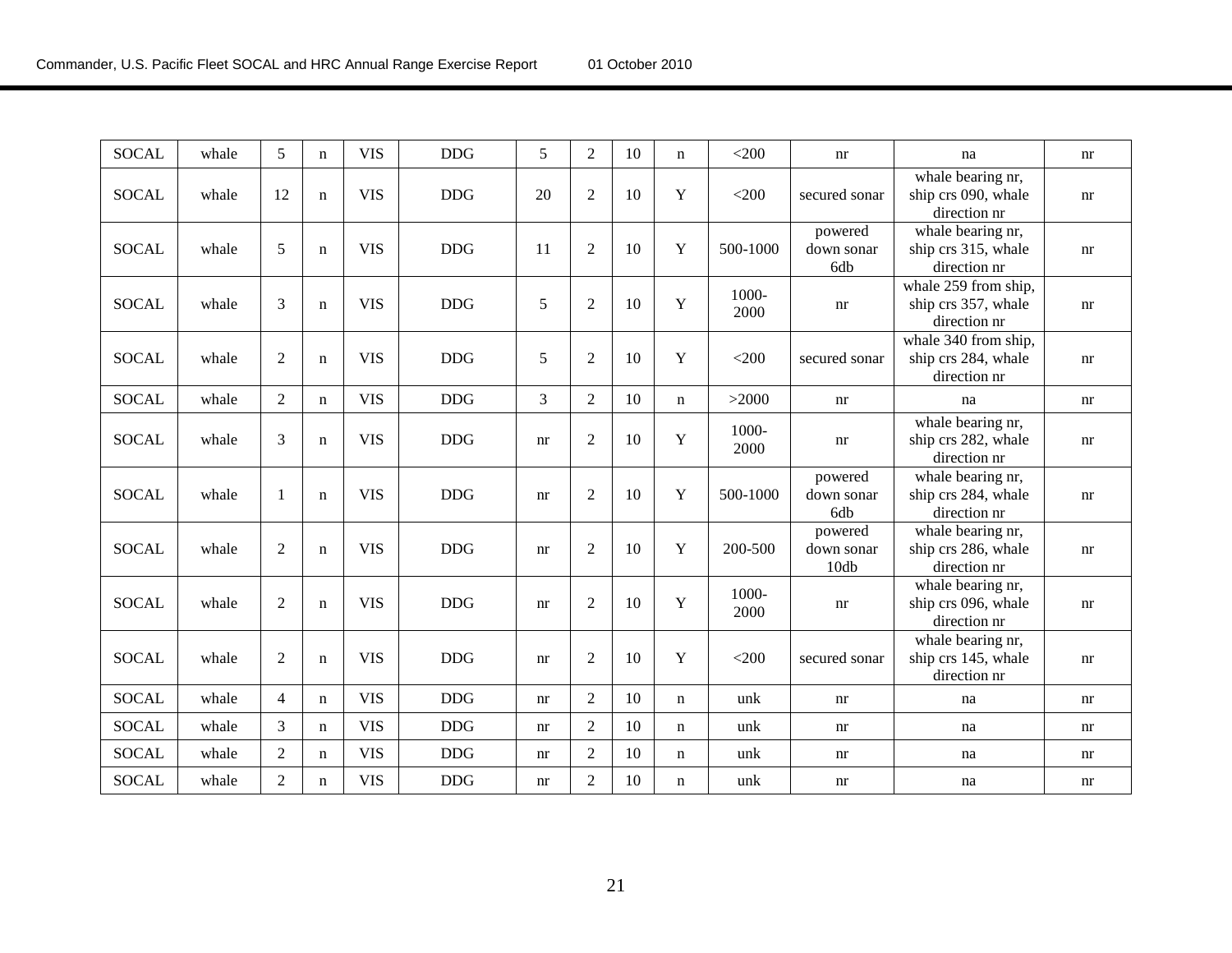| <b>SOCAL</b> | whale    | 1              | $\mathbf n$ | <b>VIS</b> | <b>DDG</b> | nr | $\overline{2}$ | nr | $\mathbf n$ | 500-1000      | nr                            | na                                                                | nr |
|--------------|----------|----------------|-------------|------------|------------|----|----------------|----|-------------|---------------|-------------------------------|-------------------------------------------------------------------|----|
| <b>SOCAL</b> | pinniped | 3              | $\mathbf n$ | <b>VIS</b> | <b>DDG</b> | nr | $\overline{c}$ | nr | $\mathbf Y$ | $<$ 200       | secured sonar                 | pinniped 210 from<br>ship, ship crs 210,<br>pinniped direction nr | nr |
| <b>SOCAL</b> | whale    | $\mathbf{1}$   | $\mathbf n$ | <b>VIS</b> | <b>DDG</b> | nr | $\overline{2}$ | nr | Y           | 500-1000      | powered<br>down sonar<br>6db  | whale 220 from ship,<br>ship crs 210, whale<br>direction nr       | nr |
| <b>SOCAL</b> | whale    | 3              | $\mathbf n$ | <b>VIS</b> | <b>DDG</b> | nr | $\overline{2}$ | nr | Y           | >2000         | nr                            | whale 011 from ship,<br>ship crs 120, whale<br>direction nr       | nr |
| <b>SOCAL</b> | whale    | 3              | $\mathbf n$ | <b>VIS</b> | $DDG$      | nr | $\overline{2}$ | nr | Y           | 1000-<br>2000 | powered<br>down sonar<br>6db  | whale 020 from ship,<br>ship crs 344, whale<br>direction nr       | nr |
| <b>SOCAL</b> | whale    | $\mathbf{1}$   | $\mathbf n$ | <b>VIS</b> | <b>DDG</b> | nr | $\overline{2}$ | nr | Y           | >2000         | nr                            | whale 220 from ship,<br>ship crs 222, whale<br>direction nr       | nr |
| <b>SOCAL</b> | pinniped | $\overline{4}$ | $\mathbf n$ | <b>VIS</b> | <b>DDG</b> | nr | $\overline{2}$ | nr | Y           | 200-500       | powered<br>down sonar<br>10db | pinniped 130 from<br>ship, ship crs 060,<br>pinniped direction nr | nr |
| <b>SOCAL</b> | dolphin  | $\tau$         | $\mathbf n$ | <b>VIS</b> | DDG        | nr | $\overline{2}$ | nr | Y           | 200-500       | powered<br>down sonar<br>10db | dolphin 160 from<br>ship, ship crs 121,<br>dolphin direction nr   | nr |
| <b>SOCAL</b> | dolphin  | 12             | $\mathbf n$ | <b>VIS</b> | $DDG$      | nr | $\overline{2}$ | nr | Y           | 200-500       | secured sonar                 | dolphin 010 from<br>ship, ship crs 053,<br>dolphin direction nr   | nr |
| <b>SOCAL</b> | dolphin  | 12             | $\mathbf n$ | <b>VIS</b> | <b>DDG</b> | nr | $\overline{2}$ | nr | $\mathbf n$ | 200-500       | nr                            | na                                                                | nr |
| <b>SOCAL</b> | whale    | $\overline{2}$ | $\mathbf n$ | <b>VIS</b> | DDG        | nr | $\overline{2}$ | nr | n           | >2000         | nr                            | na                                                                | nr |
| <b>SOCAL</b> | whale    | $\mathbf{1}$   | $\mathbf n$ | <b>VIS</b> | $DDG$      | nr | $\overline{2}$ | nr | Y           | 200-500       | powered<br>down sonar<br>10db | whale bearing nr,<br>ship crs 172, whale<br>direction nr          | nr |
| <b>SOCAL</b> | whale    | $\overline{2}$ | $\mathbf n$ | <b>VIS</b> | <b>DDG</b> | nr | $\overline{2}$ | nr | Y           | >2000         | nr                            | whale 340 from ship,<br>ship crs 250, whale<br>direction nr       | nr |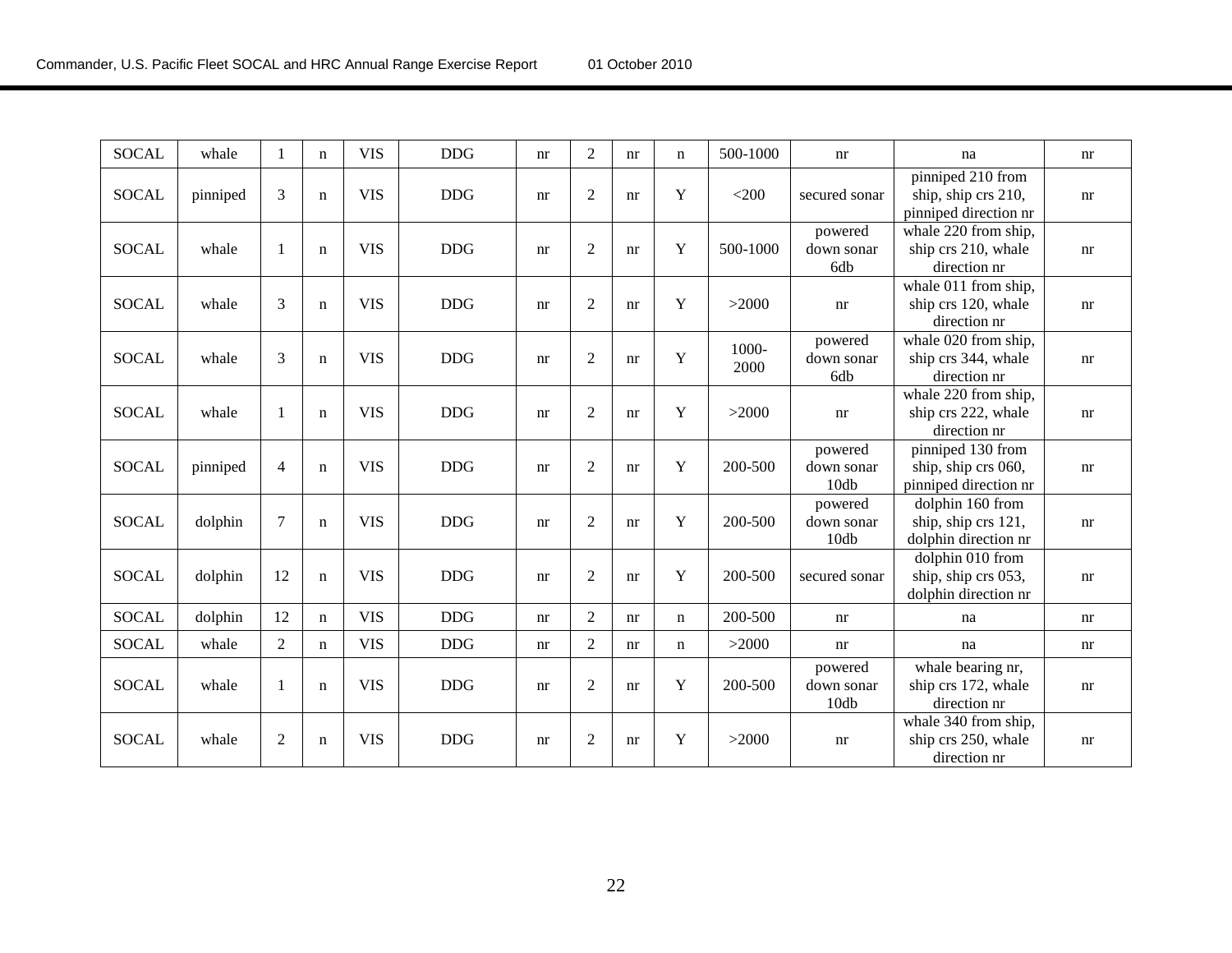| <b>SOCAL</b> | whale |   | n           | <b>VIS</b> | <b>DDG</b> | nr |           | nr | $\mathbf v$  | >2000         | nr                           | whale 330 from ship,<br>ship crs 340, whale<br>direction nr | nr |
|--------------|-------|---|-------------|------------|------------|----|-----------|----|--------------|---------------|------------------------------|-------------------------------------------------------------|----|
| <b>SOCAL</b> | whale |   | $\mathbf n$ | <b>VIS</b> | <b>DDG</b> | nr | $\bigcap$ | nr | $\mathbf{v}$ | 1000-<br>2000 | nr                           | whale 035 from ship,<br>ship crs 343, whale<br>direction nr | nr |
| <b>SOCAL</b> | whale | 2 | $\mathbf n$ | <b>VIS</b> | <b>DDG</b> | nr |           | nr | $\mathbf{v}$ | 1000-<br>2000 | nr                           | whale 330 from ship,<br>ship crs 342, whale<br>direction nr | nr |
| <b>SOCAL</b> | whale |   | n           | <b>VIS</b> | <b>DDG</b> | nr |           | nr | $\mathbf v$  | 500-1000      | powered<br>down sonar<br>6db | whale 350 from ship,<br>ship crs 121, whale<br>direction nr | nr |

nr=not reported; VIS=visual; ACO=acoustic; y=yes; n=no; na=not applicable; crs=course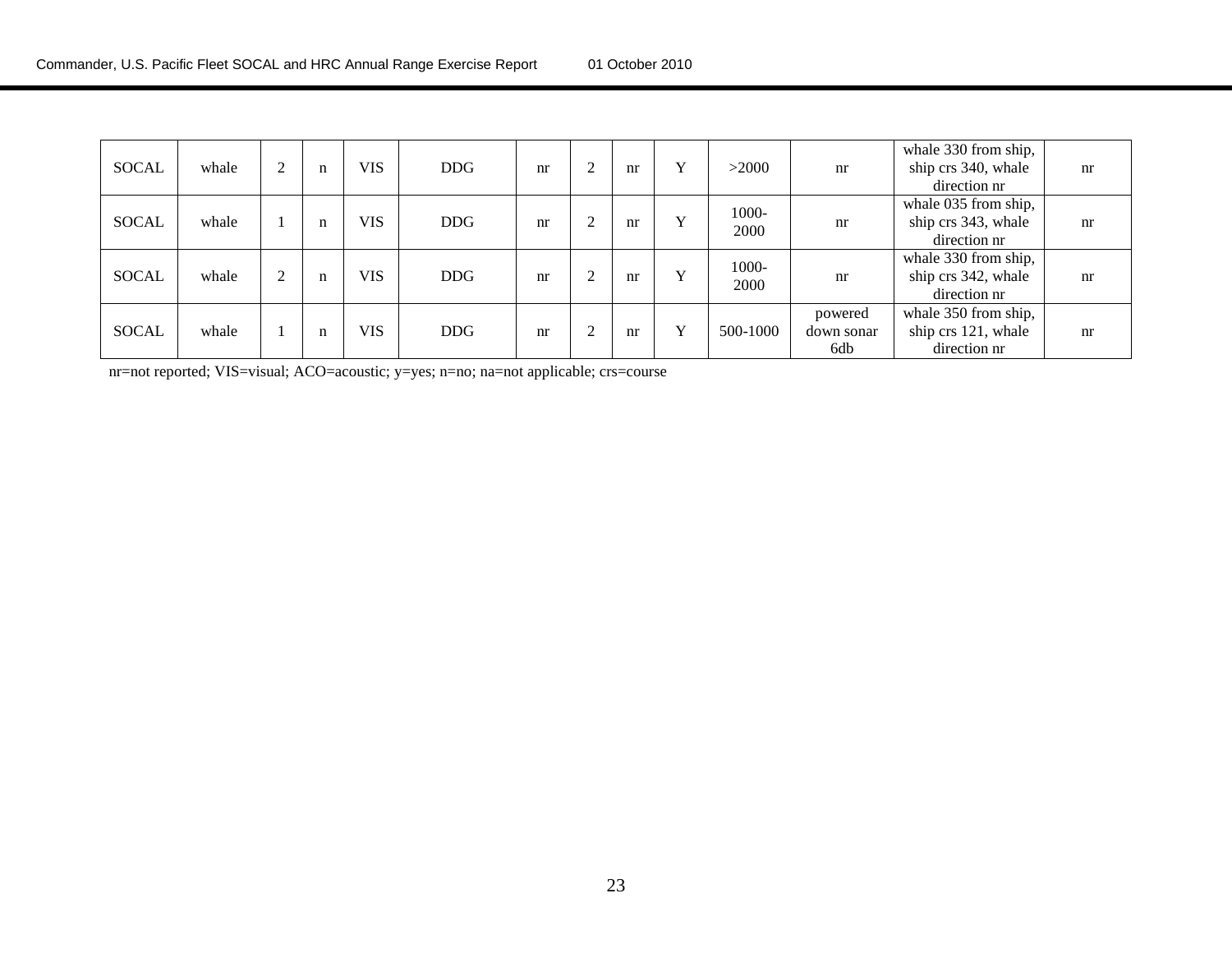#### **(iii) Evaluation of effectiveness (based on data gathered during all MTEs)**

**SUMMARY:** The three categories of mitigation measures (Personnel Training, Lookout and Watchstander Responsibility, and Operating Procedures) outlined in the SOCAL Final Environmental Impact Statement/Overseas Environmental Impact Statement of December 2008 and approved by NMFS in subsequent Letters of Authorization in 2009 and 2010 were effective in appropriately mitigating exposure of marine mammals to mid-frequency sonar. During this year's major exercise events, to the maximum extent possible the proscribed NMFS safety zones were adhered to, and vessels and aircraft applied mitigation measures when marine mammals were visually observed within the requisite zone.

Fleet commanders and ship watch teams continue to improve individual awareness and enhance reporting practices. This improvement can be attributed to the various pre-exercise conferences, mandatory marine species awareness training (MSAT), adherence to required MFAS mitigation zones, and application of lesson learned in marine mammal sighting and reporting.

For the five major training events conducted in SOCAL this reporting period (02 Aug 2009 to 01 Aug 2010), the Navy conducted over 4,127 hours of Marine Species Awareness Training for 2,795 Navy personnel prior to getting underway. In addition, over the 40 non-consecutive major training event days in this same period (**Table S1-iii-1**), the Navy performed over 25,835 hours of visual observation (when counting the number of individual watchstanders engaged in lookout or navigation duties times the number of ships involved times the number of days at-sea).

#### **SOCAL Major Training Event Marine Mammal Observations**

There were approximately 210 sightings of an estimated 1,217 marine mammals over the course of five major training events in the SOCAL Range Complex (**Table S1-iii-2**, **Figure S1-iii-1**). Breakdown of sightings by species type were:

-Dolphins: 67 sightings of 881 animals (32% of total sightings, 72% of total animals)

-Whales: 121 sightings of 273 animals (58% of total sightings, 22% of total animals)

-Pinniped: 14 sightings of 63 animals (7% of total sightings, 5% of total animals)

Dolphin species in Southern California typically occur in larger pods than whales, hence the higher number of dolphins and larger percentage of total numbers seen in these counts.

#### **SOCAL Major Training Event Mitigations**

Of the 210 Navy marine mammal sightings during major training events, there were 62 sightings within 1,000 yards that qualified as a mitigation event (**Table S1-iii-3**, **Figure S1-iii-2).** In other, words MFAS surface ships had their sonar on, and followed the appropriate mitigation (secure or power down) depending on the range to the marine mammal.

These 62 mitigation events represented 29.5% of all marine mammal sightings for an estimated total of 306 marine mammals during this annual reporting period. As stated previously, with dolphins occurring either more frequently or in larger numbers within Southern California, of the 306 marine mammals observed during mitigation events, 218 were dolphins, 50 whales, and 38 pinnipeds (**Table S1-iii-3**).

Of the 62 mitigation events, there were 29 periods when sonar was turned off (i.e., secured) at ranges <200 yards from the ship, 27 periods when sonar power was turned down (i.e., powered down), and six periods when mitigation did not occur but with the explanations detailed below. There were also three reports of a Navy ship changing course in addition to applying sonar mitigation in order to open the range between the marine mammal and ship. The Navy lost a minimum of 20 hours of training time due to subsequent shut downs and power downs as a result of applying marine mammal mitigation during these sighting events at ranges less than 1,000 yards. There were no reports of any marine mammal behaving in any unusual manner while observing marine mammals for 4.5 hours during mitigation events.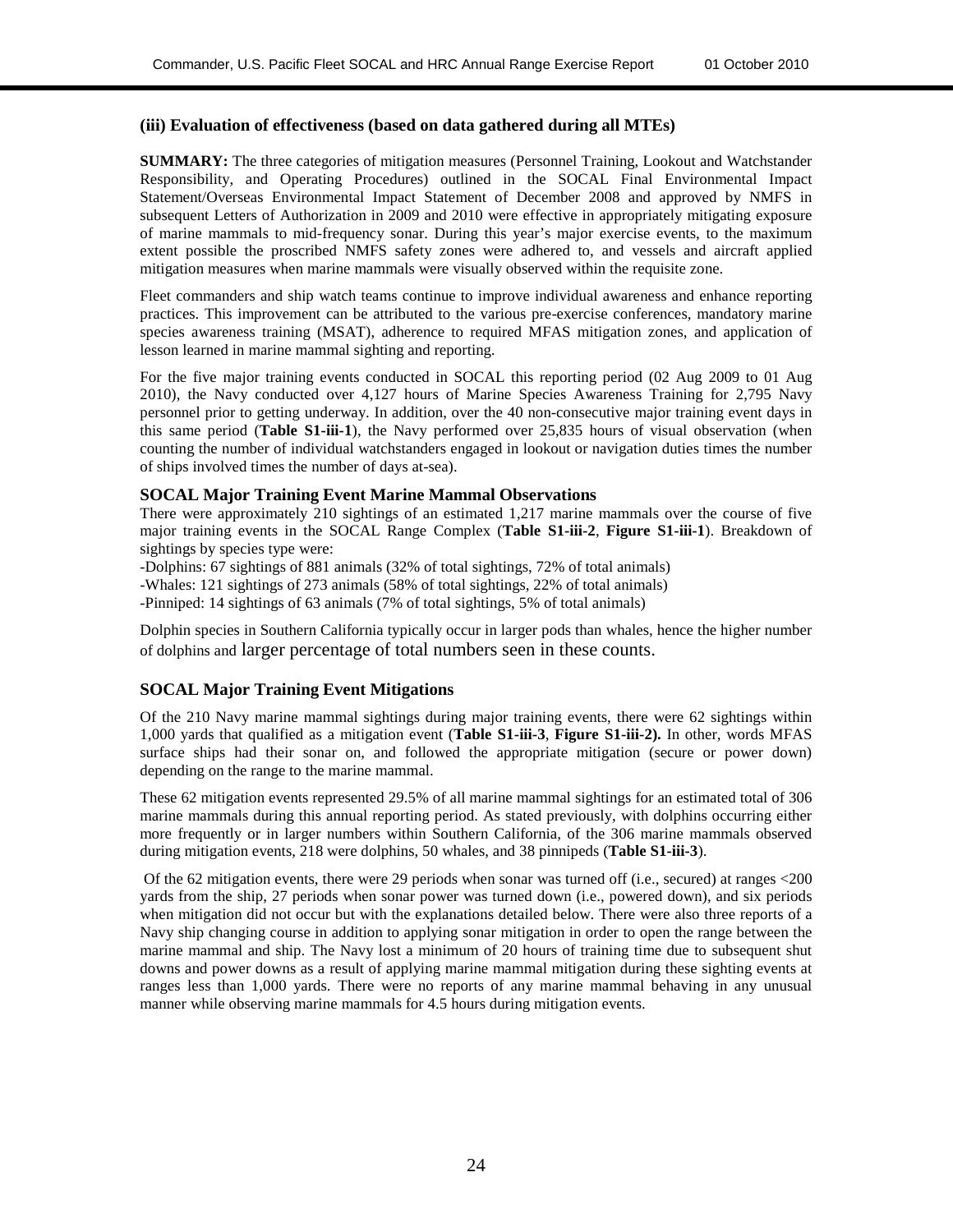| MTE Type        | <b>Dates</b>            | #Of<br>Days | # of Ships<br>Involved | # Of Marine<br>Mammal<br><b>Sightings</b> | # Of<br>Marine<br>Mammals  |
|-----------------|-------------------------|-------------|------------------------|-------------------------------------------|----------------------------|
| <b>SUSTEX</b>   | 11-18 November 2009     | 8           | 8                      | 13                                        | 136                        |
| <b>IAC II</b>   | 8-10 March 2010         | 3           |                        | 34                                        | 249                        |
| <b>COMPTUEX</b> | 17 March - 2 April 2010 | 17          | ┑                      | 25                                        | 190                        |
| <b>IAC II</b>   | 14-16 May 2010          | 3           | 8                      | 56                                        | 319                        |
| <b>COMPTUEX</b> | 23 Jul-14 Aug 2010 *    | $Q *$       | 11                     | 82                                        | 313                        |
| Totals:         |                         | 40<br>days  | 39<br>ships            | 210<br>sightings                          | 1,207<br>marine<br>mammals |

#### **Table S1-iii-1. SOCAL Range Complex major training events from 2 August 2009 to 1 August 2010.**

Note: \* A COMPTUEX occurred from 23 July 2010 until 14 August 2010. Given this exercise occurred between monitoring report periods which run from Aug to Aug, details from this event are summarized for the period 23 July – 1 Aug. Data from 2 – 14 August will be included in the 2011 Monitoring Report (Aug 2010 to Aug 2011). ----------------------------------------

SUSTEX = Sustainment Exercise

COMPTUEX = Composite Training Unit Exercise

IAC II = Integrated Anti-submarine Warfare Course Phase II

#### **Table S1-iii-2. Total number of marine mammal sightings observed from Navy platforms during SOCAL Range Complex major training events from 2 August 2009 to 1 August 2010.**

| Species Type                | # of sightings | % of total<br>sightings | # of marine<br>mammals | % of total<br>number of<br>marine mammals |
|-----------------------------|----------------|-------------------------|------------------------|-------------------------------------------|
| Dolphins                    | 67             | 32%                     | 881                    | 72%                                       |
| Whales                      | 121            | 57%                     | 273                    | 23%                                       |
| Pinniped                    | 14             | 7%                      | 63                     | 5%                                        |
| Unidentified marine mammals | 8              | 4%                      | not reported           | not applicable                            |
| Totals:                     | 210            | 1,207                   |                        |                                           |

Note: Totals represent sum of observations during both MFAS\explosive events, and during non-MFAS\ non-explosives training periods.

#### **Table S1-iii-3. Number of marine mammal sightings at ranges less than 1,000 yards observed from Navy platforms during major training events concurrent with MFAS mitigation from 2 August 2009 to 1 August 2010 in the SOCAL range Complex.**

|                  |                |                           | Breakdown by species type |        |           |  |
|------------------|----------------|---------------------------|---------------------------|--------|-----------|--|
| mitigation range | # of sightings | total # of marine mammals | $#$ of                    | $#$ of | $#$ of    |  |
|                  |                |                           | dolphins                  | whales | pinnipeds |  |
| $<$ 200 yards    | 15             | 75                        | 33                        | 21     | 21        |  |
| $200-500$ yards  | 27             | 120                       | 92                        | 12     | 16        |  |
| 500-1000 yards   | 20             | 111                       | 93                        |        |           |  |
| Totals:          | $62*$          | $306 *$                   | 218                       | 50     | 38        |  |

\* 62 sightings of 306 marine mammals is 29% of the total sightings and 25% of the total individuals observed during all major training events periods (MFAS\explosive and non-MFAS\non-explosive periods) (*see Table S1-iii-2*).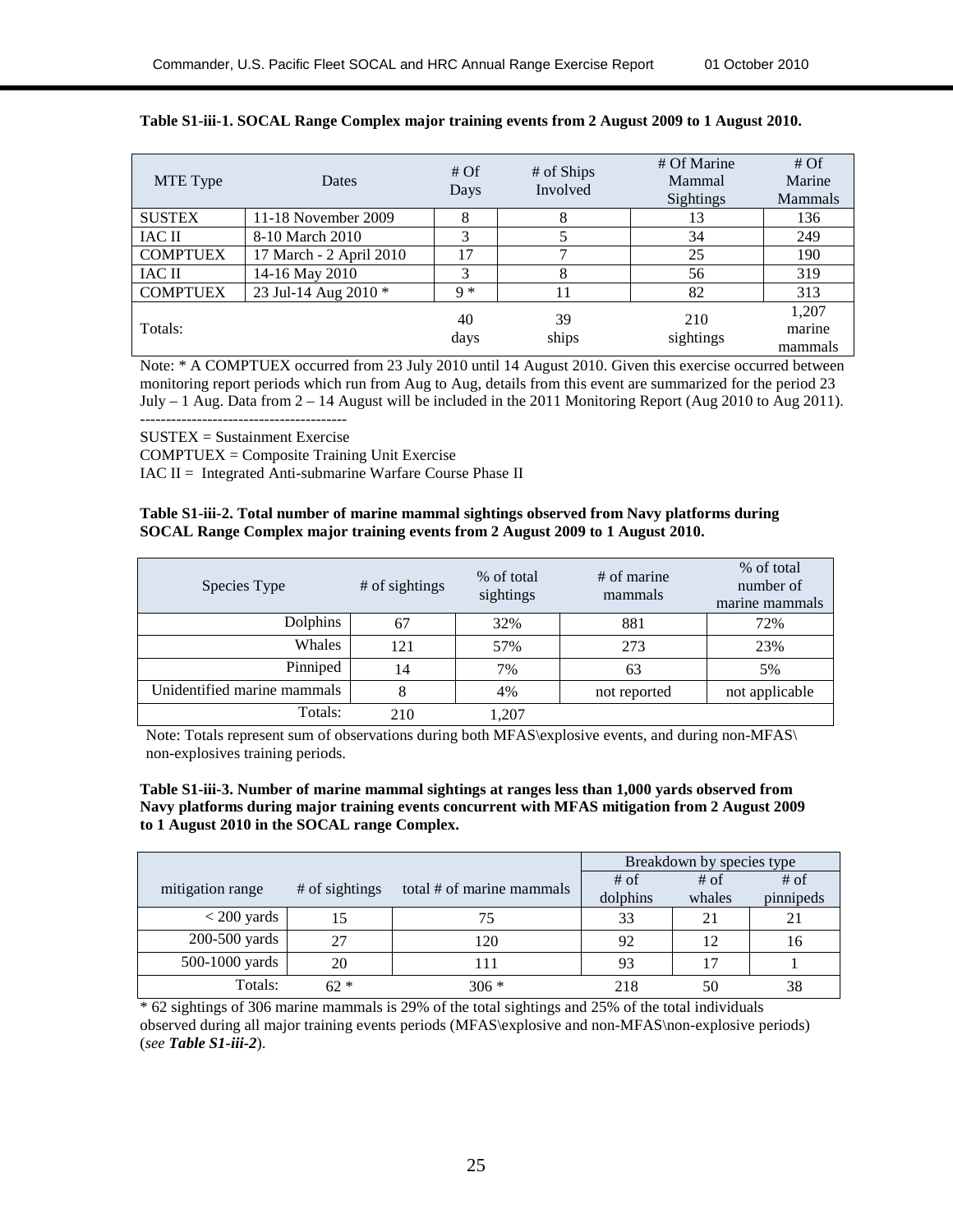

**Figure S1-iii-1. Chart of marine mammal sightings (top panel) and sightings by species type (bottom panel) during SOCAL Range Complex major training events from 2 August 2010 to 1 August 2010.**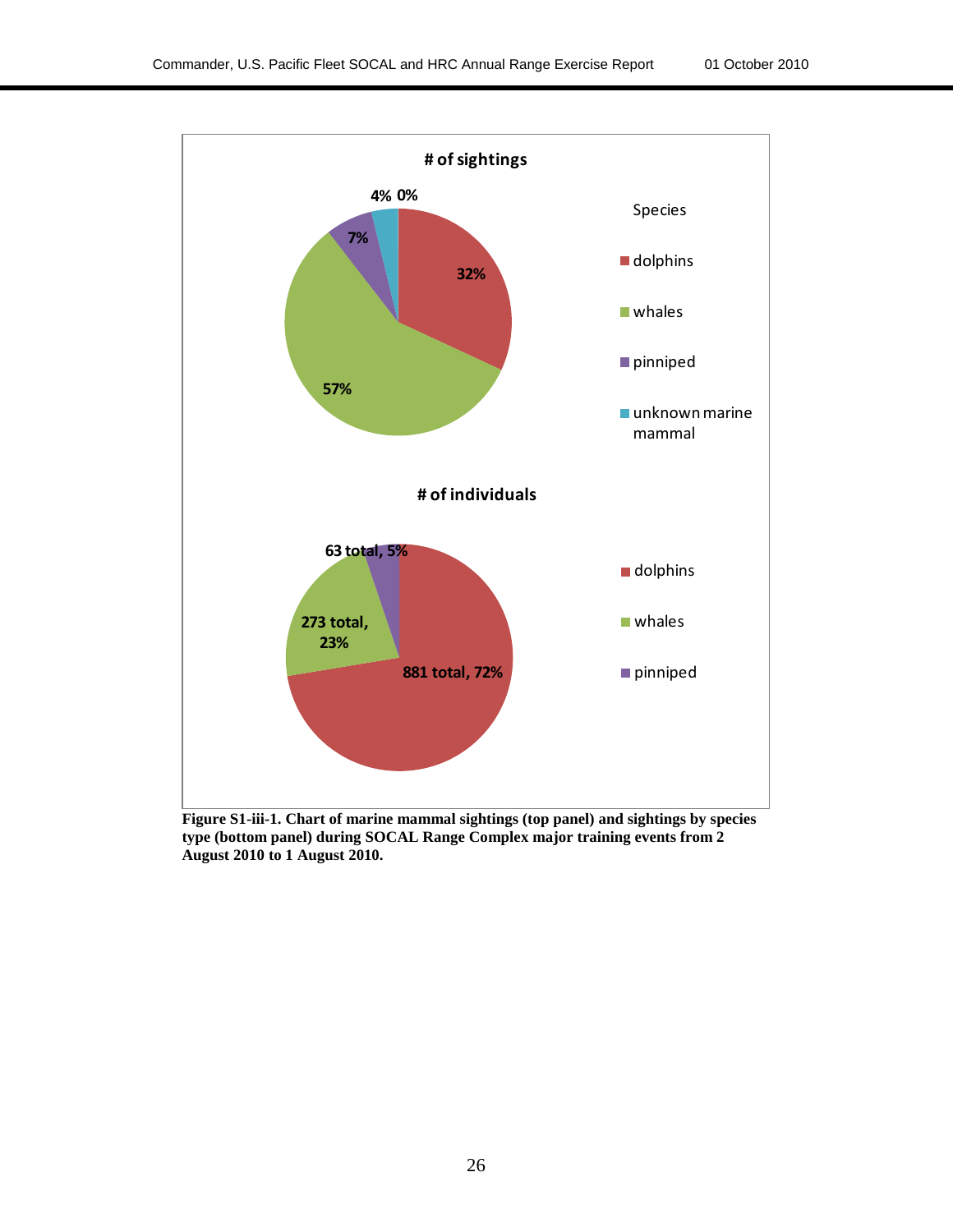

**Figure S1-iii-2. Bar chart showing marine mammal sightings concurrent with MFAS mitigation (top panel) and breakdown of sightings by species type (bottom**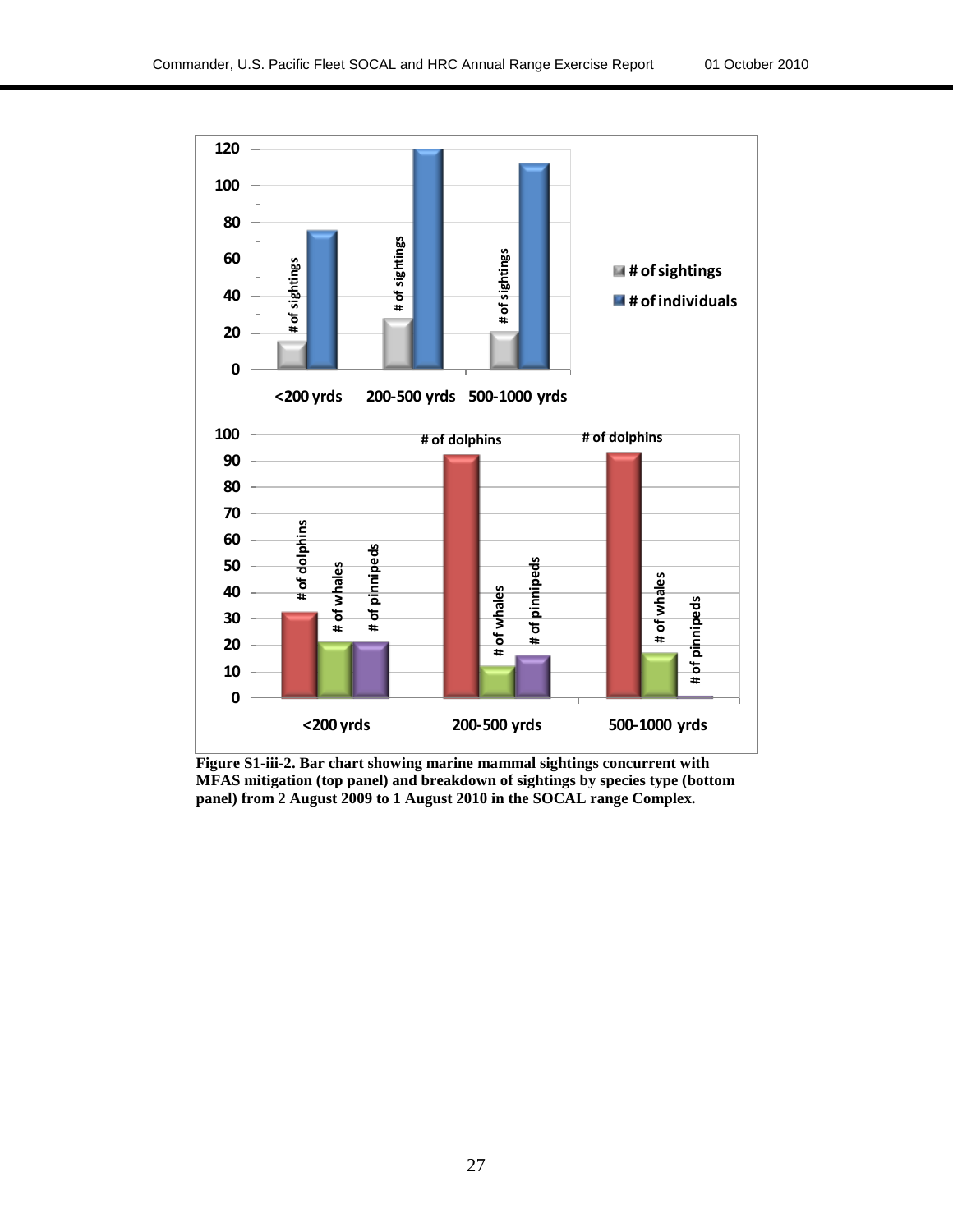#### **Navy Safety Zone Adherence**

During this year's major exercise events, to the maximum extent possible the proscribed NMFS safety zones were adhered to (see table **Table S1-iii-5**) with the exceptions noted below. These six cases ranked by range between the marine mammal(s) and ship represent times when mitigation was not performed, although under the agreed to mitigation procedures with NMFS no mitigation is required in the case of bowriding dolphins, or if a marine mammal is leaving a mitigation zone.

| Range          | <b>Ship Action</b>                           | <b>Analysis</b>                                                                                                                                                                                                                                                                                                                                                                                                                                                                                                                                                                                                                                                                                                                                                                                                                                                                                                                                                                                                                  | Relative ship (circle-<br>blue arrow) and marine<br>mammal position<br>(square-green arrow) |
|----------------|----------------------------------------------|----------------------------------------------------------------------------------------------------------------------------------------------------------------------------------------------------------------------------------------------------------------------------------------------------------------------------------------------------------------------------------------------------------------------------------------------------------------------------------------------------------------------------------------------------------------------------------------------------------------------------------------------------------------------------------------------------------------------------------------------------------------------------------------------------------------------------------------------------------------------------------------------------------------------------------------------------------------------------------------------------------------------------------|---------------------------------------------------------------------------------------------|
| $<$ 200 yards  |                                              |                                                                                                                                                                                                                                                                                                                                                                                                                                                                                                                                                                                                                                                                                                                                                                                                                                                                                                                                                                                                                                  |                                                                                             |
| 1 pinniped     | Ship did not<br>shut down sonar              | Ship was heading $144T \tQ 8$ knots, and spotted seal at 050T, or slightly<br>abaft the beam. By the time the seal sighting was received and<br>understood by the bridge, it was already passed and opening (i.e., behind<br>the ship), due in part to the confusion with 2 dolphins spotted at the same<br>time at the same bearing, but beyond the mitigation zones $(>1,000$ yards).<br>The ship's Officer of the Deck (OOD) realized the dolphins were not an<br>issue, and disregarded other reports coming from the same bearing. By<br>the time it was made clear to the OOD, the seal was outside of the safety<br>zones. By happenstance, a Navy exercise representative was aboard this<br>ship during the event. He conducted training with the ship's bridge team<br>after the incident to explain what happened and provide guidance.<br>Assessment: erroneous initial reporting, then ship soon passed<br>beyond mitigation range. Maximum exposure estimated to be << 189<br>dB given the orientation of the ship |                                                                                             |
| 9 pinnipeds    | Ship did not<br>shut down sonar              | Ship was heading 211T when sea lions were spotted at 200T, or slighting<br>abaft the starboard beam.<br>Assessment: Ship soon passed beyond mitigation range to the<br>pinnipeds. Maximum exposure estimated to be <<189 dB given the<br>orientation of the ship                                                                                                                                                                                                                                                                                                                                                                                                                                                                                                                                                                                                                                                                                                                                                                 |                                                                                             |
| 2 whales       | Ship powered<br>down vice shut<br>down sonar | Ship was heading 032T when whales were spotted 010T, or slightly to<br>the left of the ship's bow. The ship powered down sonar for over an hour<br>until the whales were well clear (>>1,000 yards) behind. Assessment:<br>Maximum exposure estimated to be <179 dB.                                                                                                                                                                                                                                                                                                                                                                                                                                                                                                                                                                                                                                                                                                                                                             |                                                                                             |
| 200-500 vards  |                                              |                                                                                                                                                                                                                                                                                                                                                                                                                                                                                                                                                                                                                                                                                                                                                                                                                                                                                                                                                                                                                                  |                                                                                             |
| 1 dolphin      | Ship did not<br>power down<br>sonar          | Ship was heading 175T when dolphin spotted at 070T approaching the<br>ship from the left rear. Dolphin continued to close and eventually ride the<br>bow wave (bowride).<br>Assessment: dolphins were bowriding, no mitigation required                                                                                                                                                                                                                                                                                                                                                                                                                                                                                                                                                                                                                                                                                                                                                                                          |                                                                                             |
| 5 dolphins     | Ship did not<br>power down<br>sonar          | Ship was heading 175T when dolphins spotted at 070T approaching the<br>ship from the rear. Dolphins continued to close and eventually ride the<br>bow wave (bowride).<br>Assessment: dolphins were bowriding, no mitigation required                                                                                                                                                                                                                                                                                                                                                                                                                                                                                                                                                                                                                                                                                                                                                                                             |                                                                                             |
| 2 pinnipeds    | Ship did not<br>power down<br>sonar          | Ship was heading 210T when pinnipeds spotted at 220T, or slightly off<br>the right bow.<br>Assessment: none. Maximum exposure estimated to be <189 dB                                                                                                                                                                                                                                                                                                                                                                                                                                                                                                                                                                                                                                                                                                                                                                                                                                                                            |                                                                                             |
| 500-1000 yards |                                              |                                                                                                                                                                                                                                                                                                                                                                                                                                                                                                                                                                                                                                                                                                                                                                                                                                                                                                                                                                                                                                  |                                                                                             |
| 50 dolphins    |                                              | Ship was heading 160T when dolphins spotted at 290T, or behind and to<br>the right of the ship closer to the 1000 yard edge of the mitigation zone.<br>Ship relative motion quickly put dolphins outside of mitigation<br>range $>1000$ yards.<br>Assessment: minimum exposure, prior to no mitigation required                                                                                                                                                                                                                                                                                                                                                                                                                                                                                                                                                                                                                                                                                                                  |                                                                                             |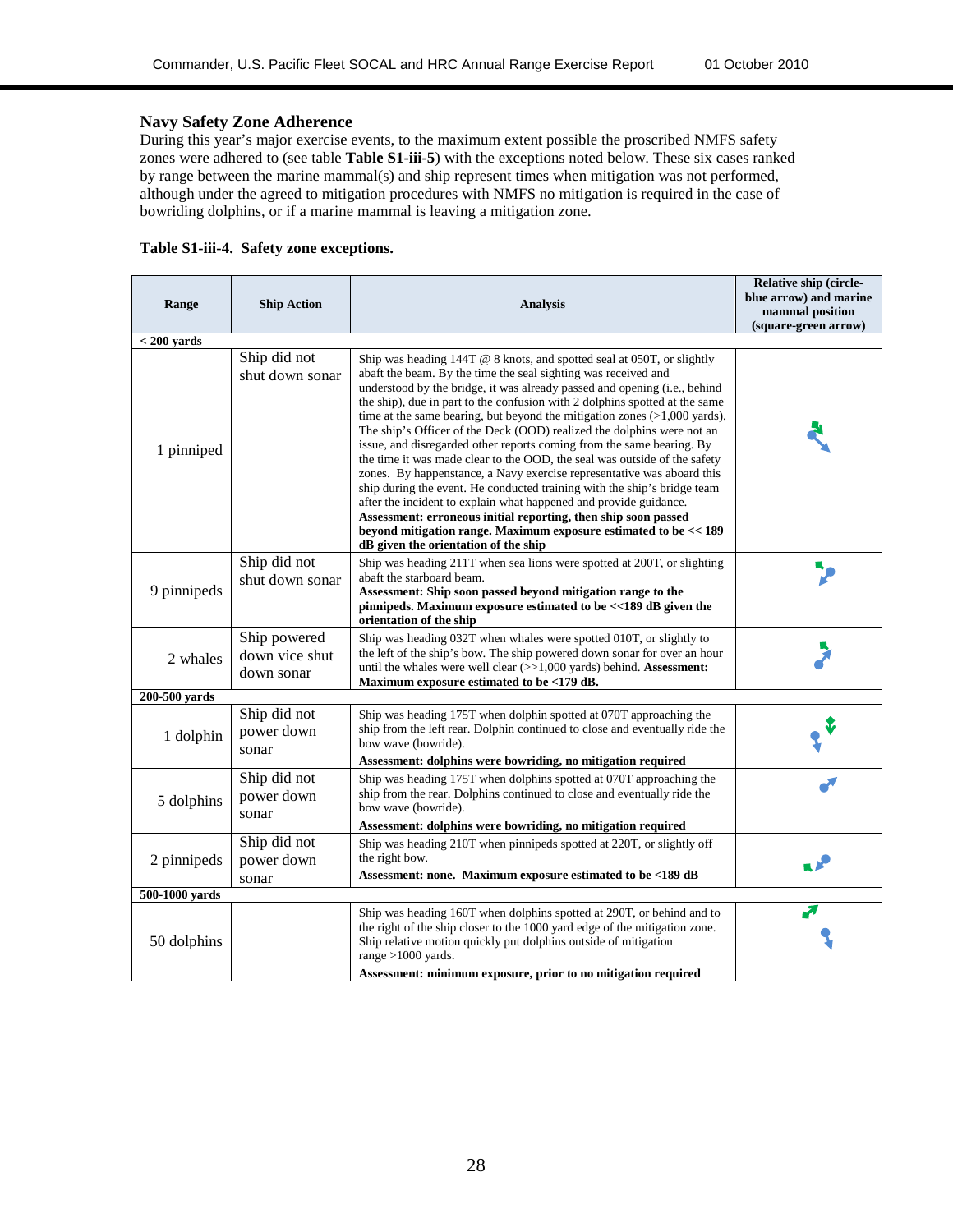| 1) Range [SOCAL (S)] | $2)$ MTE                   | 3) Month    | 4) Species sighted | 5) # of marine mammals<br>sighted | 6) Platform | 7) Length of time observed<br>$(\min)$ | at which marine<br>sighted<br>mammal<br>8) Range | power down (PD); maneuver<br>9) Mitigation [secure (SD);<br>ship (MAN) <sup>1</sup> ] | 10) Estimate MAX exposure<br>PRIOR to mitigation (dB re<br>$\mathbf{1uPa})^2$ | sonar<br>11) Number of minutes<br>mitigation applied | 12) Estimate exposure AFTER<br>mitigation (dB re 1uPa) <sup>2</sup> | have moved given length of<br>13) DISTANCE ship would<br>mitigation and nominal 10-<br>knot ship speed (yds) | 14) If hullmounted source in<br>use, true bearing, animal<br>travel | 15) Observed behavior                        |
|----------------------|----------------------------|-------------|--------------------|-----------------------------------|-------------|----------------------------------------|--------------------------------------------------|---------------------------------------------------------------------------------------|-------------------------------------------------------------------------------|------------------------------------------------------|---------------------------------------------------------------------|--------------------------------------------------------------------------------------------------------------|---------------------------------------------------------------------|----------------------------------------------|
| ${\bf S}$            | IAC<br>$\mathbf{I}$        | Mar<br>2010 | dolphin            | $\mathfrak{Z}$                    | <b>DDG</b>  | $\mathbf{1}$                           | 200-500                                          | PD,<br><b>MAN</b>                                                                     | $<$ 189-181                                                                   | 3                                                    | $<$ 179-171<br>for 3 min                                            | 1,000                                                                                                        | dolphin 045 from ship,<br>ship crs 239, dolphin<br>opening ship     | none<br>reported                             |
| S                    | <b>IAC</b><br>$_{\rm II}$  | Mar<br>2010 | whale              | 1                                 | CG          | 5                                      | $<$ 200                                          | <b>SD</b>                                                                             | < 189                                                                         | 15                                                   | none for<br>$15 \text{ min}$                                        | 5,000                                                                                                        | whale 260 from ship,<br>ship crs 319, whale<br>opening ship         | none<br>reported                             |
| $\mathbf S$          | <b>IAC</b><br>$\mathbf{I}$ | Mar<br>2010 | dolphin            | 5                                 | <b>DDG</b>  | $\mathbf{1}$                           | 200-500                                          | SD,<br><b>MAN</b>                                                                     | $<$ 189-181                                                                   | 3                                                    | none for 3<br>min                                                   | 1,000                                                                                                        | dolphin 060 from ship,<br>ship crs 263, dolphin<br>opening ship     | tacking to<br>open ship                      |
| $\mathbf S$          | <b>IAC</b><br>П            | Mar<br>2010 | whale              | $\mathbf{1}$                      | CG          | $\boldsymbol{2}$                       | $<$ 200                                          | <b>SD</b>                                                                             | < 189                                                                         | 23                                                   | none for<br>23 min                                                  | 7,667                                                                                                        | whale 045 from ship,<br>ship crs 266, whale<br>direction nr         | none<br>reported                             |
| ${\bf S}$            | <b>IAC</b><br>$_{\rm II}$  | Mar<br>2010 | nr                 | nr                                | <b>DDG</b>  | nr                                     | 200-500                                          | <b>PD</b>                                                                             | $<$ 189-181                                                                   | 7                                                    | $<$ 179-171<br>for 7 min                                            | 2,333                                                                                                        | animal bearing nr, ship<br>crs 274, animal direction<br>nr          | none<br>reported                             |
| ${\bf S}$            | <b>IAC</b><br>$_{\rm II}$  | Mar<br>2010 | pinniped           | $\,8\,$                           | <b>FFG</b>  | 15                                     | $<$ 200                                          | <b>SD</b>                                                                             | <179                                                                          | 56                                                   | none for<br>56 min                                                  | 18,666                                                                                                       | pinniped 090 from ship,<br>ship crs 076, pinniped<br>closing ship   | none<br>reported                             |
| S                    | <b>IAC</b><br>$\mathbf{I}$ | Mar<br>2010 | dolphin            | 5                                 | CG          | $\sqrt{2}$                             | 200-500                                          | SD,<br><b>MAN</b>                                                                     | $<$ 189-181                                                                   | 42                                                   | none for<br>42 min                                                  | 14.000                                                                                                       | dolphin 330 from ship,<br>ship crs 049, dolphin<br>opening ship     | none<br>reported                             |
| S                    | C2X                        | Mar<br>2010 | whale              | 1                                 | CG          | 1                                      | 500-1000                                         | PD                                                                                    | $<$ 181-175                                                                   | 1                                                    | $<$ 175-169<br>for 1 min                                            | 333                                                                                                          | whale 080 from ship,<br>ship crs 093, whale<br>paralleling ship     | paralleling,<br>CPA 800 yds<br>off port beam |

**Table S1-iii-5**. **SOCAL MTEs where sonar was on during detection of marine mammals at ranges less than 1,000 yards, and mitigation conducted**.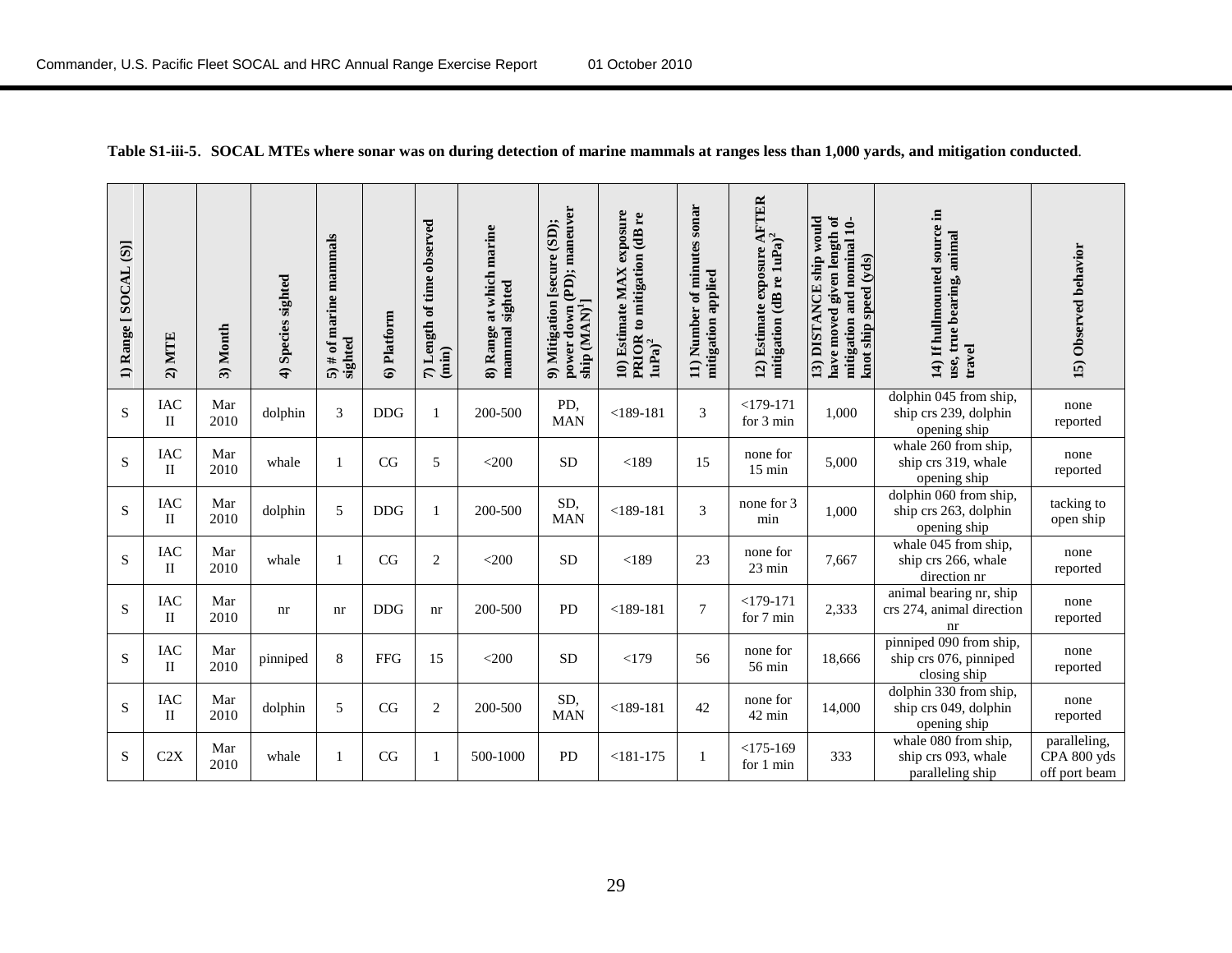| S           | <b>IAC</b><br>$\mathbf{H}$ | May<br>2010 | dolphin  | 10             | <b>DDG</b> | 6              | 500-1000 | <b>PD</b> | $<$ 181-175   | 15     | $<$ 175-169<br>for $15 \text{ min}$ | 5,000 | dolphin 070 from ship,<br>ship crs 109, dolphin<br>closing ship       | none<br>reported |
|-------------|----------------------------|-------------|----------|----------------|------------|----------------|----------|-----------|---------------|--------|-------------------------------------|-------|-----------------------------------------------------------------------|------------------|
| S           | $\rm IAC$<br>П             | May<br>2010 | whale    | 1              | <b>DDG</b> | 3              | 500-1000 | <b>PD</b> | $< 181 - 175$ | 25     | $<$ 175-169<br>for 25 min           | 8,333 | whale 290 from ship,<br>ship crs 121, whale<br>direction unk          | none<br>reported |
| S           | <b>IAC</b><br>$_{\rm II}$  | May<br>2010 | dolphin  | 10             | <b>DDG</b> | 6              | 500-1000 | <b>SD</b> | $< 181 - 175$ | 8      | none for 8<br>min                   | 2,667 | dolphin 320 from ship,<br>ship crs 210, dolphin<br>closing ship       | none<br>reported |
| S           | <b>IAC</b><br>$\mathbf{I}$ | May<br>2010 | dolphin  | 5              | <b>DDG</b> | 2              | 200-500  | <b>SD</b> | $<$ 189-181   | 5      | none for 5<br>min                   | 1.667 | dolphin 245 from ship,<br>ship crs 269, dolphin<br>closing ship       | none<br>reported |
| $\mathbf S$ | <b>IAC</b><br>$\Pi$        | May<br>2010 | whale    | $\mathbf{2}$   | <b>DDG</b> | $\sqrt{6}$     | 200-500  | SD        | $<$ 189-181   | 6      | none for 6<br>min                   | 2,000 | whale 300 from ship,<br>ship crs 040, whale<br>closing ship           | none<br>reported |
| S           | <b>IAC</b><br>$_{\rm II}$  | May<br>2010 | pinniped | 1              | <b>DDG</b> | 10             | 500-1000 | <b>PD</b> | $< 181 - 175$ | 10     | $<$ 175-169<br>for 10 min           | 3,333 | pinniped 110 from ship,<br>ship crs 089, pinniped<br>paralleling ship | none<br>reported |
| S           | <b>IAC</b><br>$_{\rm II}$  | May<br>2010 | pinniped | 1              | <b>DDG</b> | 2              | $<$ 200  | none      | < 189         | na     | < 189                               | na    | pinniped 050 from ship,<br>ship crs 144, pinniped<br>paralleling ship | none<br>reported |
| S           | IAC<br>$_{\rm II}$         | May<br>2010 | dolphin  | $\overline{2}$ | <b>DDG</b> | 2              | 500-1000 | none      | $< 181 - 175$ | na     | $< 181 - 175$                       | na    | dolphin 050 from ship,<br>ship crs 144, dolphin<br>opening ship       | none<br>reported |
| $\mathbf S$ | <b>IAC</b><br>$_{\rm II}$  | May<br>2010 | dolphin  | 5              | <b>DDG</b> | 29             | $<$ 200  | <b>SD</b> | < 189         | 29     | none for<br>$29 \text{ min}$        | 9,667 | dolphin 045 from ship,<br>ship crs 181, dolphin<br>direction nr       | none<br>reported |
| S           | <b>IAC</b><br>$_{\rm II}$  | May<br>2010 | whale    | 1              | <b>DDG</b> | 3              | 200-500  | <b>SD</b> | $<$ 189-181   | 5      | none for 5<br>min                   | 1,667 | whale 290 from ship,<br>ship crs 303, whale<br>direction nr           | none<br>reported |
| S           | IAC<br>$\mathbf{H}$        | May<br>2010 | whale    | 1              | <b>DDG</b> | $\overline{7}$ | 200-500  | <b>SD</b> | $<$ 189-181   | $\tau$ | none for 5<br>min                   | 2,333 | whale 275 from ship,<br>ship crs 231, whale<br>direction nr           | none<br>reported |
| $\mathbf S$ | <b>IAC</b><br>$\Pi$        | May<br>2010 | whale    | 1              | CG         | 15             | 500-1000 | PD        | $<$ 181-175   | 10     | $<$ 175-169<br>for $10 \text{ min}$ | 3,333 | whale 293 from ship,<br>ship crs 266, whale<br>direction nr           | none<br>reported |
| ${\bf S}$   | <b>IAC</b><br>П            | May<br>2010 | dolphin  | $\overline{2}$ | <b>DDG</b> | 2              | 200-500  | <b>PD</b> | $<$ 189-181   | 18     | $<179-171$<br>for 18 min            | 6,000 | dolphin 230 from ship,<br>ship crs 338, dolphin<br>direction nr       | none<br>reported |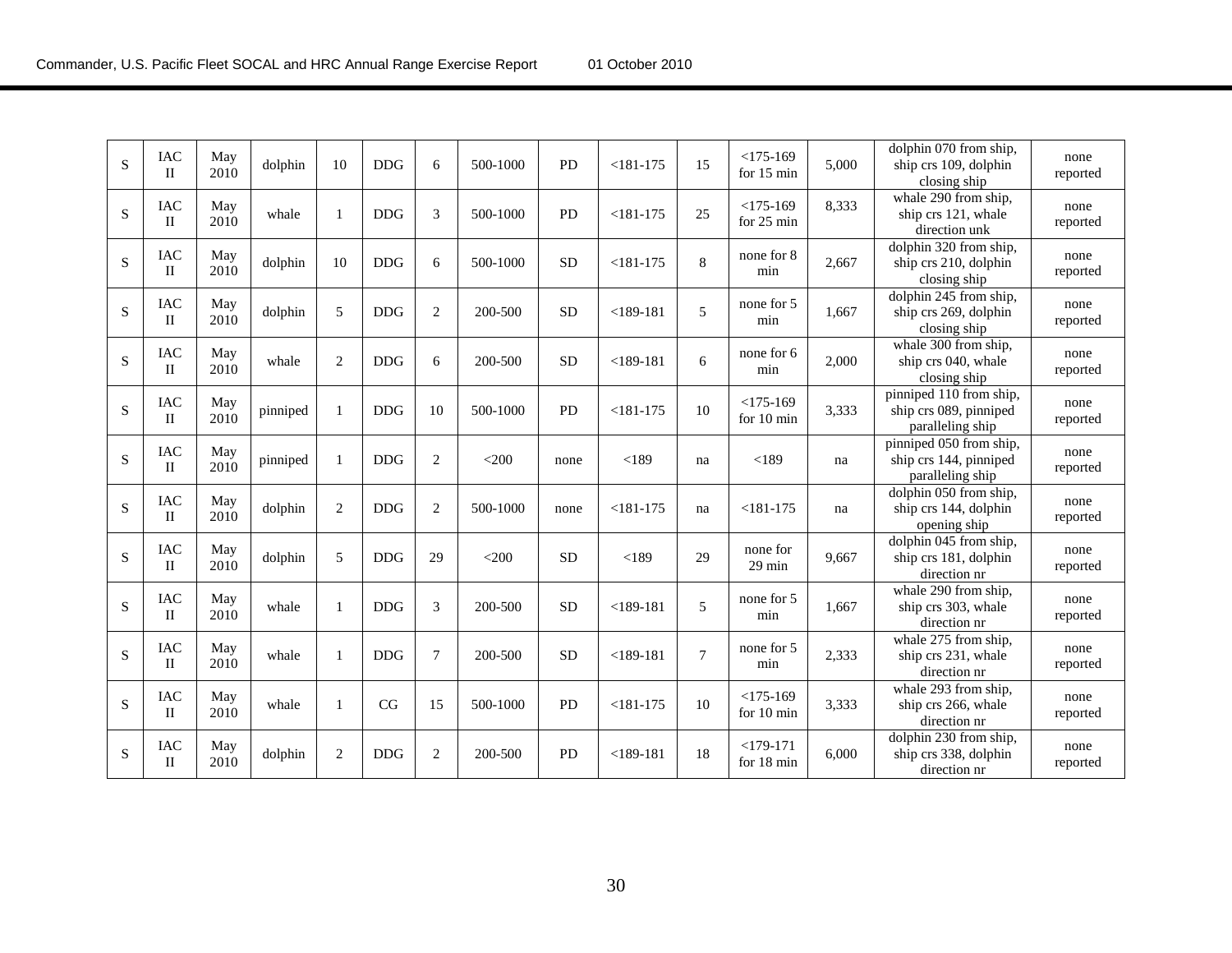| S | <b>IAC</b><br>$\mathbf{I}$ | May<br>2010  | whale    | $\mathbf{1}$   | <b>DDG</b> | 2              | 200-500  | <b>PD</b> | $<$ 189-181   | $\overline{2}$ | $<$ 179-171<br>for<br>$2 \text{ min}$ | 667    | whale 080 from ship,<br>ship crs 201, whale<br>direction nr         | none<br>reported |
|---|----------------------------|--------------|----------|----------------|------------|----------------|----------|-----------|---------------|----------------|---------------------------------------|--------|---------------------------------------------------------------------|------------------|
| S | IAC<br>$\rm{II}$           | May<br>2010  | pinniped | 8              | <b>DDG</b> | $\overline{c}$ | 200-500  | PD        | $<$ 189-181   | $\overline{c}$ | $<$ 179-171<br>for<br>2 min           | 667    | pinniped 080 from ship,<br>ship crs 201, pinniped<br>direction nr   | none<br>reported |
| S | IAC<br>П                   | May<br>2010  | dolphin  | 10             | <b>DDG</b> | 6              | $<$ 200  | <b>SD</b> | < 189         | 6              | none for 6<br>min                     | 2,000  | dolphin 235 from ship,<br>ship crs 211, dolphin<br>paralleling ship | none<br>reported |
| S | <b>IAC</b><br>$\rm{II}$    | May<br>2010  | dolphin  | 50             | <b>DDG</b> | 10             | 500-1000 | PD        | $< 181 - 175$ | 142            | $<$ 175-169<br>for $142$<br>min       | 47,333 | dolphin 290 from ship,<br>ship crs 160, dolphin<br>direction nr     | none<br>reported |
| S | <b>IAC</b><br>$\mathbf{H}$ | May<br>2010  | dolphin  | 1              | <b>DDG</b> | 3              | 200-500  | none      | $<$ 189-181   | na             | $<$ 189-181                           | na     | dolphin 070 from ship,<br>ship crs 175, dolphin<br>paralleling ship | bowriding        |
| S | <b>IAC</b><br>$\rm{II}$    | May<br>2010  | dolphin  | $\overline{4}$ | <b>DDG</b> | 6              | 500-1000 | <b>SD</b> | $< 181 - 175$ | 10             | $<$ 175-169<br>for                    | 3,333  | dolphin 190 from ship,<br>ship crs 258, dolphin<br>direction nr     | none<br>reported |
| S | <b>IAC</b><br>$_{\rm II}$  | May<br>2010  | whale    | 1              | <b>DDG</b> | 10             | 500-1000 | <b>SD</b> | $<$ 181-175   | 10             | none for<br>$10 \text{ min}$          | 3,333  | whale 040 from ship,<br>ship crs 310, whale<br>paralleling ship     | none<br>reported |
| S | IAC<br>$\mathbf{I}$        | May<br>2010  | whale    | $\mathbf{1}$   | CG         | 15             | 500-1000 | PD, SD    | $<$ 181-175   | 17             | none for<br>$17$ min                  | 5,667  | whale 020 from ship,<br>ship crs 006, whale<br>direction nr         | none<br>reported |
| S | <b>IAC</b><br>П            | May<br>2010  | whale    | $\mathbf{1}$   | <b>DDG</b> | 5              | 500-1000 | <b>PD</b> | $< 181 - 175$ | 6              | $<$ 175-169<br>for 6 min              | 2,000  | whale 220 from ship,<br>ship crs 269, whale<br>closing ship         | none<br>reported |
| S | C2X                        | July<br>2010 | dolphin  | 5              | <b>DDG</b> | 5              | 200-500  | none      | $<$ 189-181   | na             | $<$ 189-181                           | na     | dolphin 260 from ship,<br>ship crs 040, dolphin<br>paralleling ship | bowriding        |
| S | C2X                        | July<br>2010 | whale    | $\overline{2}$ | <b>DDG</b> | 3              | 500-1000 | <b>PD</b> | $< 181 - 175$ | 36             | $<$ 175-169<br>for 36 min             | 12,000 | whale 085 from ship,<br>ship crs 037, whale<br>closing ship         | none<br>reported |
| S | C2X                        | July<br>2010 | pinniped | 9              | CG         | $\overline{c}$ | $<$ 200  | none      | < 189         | na             | < 189                                 | na     | pinniped 300 from ship,<br>ship crs 211, pinniped<br>direction nr   | none<br>reported |
| S | C2X                        | July<br>2010 | pinniped | $\overline{2}$ | CG         | 1              | 200-500  | none      | $<$ 189-181   | na             | $<$ 189-181                           | na     | pinniped 220 from ship,<br>ship crs 210, pinniped<br>direction nr   | none<br>reported |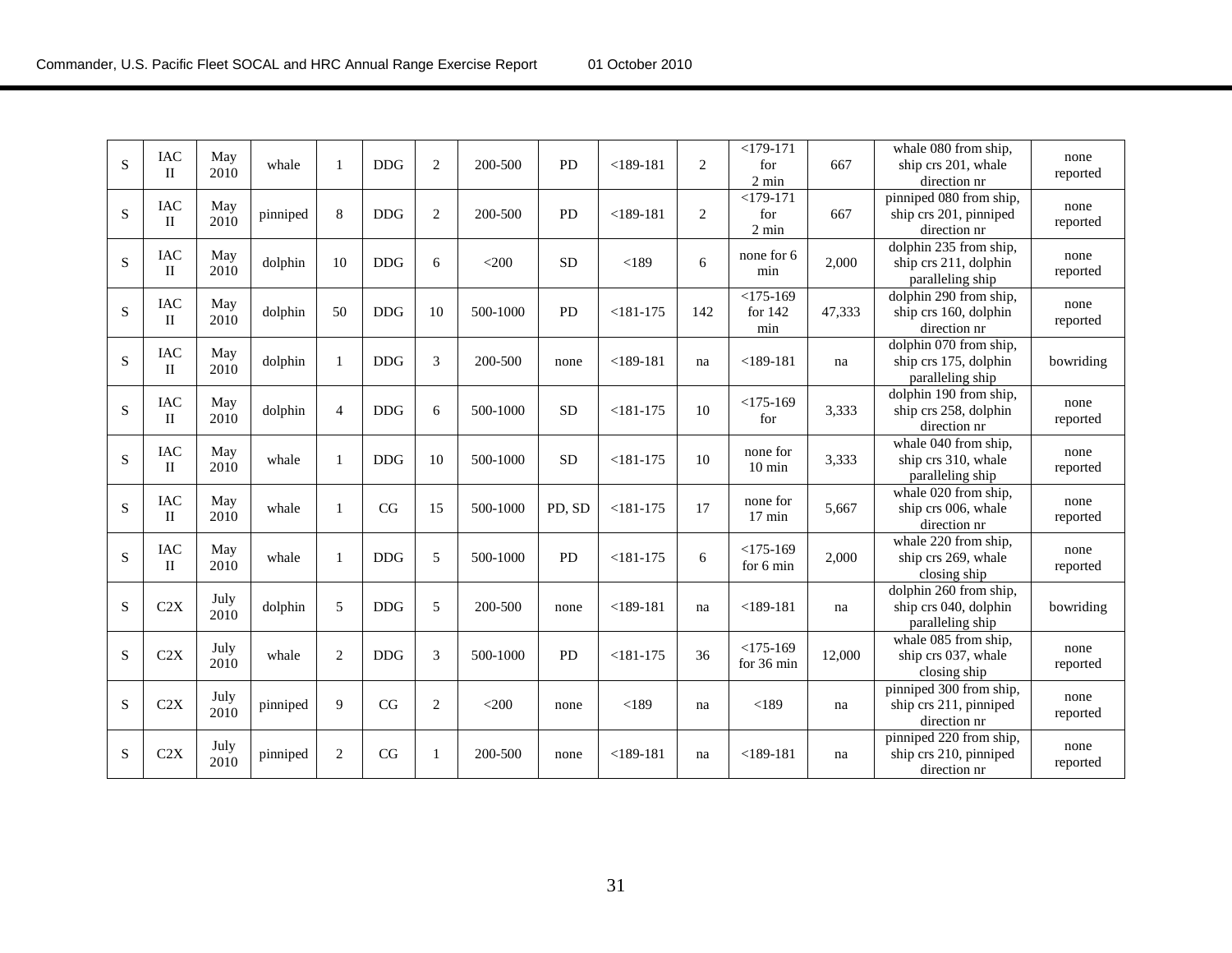| S | C2X | July<br>2010 | whale   | $\overline{2}$ | DDG        | $\mathbf{2}$   | $<$ 200  | PD        | < 189       | 60 | $<$ 179 for<br>$60 \text{ min}$ | 20,000 | whale 010 from ship,<br>ship crs 032, whale<br>direction nr     | none<br>reported |
|---|-----|--------------|---------|----------------|------------|----------------|----------|-----------|-------------|----|---------------------------------|--------|-----------------------------------------------------------------|------------------|
| S | C2X | July<br>2010 | dolphin | $\overline{4}$ | <b>DDG</b> | $\overline{c}$ | $<$ 200  | <b>SD</b> | < 189       | 6  | none for 6<br>min               | 2,000  | dolphin 080 from ship,<br>ship crs 057, dolphin<br>direction nr | none<br>reported |
| S | C2X | July<br>2010 | dolphin | 14             | <b>DDG</b> | 2              | $<$ 200  | <b>SD</b> | < 189       | 6  | none for 6<br>min               | 2,000  | dolphin 080 from ship,<br>ship crs 058, dolphin<br>direction nr | none<br>reported |
| S | C2X | July<br>2010 | whale   | $\mathbf{1}$   | <b>DDG</b> | $\mathbf{1}$   | $<$ 200  | <b>SD</b> | < 189       | 63 | none for<br>63 min              | 21,000 | whale 090 from ship,<br>ship crs 180, whale<br>direction nr     | none<br>reported |
| S | C2X | July<br>2010 | whale   | $\mathbf{1}$   | <b>DDG</b> | $\mathbf{1}$   | 200-500  | <b>SD</b> | $<$ 189-181 | 21 | none for<br>$21$ min            | 7,000  | whale 120 from ship,<br>ship crs 180, whale<br>direction nr     | none<br>reported |
| S | C2X | July<br>2010 | whale   | 1              | <b>DDG</b> | $\mathbf{1}$   | 200-500  | PD        | $<$ 189-181 | 40 | $<179-171$<br>for 40 min        | 13,333 | whale 350 from ship,<br>ship crs 225, whale<br>direction nr     | none<br>reported |
| S | C2X | July<br>2010 | whale   | $\overline{2}$ | <b>DDG</b> | 2              | 200-500  | <b>SD</b> | $<$ 189-181 | 12 | none for<br>$12 \text{ min}$    | 4.000  | whale $240$ from ship,<br>ship crs 234, whale<br>direction nr   | none<br>reported |
| S | C2X | July<br>2010 | dolphin | 16             | <b>DDG</b> | 2              | 200-500  | <b>SD</b> | $<$ 189-181 | 10 | none for<br>$10 \text{ min}$    | 3,333  | dolphin 125 from ship,<br>ship crs 129, dolphin<br>direction nr | none<br>reported |
| S | C2X | July<br>2010 | dolphin | $\overline{4}$ | <b>DDG</b> | 3              | 200-500  | <b>SD</b> | $<$ 189-181 | 10 | none for<br>$10 \text{ min}$    | 3,333  | dolphin 210 from ship,<br>ship crs 243, dolphin<br>direction nr | bowriding        |
| S | C2X | July<br>2010 | dolphin | 25             | <b>DDG</b> | 3              | 200-500  | <b>SD</b> | $<$ 189-181 | 35 | none for<br>$35 \text{ min}$    | 11.667 | dolphin 180 from ship,<br>ship crs 220, dolphin<br>direction nr | none<br>reported |
| S | C2X | July<br>2010 | dolphin | 12             | <b>DDG</b> | 3              | 500-1000 | <b>SD</b> | $<$ 181-175 | 30 | none for<br>30 min              | 10,000 | dolphin 050 from ship,<br>ship crs 098, dolphin<br>direction nr | none<br>reported |
| S | C2X | July<br>2010 | whale   | $\mathbf{1}$   | <b>DDG</b> | nr             | 500-1000 | PD        | $<$ 181-175 | 12 | $<$ 175-169<br>for 12 min       | 4,000  | whale 020 from ship,<br>ship crs nr, whale<br>direction nr      | none<br>reported |
| S | C2X | July<br>2010 | dolphin | $\mathbf{2}$   | <b>DDG</b> | nr             | 200-500  | <b>PD</b> | $<$ 189-181 | 30 | $<$ 179-171<br>for 30 min       | 10,000 | dolphin bearing nr, ship<br>crs 304, dolphin<br>direction nr    | none<br>reported |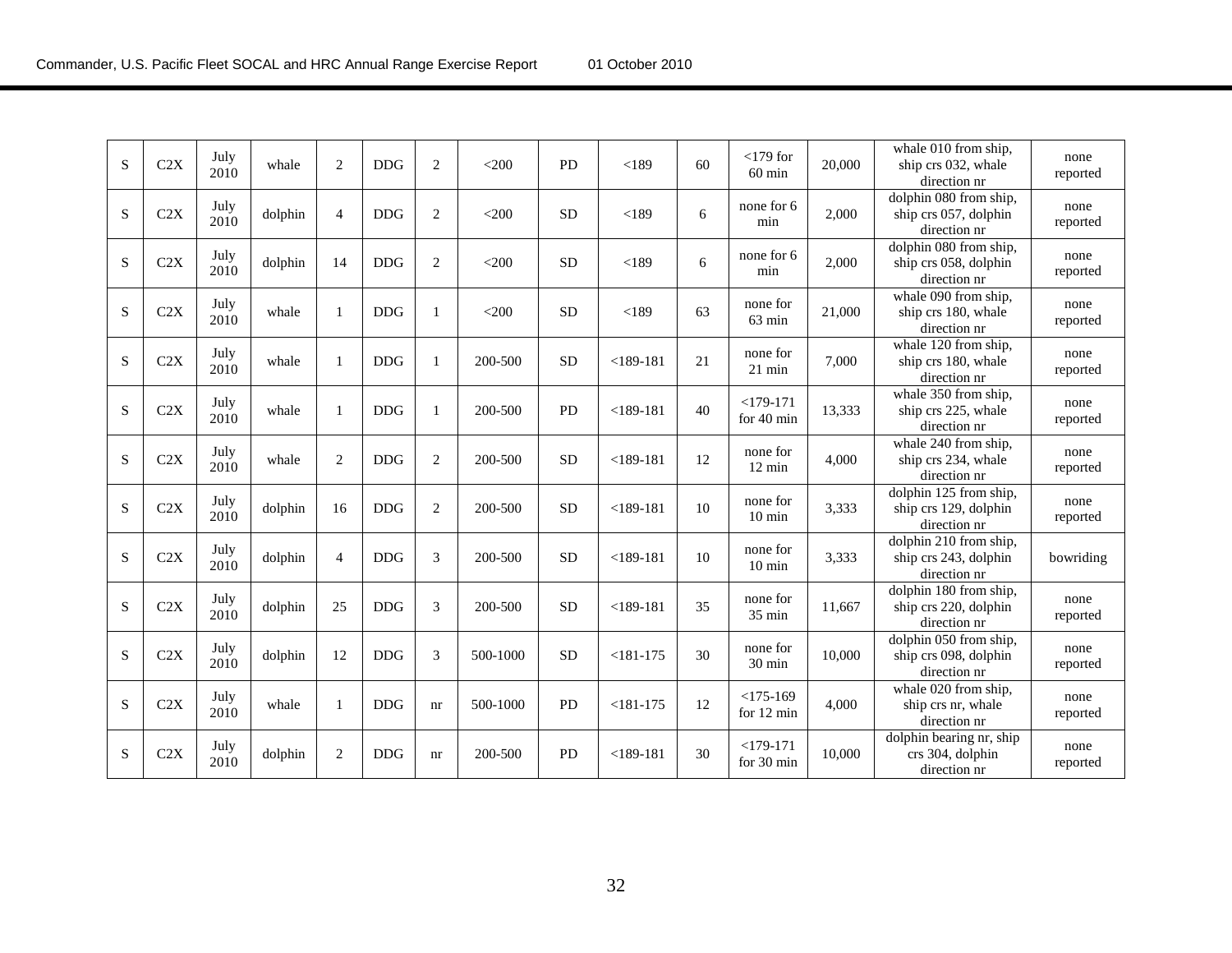| S         | C2X | July<br>2010 | dolphin  | 5              | <b>DDG</b> | 10 | 500-1000 | <b>PD</b> | $< 181 - 175$ | 16             | $<$ 175-169<br>for 16 min    | 5,333  | dolphin 000 from ship,<br>ship crs 001, dolphin<br>direction nr   | none<br>reported |
|-----------|-----|--------------|----------|----------------|------------|----|----------|-----------|---------------|----------------|------------------------------|--------|-------------------------------------------------------------------|------------------|
| S         | C2X | July<br>2010 | pinniped | $\overline{c}$ | <b>DDG</b> | 10 | 200-500  | <b>PD</b> | $<$ 189-181   | 47             | $<$ 179-171<br>for 47 min    | 15,667 | pinniped 040 from ship,<br>ship crs 120, pinniped<br>direction nr | none<br>reported |
| S         | C2X | July<br>2010 | whale    | 5              | <b>DDG</b> | 11 | 500-1000 | PD        | $< 181 - 175$ | 11             | $<$ 175-169<br>for 11 min    | 3,667  | whale bearing nr, ship<br>crs 315, whale direction<br>nr          | none<br>reported |
| S         | C2X | July<br>2010 | whale    | 12             | <b>DDG</b> | 20 | $<$ 200  | <b>SD</b> | < 189         | 20             | none for<br>$20 \text{ min}$ | 6.667  | whale bearing nr, ship<br>crs 090, whale direction<br>nr          | none<br>reported |
| S         | C2X | July<br>2010 | whale    | $\overline{2}$ | <b>DDG</b> | 5  | $<$ 200  | <b>SD</b> | < 189         | 5              | none for 5<br>min            | 1.667  | whale 340 from ship,<br>ship crs 284, whale<br>direction nr       | none<br>reported |
| S         | C2X | July<br>2010 | whale    | $\mathbf{1}$   | <b>DDG</b> | nr | 500-1000 | <b>PD</b> | $< 181 - 175$ | 15             | $<$ 175-169<br>for 15 min    | 5,000  | whale bearing nr, ship<br>crs 284, whale direction<br>nr          | none<br>reported |
| S         | C2X | July<br>2010 | whale    | $\overline{2}$ | <b>DDG</b> | nr | 200-500  | PD        | $<$ 189-181   | 30             | $<$ 179-171<br>for 30 min    | 10,000 | whale bearing nr, ship<br>crs 286, whale direction<br>nr          | none<br>reported |
| S         | C2X | July<br>2010 | whale    | $\mathbf{2}$   | <b>DDG</b> | nr | $<$ 200  | <b>SD</b> | < 189         | 19             | none for<br>$19$ min         | 6,333  | whale bearing nr, ship<br>crs 145, whale direction<br>nr          | none<br>reported |
| S         | C2X | July<br>2010 | pinniped | 3              | <b>DDG</b> | nr | $<$ 200  | <b>SD</b> | < 189         | $\overline{4}$ | none for 4<br>min            | 1,333  | pinniped 210 from ship,<br>ship crs 210, pinniped<br>direction nr | none<br>reported |
| S         | C2X | July<br>2010 | whale    | 1              | <b>DDG</b> | nr | 500-1000 | <b>PD</b> | $< 181 - 175$ | 30             | $<$ 175-169<br>for 30 min    | 10,000 | whale 220 from ship,<br>ship crs 210, whale<br>direction nr       | none<br>reported |
| S         | C2X | July<br>2010 | pinniped | $\overline{4}$ | <b>DDG</b> | nr | 200-500  | PD        | $<$ 189-181   | 13             | $<$ 179-171<br>for 13 min    | 4,333  | pinniped 130 from ship,<br>ship crs 060, pinniped<br>direction nr | none<br>reported |
| S         | C2X | July<br>2010 | dolphin  | 7              | <b>DDG</b> | nr | 200-500  | <b>PD</b> | $<$ 189-181   | 3              | $<$ 179-171<br>for 3 min     | 1.000  | dolphin 160 from ship,<br>ship crs 121, dolphin<br>direction nr   | none<br>reported |
| ${\bf S}$ | C2X | July<br>2010 | dolphin  | 12             | <b>DDG</b> | nr | 200-500  | <b>SD</b> | $<$ 189-181   | 77             | none for<br>$77 \text{ min}$ | 25,667 | dolphin 010 from ship,<br>ship crs 053, dolphin<br>direction nr   | none<br>reported |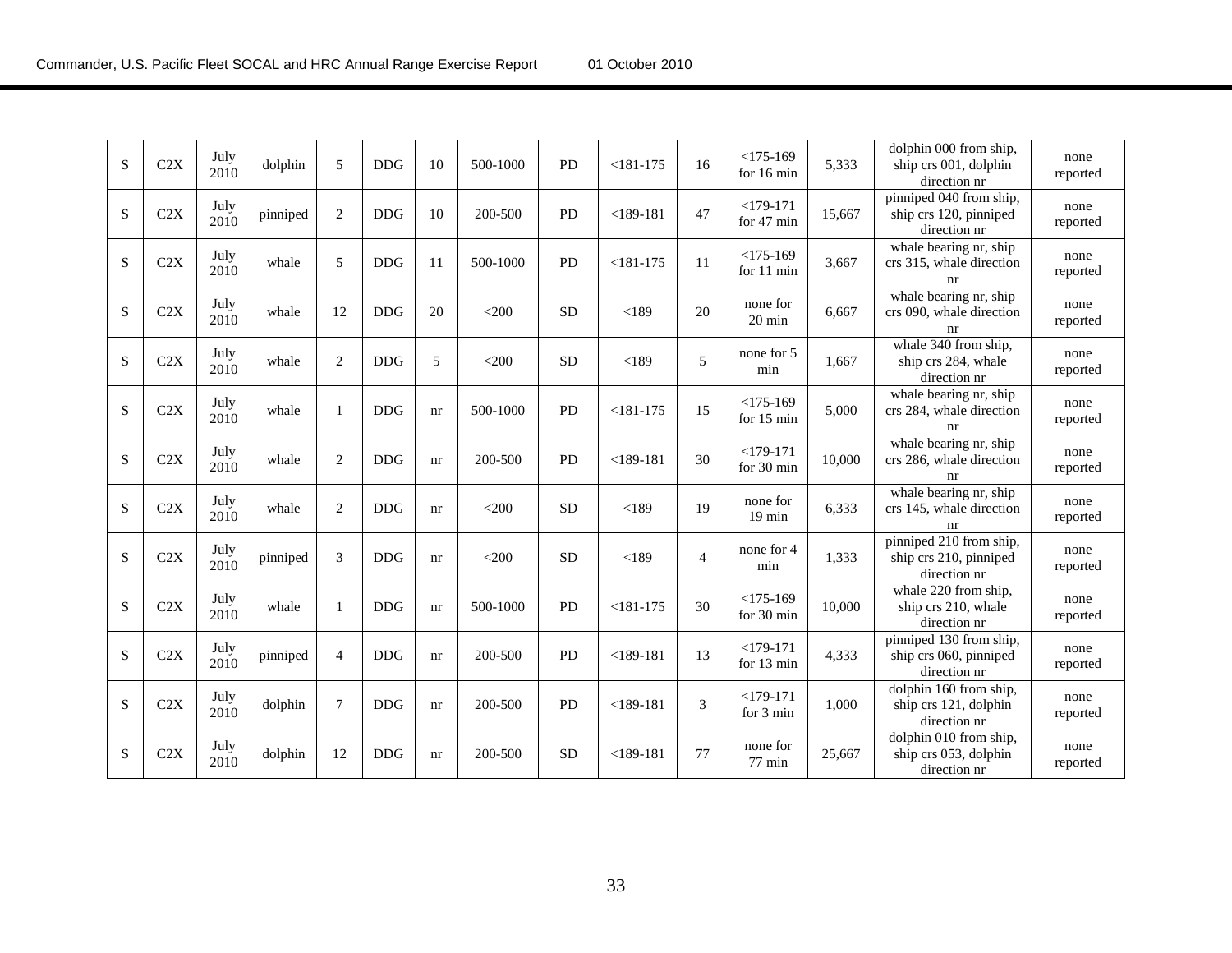| C2X | July<br>2010 | whale | <b>DDG</b> | nr | 200-500  | PD | <189-181    | 30 | $<$ 179-171<br>for $30 \text{ min}$ | 10,000 | whale bearing nr, ship<br>crs 172, whale direction<br>nr    | none<br>reported |
|-----|--------------|-------|------------|----|----------|----|-------------|----|-------------------------------------|--------|-------------------------------------------------------------|------------------|
| C2X | July<br>2010 | whale | <b>DDG</b> | nr | 500-1000 | PD | $<$ 181-175 | 24 | $<$ 175-169<br>for $24 \text{ min}$ | 8,000  | whale 350 from ship.<br>ship crs 121, whale<br>direction nr | none<br>reported |

Notes:

 $<sup>1</sup>$  na = not applicable; mitigation not applicable if dolphins are determined to be bowriding.</sup>

<sup>2</sup> Estimated exposure based on 20Log[R] spherical spreading propagation loss for ranges less than 1000 yards and where nominal MFAS source level (SL) assumed to be 235 dB for DDG's and 225 for FFG's (Urick 1982). Actual operating parameters and oceanographic conditions likely result in lower exposure. This calculation assumes exposure prior to mitigation. Once animal was spotted at the range indicated, applied mitigation would have resulted in much lower to no exposures.

#### **Exposure assessment**

Estimated exposures within 2000 yards can be determined based on standard formulas of how sound propagates in water. Spherical spreading is generally valid within 1000 yards from the sound source, and can be expressed as spreading loss (in dB from a source) equals 20logR [with "R" being range from the source in yards (Urick 1982)]. Spherical spreading loss in the first 1000 yards equates to 60 dB of loss. At ranges between 1000 and 2000 yards the sound waves can become trapped by the sea surface and bottom (depending on water depth and other sound propagation factors) and not expand vertically. The spreading wave then forms an expanding cylinder. Cylindrical spreading loss in dB between two points can be calculated by using the formula ( $10\log R<sub>2</sub>/R<sub>1</sub>$ ). Cylindrical spreading loss between 1000 and 2000 yards equates to an additional 3 dB of loss. By the time the sound wave has propagated to 2000 yards, the sonar signal strength has decreased by a total of at least 63 dB. Using the AN/SQS-53 sonar as an example transmitting at 235 dB subtracting the 63 dB of spreading loss equates to an estimated sonar Receive Level (RL) of 172 dB at 2000 yards. The spreading loss formulas are used to make very conservative assumptions about potential exposure. The formula is an estimation of spreading losses only and does not take into account other factors that could increase the total propagation losses such as oceanographic conditions, attenuation losses, scattering losses, and Navy-unique MFAS operating parameters which would result in slightly lower sonar transmit levels. Use of this approach to estimate potential RL at any given animal assumes the horizontal range from a visual sighting accounts for an animal across all depths at which an animal travels to predict the maximum, worst case potential exposure. In other words, this estimated worst case exposure is presented independent of the animal's actual depth level, since a) time and depth of current and previous dives cannot be deduced from a limited surface sighting, and b) oceanographic and tactical conditions influence actual sound propagation at different depths. Given relative motion of ships and animals at sea, the time spent with any given exposure from surface ships is likely to be limited.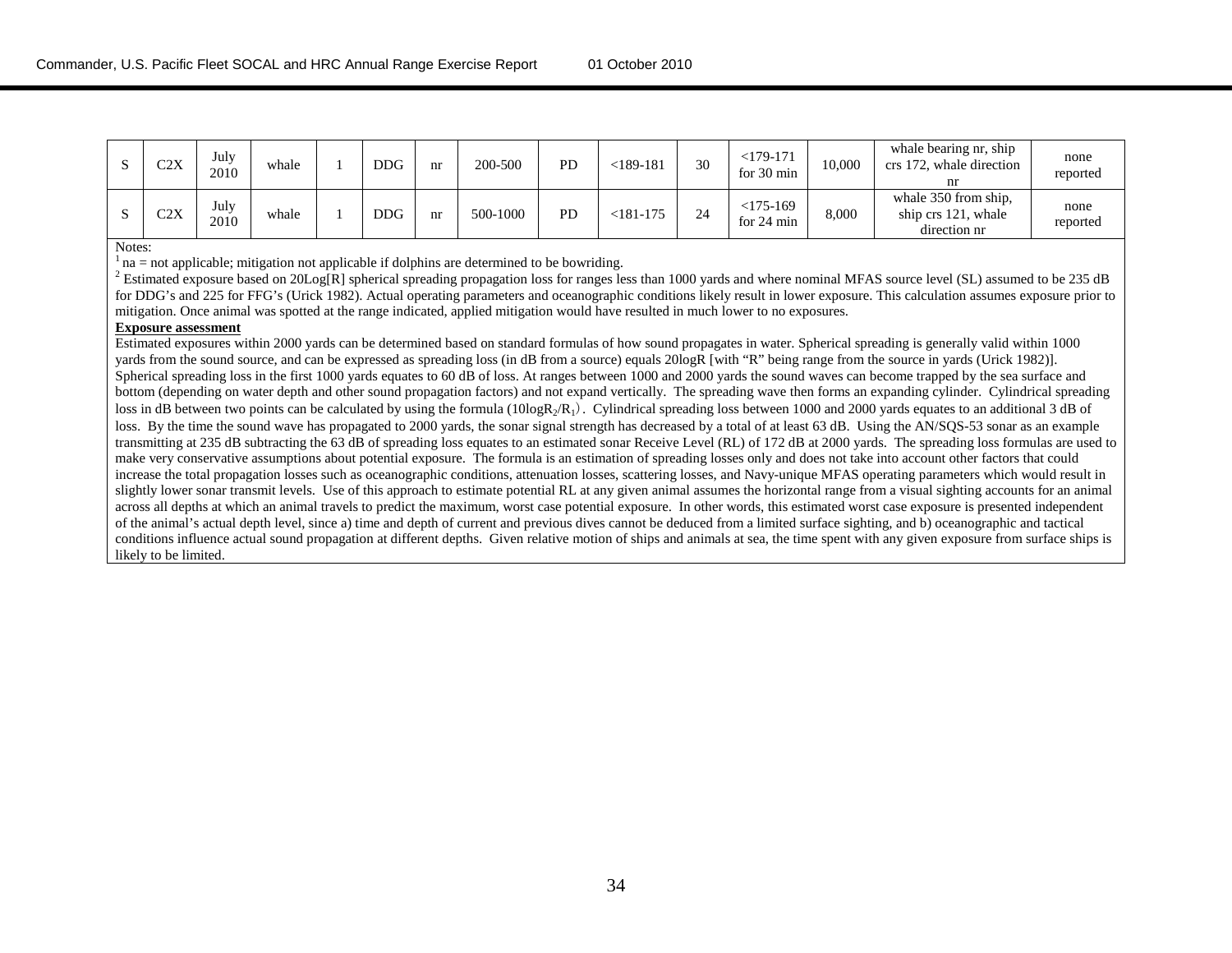#### **(2) SOCAL – ASW Summary**

This section summarizes information from MTEs and non-major training exercises such as unit level training.

#### **(i) Total annual hours of each type of sonar source**

Total annual hours of each type of sonar source used within the SOCAL Range Complex between 2 August 2009 and 1 August 2010 are presented in the classified appendix to this report. System use for the reporting period was less than and sometimes significantly less than the amount authorized.

| Authorized MFAS sources §216.170 (c)(1) of NMFS SOCAL Final Rule and LOA | <b>Annually</b><br><b>Authorized</b> |
|--------------------------------------------------------------------------|--------------------------------------|
| (i) AN/SQS-53 surface ship hull-mounted active sonar (hours)             | 1,977                                |
| (ii) AN/SQS-56 surface ship hull-mounted active sonar (hours)            | 494                                  |
| (iii) AN/BQQ-10 submarine active sonar (hours)                           | 815                                  |
| (iv) AN/BQS-15 submarine navigational sonar (hours)                      | 122                                  |
| (v) AN/AQS-22 helicopter active dipping sonar (# of dips)                | 2,719                                |
| (vi) AN/SSQ-62 DICASS acoustic sonobuoy (# of buoys)                     | 4,256                                |
| (vii) $SSQ-125$ AEER sonobuoy (# of buoys)                               | 1,150                                |
| (viii) Mk-48 heavyweight torpedoes (# of torpedoes)                      | 87                                   |
| (ix) Mk-46 lightweight torpedoes (# of torpedoes)                        | 84                                   |
| (x) AN/SLQ-25 NIXIE acoustic countermeasure (hours)                      | 1,600                                |

|  | Table S2-i-1. Sonar allocation within the SOCAL Range Complex by source. |  |
|--|--------------------------------------------------------------------------|--|
|  |                                                                          |  |

#### **(ii) Cumulative impact report**

From NMFS Final Rule: "*To the extent practical, the Navy shall develop and implement a method of annually reporting non-major training exercises utilizing hull-mounted sonar. This section shall present an annual (and seasonal, where practicable), depiction of non-major training exercises geographically across the range complex*."

The annual quantity in hours and breakdown by system of hull-mounted sonar use in the SOCAL Range Complex during non-major training events between 2 August 2009 and 1 August 2010 is presented in the classified version of this report. The majority of this MFAS occurred during short-duration unit-level training (ULT). ULT is typically a single-ship event that normally only lasts for several hours at a time.

The geographic extent of non-major training exercise sonar use is depicted in the following figure.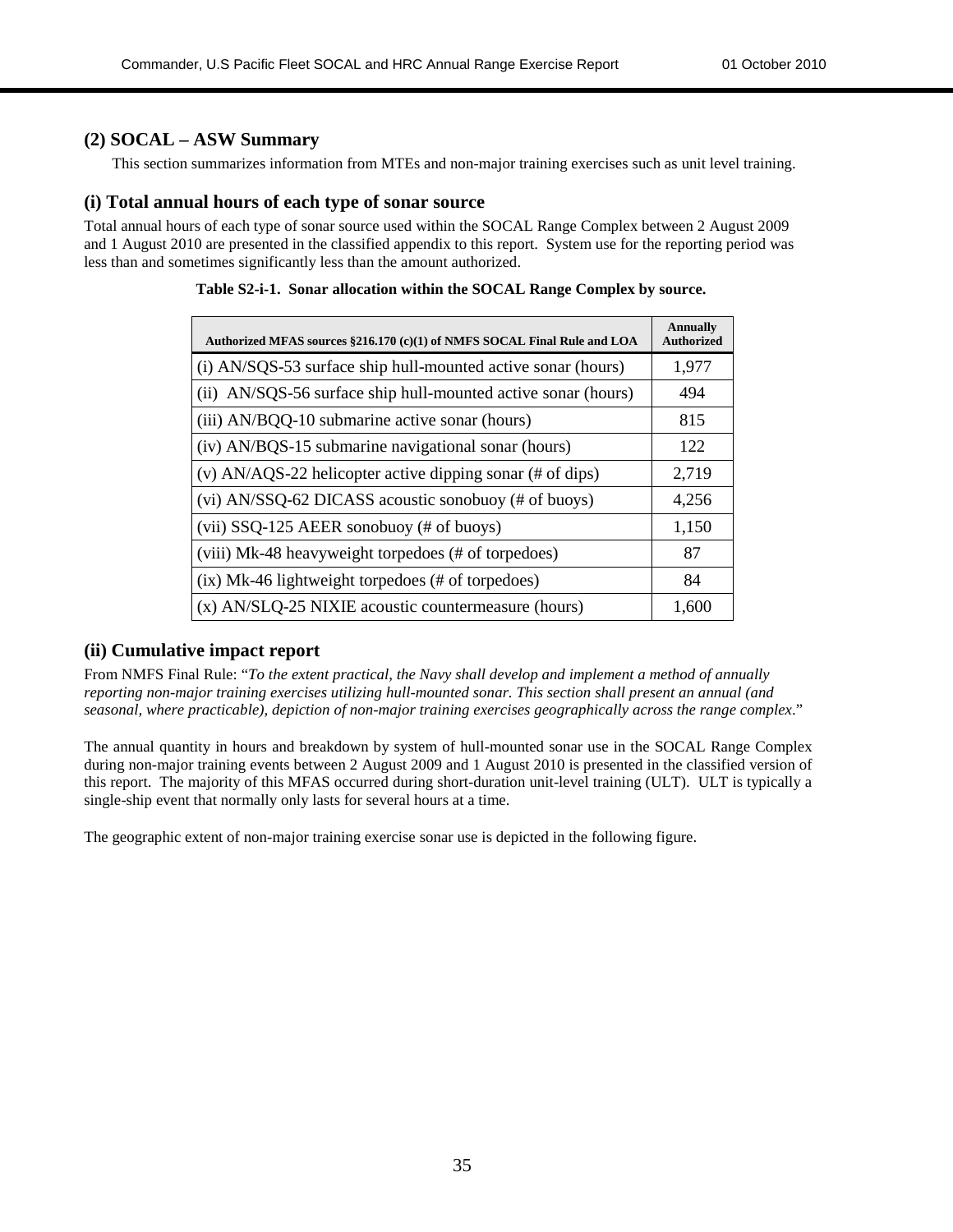

**Figure S2-ii-1. ULT MFAS use in the SOCAL Range Complex.**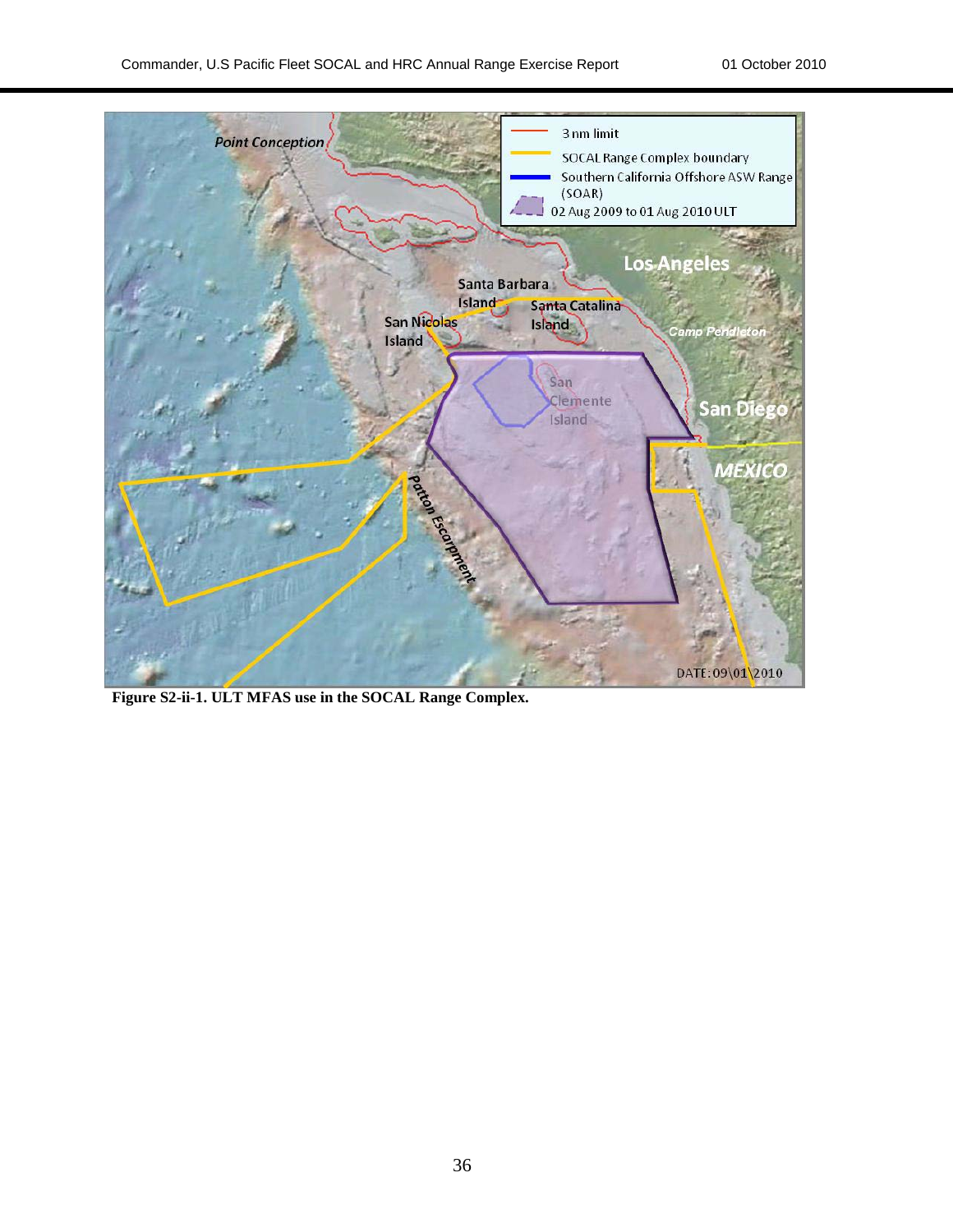#### **(3) SOCAL – SINKEXs**

No SINKEXs were conducted in the SOCAL Range Complex during the reporting period.

#### **(4) SOCAL – IEER Summary**

The annual summary of use within the SOCAL Range Complex for Improved Extended Echo-Ranging System (IEER) sonobuoys is deemed classified. Data requested from the Navy is presented in the classified version of this report.

#### **(5) SOCAL – Explosives Summary**

The Navy is in the process of improving the methods used to track explosives use within each range complex. Therefore, NMFS requested that the Navy report to the maximum extent practicable as defined in the SOCAL Range Complex Final Rule (NMFS 2009b). The summary for maritime explosives use within the SOCAL Range Complex is presented below.

|  | Table S5-1. Explosives usage in the SOCAL Range Complex. |  |  |  |
|--|----------------------------------------------------------|--|--|--|
|--|----------------------------------------------------------|--|--|--|

| (i) Total annual number of each type of explosive exercise          |                     |  |                                                |                                                      |  |  |  |  |  |
|---------------------------------------------------------------------|---------------------|--|------------------------------------------------|------------------------------------------------------|--|--|--|--|--|
| <b>Authorized Exercise</b>                                          | <b>Total Annual</b> |  | Amount<br><b>Annually</b><br><b>Authorized</b> | % Total Used<br><b>To Total</b><br><b>Authorized</b> |  |  |  |  |  |
| (A) Surface-to-Gunnery Exercise (S-S GUNNEX)                        | 4                   |  | 402                                            | 1%                                                   |  |  |  |  |  |
| (B) Air-to-surface Missile Exercise (A-S MISSILEX)                  |                     |  | 50                                             | 2%                                                   |  |  |  |  |  |
| (C) Bombing Exercise (BOMBEX)                                       | $\overline{0}$      |  | 40                                             | $0\%$                                                |  |  |  |  |  |
| (D) Sinking Exercise (SINKEX)                                       | $\overline{0}$      |  | $\overline{2}$                                 | $0\%$                                                |  |  |  |  |  |
| (E) EER/IEER/AEER Exercise                                          | 8                   |  | 30                                             | 27%                                                  |  |  |  |  |  |
| (ii) Total annual expended/detonated rounds for each explosive type |                     |  |                                                |                                                      |  |  |  |  |  |
| Category                                                            |                     |  |                                                | <b>Ouantity</b>                                      |  |  |  |  |  |
| $(A)$ 5" naval gunfire rounds                                       |                     |  |                                                | 66                                                   |  |  |  |  |  |
| (B) 76 mm naval gunfire rounds                                      |                     |  |                                                | 0                                                    |  |  |  |  |  |
| (C) Maverick missiles                                               |                     |  |                                                |                                                      |  |  |  |  |  |
| (D) Harpoon missiles                                                |                     |  |                                                | 0                                                    |  |  |  |  |  |
| (E) Mk-82 aerial bombs                                              |                     |  |                                                | 0                                                    |  |  |  |  |  |
| (F) Mk-83 aerial bombs                                              |                     |  |                                                | 0                                                    |  |  |  |  |  |
| (G) Mk-84 aerial bombs<br>0                                         |                     |  |                                                |                                                      |  |  |  |  |  |
| (H) Mk-48 torpedoes (detonations)                                   |                     |  |                                                | $\theta$                                             |  |  |  |  |  |
| (I) Demolition charges                                              |                     |  |                                                | 5                                                    |  |  |  |  |  |
| (J) EER/IEER explosive sonobuoys                                    |                     |  |                                                | 120                                                  |  |  |  |  |  |

These explosive numbers were collected manually from several different databases that are maintained by separate entities. It is currently estimated that an automated database query tool will be operational in time to be used for next year's explosives data collection. This system will reduce the manpower needed to collect this data and improve reporting accuracy within the SOCAL range complex.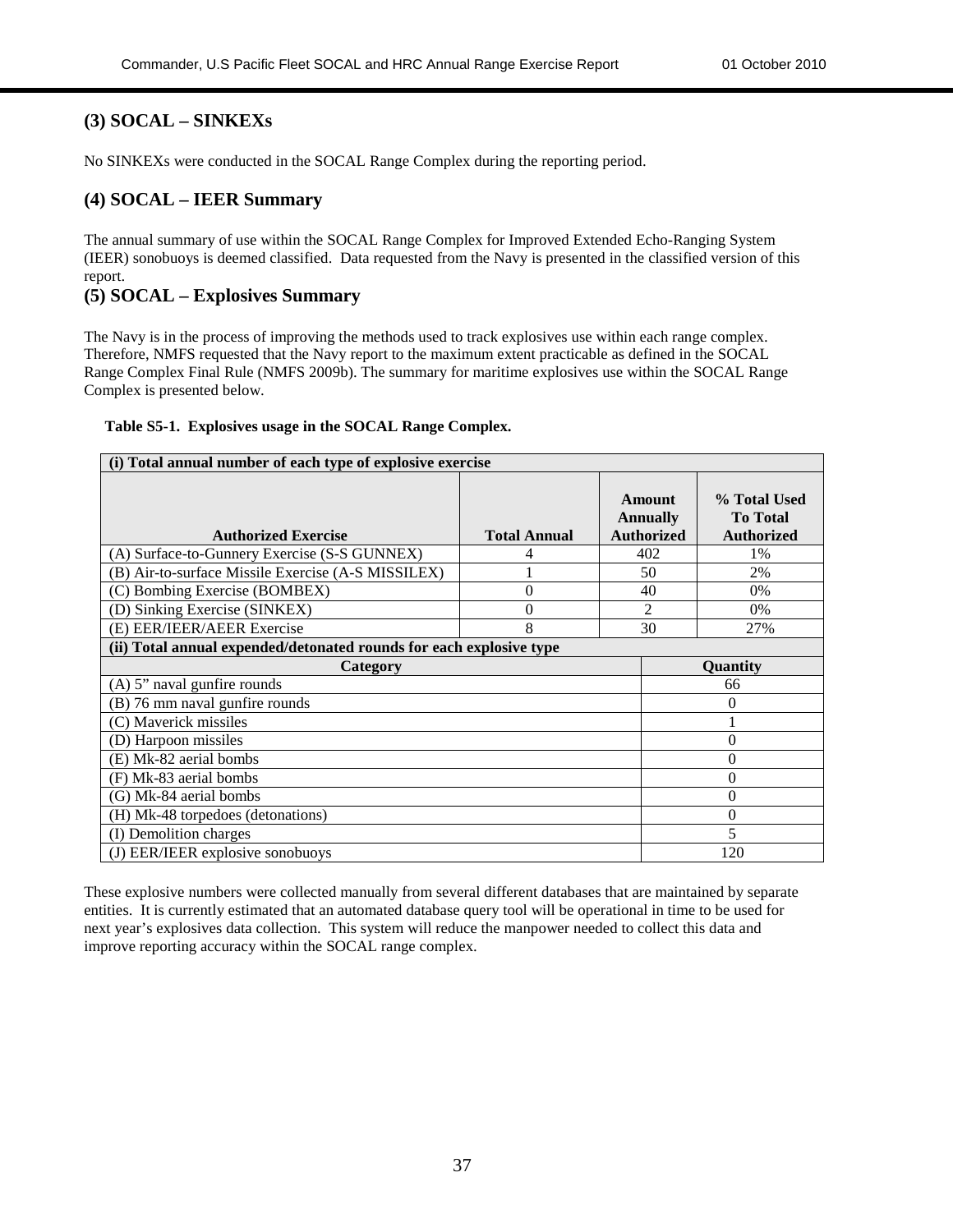### **HAWAII RANGE COMPLEX**

### **INTRODUCTION**

The U.S. Navy prepared this Annual Range Complex Exercise Report covering the period from 2 August 2009 to 1 August 2010 in compliance with the National Marine Fisheries Service (NMFS) Final Rule under the Marine Mammal Protection Act (MMPA) for the Hawaii Range Complex (HRC) (NMFS 2009).

In the Hawaii Range Complex Letter of Authorization "Requirements for monitoring and reporting", the following report subsections were specified and are present within this report for the Hawaii Range Complex:

- (1) Mid-Frequency Active Sonar (MFAS)/High-Frequency Active Sonar (HFAS) Major Training Exercises (MTE).
	- (i) Exercise Information (for each MTE).
	- (ii) Individual Marine Mammal Sighting Information (for each MTE).
	- (iii) Evaluation (based on data gathered during all MTEs) of effectiveness of mitigation measures designed to avoid exposing marine mammals to MFAS. This evaluation shall identify the specific observations that support any conclusion the Navy reaches about the effectiveness of the mitigation.
- (2) Anti-submarine Warfare (ASW) Summary
	- (i) Total annual hours of each type of sonar source
	- (ii) Total sonar hours (dense humpback areas)
	- (iii) Total sonar hours (humpback whale cautionary area)
	- (iv) Cumulative Impact Report
- (3) Sinking Exercises (SINKEX)
	- (i) Exercise information
	- (ii) Individual marine mammal observation information
- (4) Improved Extended Echo Ranging (IEER)/Advanced Extended Echo Ranging (AEER) Summary
- (5) Explosives Summary
	- (i) Total annual number of each type of explosive exercises
	- (ii) Total annual expended/detonated rounds for each explosive type

This Annual Report covers the period from 2 August 2009 to 1 August 2010, and the information represents the best practical data collection for this period. Due to the data collection and reporting timeline differing from the actual LOA dates, exercise data from 2 August 2009 to 13 January 2010 falls under the 2009 HRC Letter of Authorization, while exercise data from 14 January 2010 to 1 August 2010 falls under the 2010 HRC Letter of Authorization. In an effort to provide a better representation of annual exercise data for the HRC, the Navy has combined all exercise data from 2 August 2009 to 1 August 2010 and compared it to the annual allocations provided in the 2010 HRC Letter of Authorization. This representation of annual exercise data shall be repeated in future Annual Reports. To provide accounting for the entire five year period of the authorization, the Navy will also submit a final report at the end of the five years to provide comprehensive totals of authorized usage.

Finally, on review of accumulated reporting metrics, the Navy has determined that certain portions become classified by their summary. Information designated as classified in this report will be submitted to NMFS in a separate classified appendix to this report.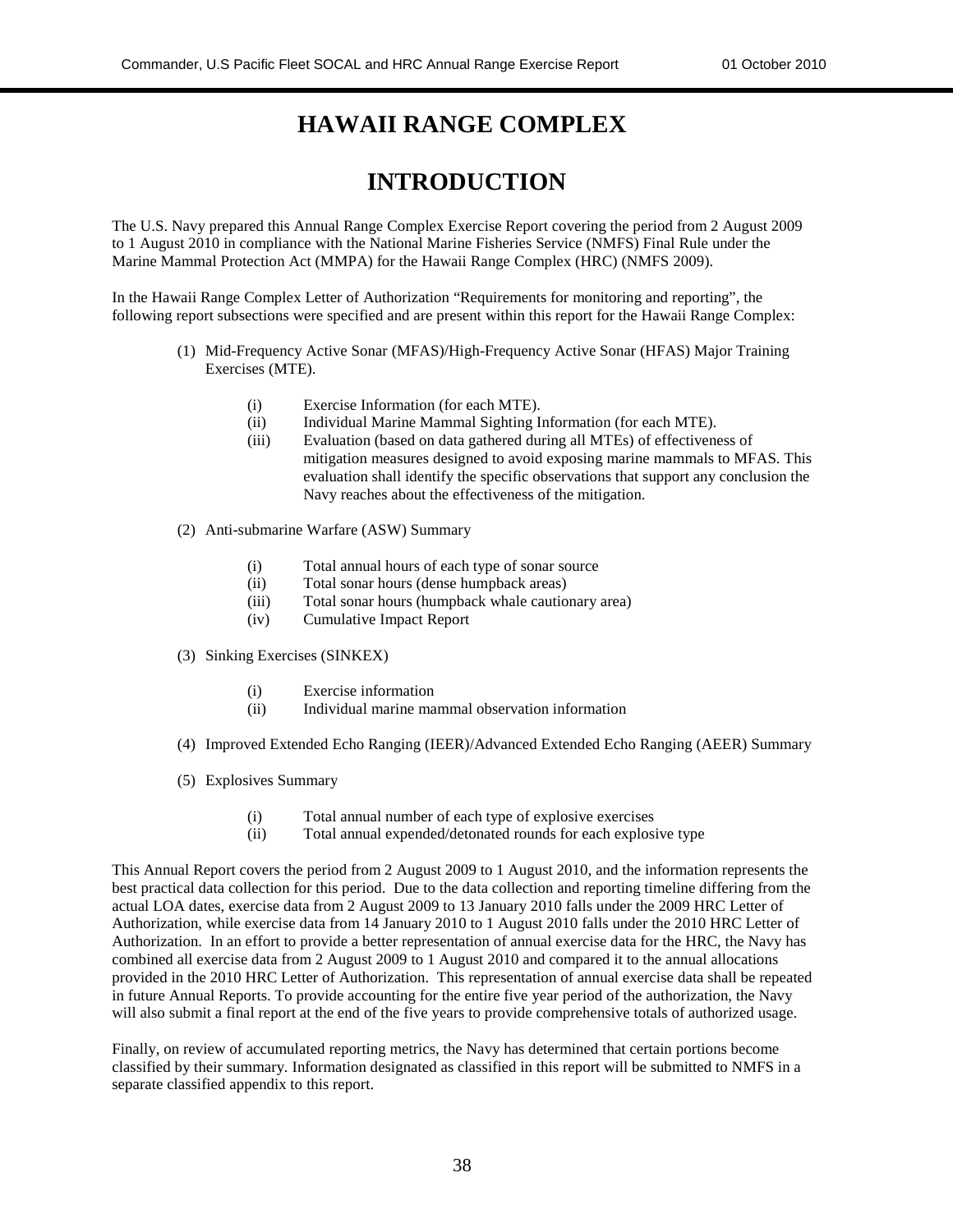#### **(1) HRC – MFAS/HFAS Major Training Exercises**

This section summarizes authorized sonar use and marine mammal observations from MTEs conducted within the HRC between 2 August 2009 and 1 August 2010. For the HRC, MTEs include Rim of the Pacific exercises (RIMPAC), Undersea Warfare Exercises (USWEX), and Multi Strike Group Exercises.

Between 2 August 2009 and 1 August 2010, there were two MTEs conducted within the HRC.

Exercise specific details as described in the HRC Final Rule (DoN 2009a) §216.175(f)(1)i to iii and LOA include:

- (i) Exercise Information (for each MTE)
- (ii) Individual Marine Mammal Sighting Information (for each MTE)

(iii) Evaluation (based on data gathered during all MTEs) of the effectiveness of mitigation measures designed to avoid exposing marine mammals to MFAS. This evaluation shall identify the specific observations that support any conclusions the Navy reaches about the effectiveness of the mitigation.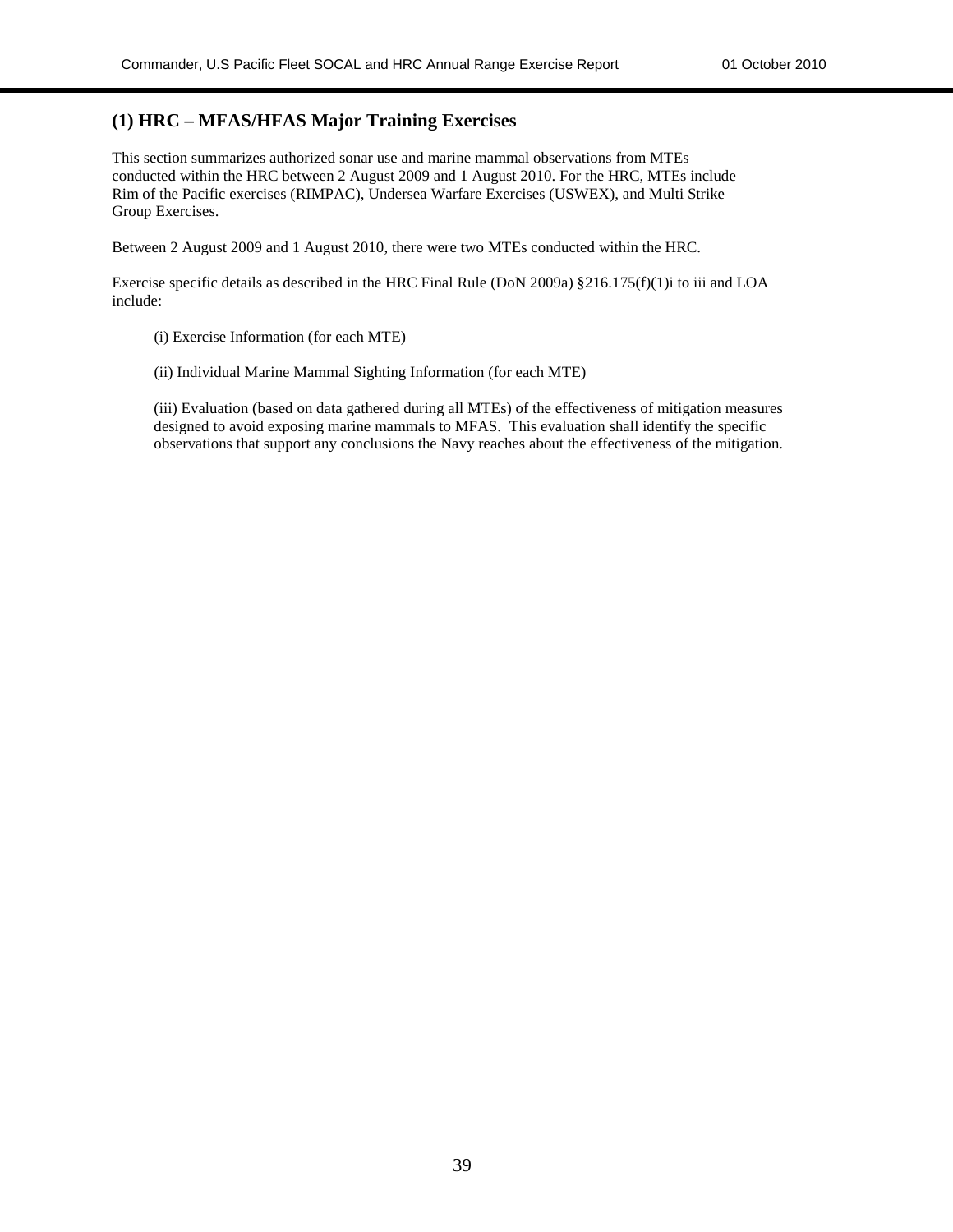#### **(i) Exercise information**

**Table H1-i-1. MTEs conducted in the HRC.**

|                                    |                                |       |                           |                          | sources used                   |                      |                                | $(iv)$ # and types of active |                         |                                              | sources used             |                                       |                                                   |                                |                        | $(v)$ # and types of passive                |           |            |    |                                                   | aircraft participating                            |               | (vi) # and types of vessels and |                                 | $\tilde{\mathbf{q}}$                                             | sonar                                                           |                 | (ix) Total hours ea. active source |                   |                |                |                     |                           |                                                                      |
|------------------------------------|--------------------------------|-------|---------------------------|--------------------------|--------------------------------|----------------------|--------------------------------|------------------------------|-------------------------|----------------------------------------------|--------------------------|---------------------------------------|---------------------------------------------------|--------------------------------|------------------------|---------------------------------------------|-----------|------------|----|---------------------------------------------------|---------------------------------------------------|---------------|---------------------------------|---------------------------------|------------------------------------------------------------------|-----------------------------------------------------------------|-----------------|------------------------------------|-------------------|----------------|----------------|---------------------|---------------------------|----------------------------------------------------------------------|
| Exercise<br>$\widehat{\mathbf{d}}$ | Date<br>(ii)                   | (iii) | 53<br><b>SQS</b><br>(iv)a | 56<br><b>SOS</b><br>d(v) | $-5/10$<br><b>BQQ</b><br>(iv)c | 13F<br>AQS.<br>(iv)d | 22<br>SO <sub>V</sub><br>(iv)e | ASS<br>DIC.<br>$i(v)$ f      | Nixie<br>$3x$ - $Q$ -25 | SQS-56<br>SQS-56<br>$\mathbf{g}(\mathbf{v})$ | $\mathbf{f}(\mathbf{x})$ | $\ddot{ }$<br>SQR.<br>$\mathbf{v}$ )c | $-5/10$<br><b>BQQ</b><br>$\mathbf{p}(\mathbf{A})$ | 22<br>AQ <sub>S</sub><br>(iv)e | <b>QS-13F</b><br>(iv)d | ys<br>Son<br>$\overline{AB}$<br>$(v)e$ DIF. | <b>SC</b> | <b>DOC</b> | EG | helo<br>dipping<br><b>SH-60R</b><br><b>SH-60F</b> | helo<br>dipping<br>non<br>${\bf SH{\text{-}60B}}$ | Submarines    | P-3C MPRA                       | ships<br><b>Jon-ASW</b> surface | ation<br>응<br>(hrs)<br>ă<br>hou<br>vatchstander<br>Total<br>vii) | active<br>$\overline{a}$<br>ቴ<br>hours<br><b>Total</b><br>viii) | SQS-53<br>(ix)a | SQS-56<br>d(x)                     | BQQ-5/10<br>(ix)c | QS-13F<br>ix)d | AQS-22<br>ix)e | ASS<br>DIC.<br>f(x) | Nixie<br>$SLQ-25$<br>g(x) | and<br>height (high,<br>f(t)<br>ave<br>erage)<br>₹<br>$\mathbb{R}^n$ |
| <b>USWEX</b>                       | $7-10$<br><b>AUG</b><br>2009   | H     | $\ast$                    | $*$                      | $\ast$                         | - 米 1                | $\star$                        | $\ast$                       | $\ast$                  | $*$                                          | $\frac{1}{2}$            | $*$                                   | ж І                                               | 宋                              | $\star$                | $\pm$                                       | *         | $\ast$     | 宋  | $*$                                               | $\frac{1}{2}$                                     | $\frac{1}{2}$ | $*$                             |                                 | 3,478                                                            | $\ast$                                                          | $\star$         | $\star$                            | 金                 | $\frac{1}{20}$ | $*$            | $\ast$              | 宋                         | 6, 2, 4                                                              |
| <b>RIMPAC</b>                      | $6 - 31$<br><b>JUL</b><br>2010 | H     | $\ast$                    | $*$                      | $\gg$                          | $*$                  | $*$                            | $\ast$                       | $\ast$                  | $\ast$                                       | $\ast$                   | $\ast$                                | $\ast$                                            | $\ast$                         | $\ast$                 | $\ast$                                      | $\gg$     | $*$        | 米  | $*$                                               | $\frac{1}{2}$                                     | $\ast$        | $\ast$                          | 8                               | 50,098                                                           | $*$                                                             | $\ast$          | $*$                                | 金                 | 宋              | $*$            | $\ast$              | 宋                         | 8, 2, 4                                                              |

RIMPAC=Rim of the Pacific Exercise; USWEX=Undersea Warfare Exercise

H=Hawaii Range Complex

\*This information is included in the classified appendix to this report.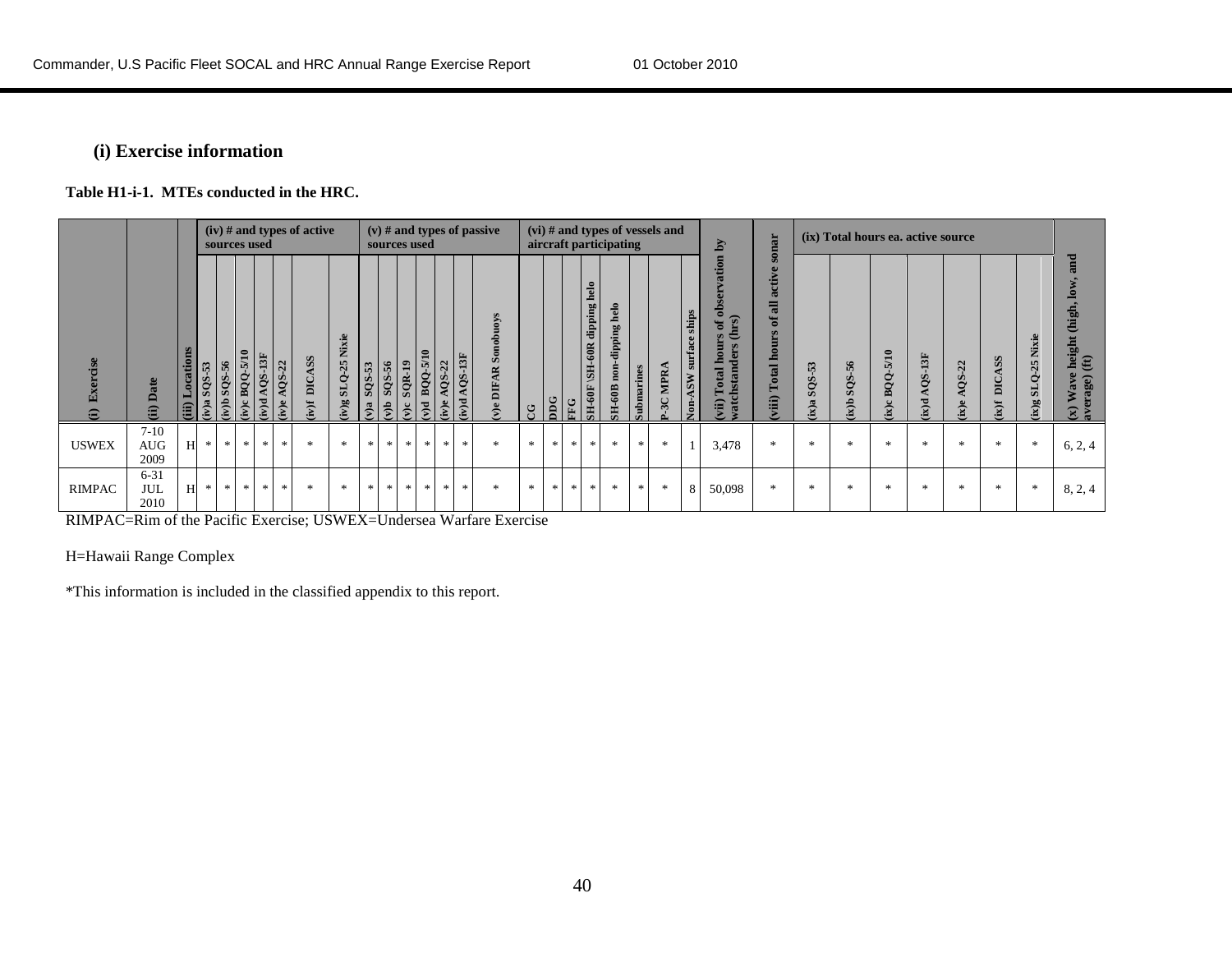### **(ii) Individual marine mammal sighting information by exercise**

|  | Table H1-ii-1. HRC MTE - Individual Marine Mammal Sighting Information: USWEX 7 - 10 Aug 2009. |  |  |  |
|--|------------------------------------------------------------------------------------------------|--|--|--|
|  |                                                                                                |  |  |  |

| Location<br>$\mathbf{G}$ | Species<br>$\widehat{e}$ | of individuals<br>$f(\mathbf{c})$ | (y/n)<br>$\overline{\mathbf{g}}$<br>5<br>$\delta$ bs<br>6S<br>$\frac{1}{2}$<br>ن<br>$\widehat{\mathbf{e}}$ | senso<br>$\overline{a}$<br>detecti<br>Initial<br>$\mathbf{\widehat{e}}$ | from<br>detection<br>Platform<br>$\oplus$ | (imin)<br>ved<br>obser<br>of time<br>(g) Length | $\bigoplus$<br>height<br>ave<br>ጆ<br>$\widehat{a}$ | (mm)<br>Visibility<br>$\widehat{\Theta}$ | (y/n)<br><b>use</b><br>Ξ.<br>source<br>Sonar<br>$\widehat{\Theta}$ | (yds)<br>Range<br>$\mathbf{\widehat{\Xi}}$ | implemented<br>(l) Mitigation | $\bullet$<br><b>use</b><br>$\overline{a}$<br>Ξ.<br>$\bullet$<br>imal<br><b>SOUT</b><br>an<br>g<br>hullmount<br>ರ<br>≘<br>ಡ<br>Ξ<br>Έ<br>۲<br>$\mathbf{H}$<br>¢<br>$\mathbf{a}$<br>ŧ. | behavior<br>g<br>Obs<br>$\mathbf{\hat{e}}$ |
|--------------------------|--------------------------|-----------------------------------|------------------------------------------------------------------------------------------------------------|-------------------------------------------------------------------------|-------------------------------------------|-------------------------------------------------|----------------------------------------------------|------------------------------------------|--------------------------------------------------------------------|--------------------------------------------|-------------------------------|--------------------------------------------------------------------------------------------------------------------------------------------------------------------------------------|--------------------------------------------|
| $  -$                    |                          |                                   |                                                                                                            |                                                                         |                                           |                                                 |                                                    |                                          | No applicable sightings*                                           |                                            |                               |                                                                                                                                                                                      |                                            |

\*Marine mammal vocalizations were detected on passive sonar for 30 minutes, but the marine mammals were not detected visually.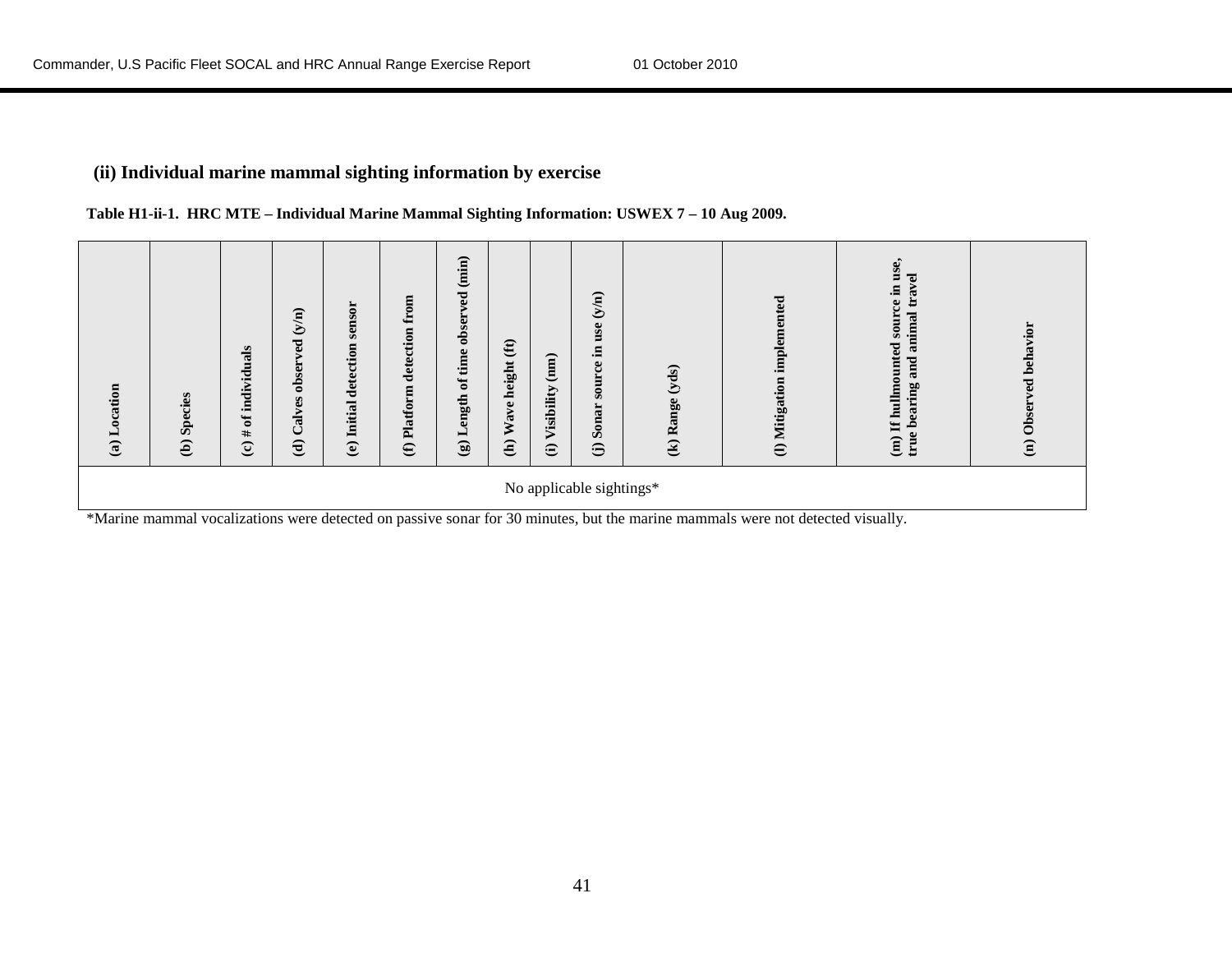| (a) Location | (b) Species | (c) # of individuals | (d) Calves observed (y/n) | (e) Initial detection sensor | (f) Platform detection from | (g) Length of time observed (min) | (h) Wave height (ft) | (i) Visibility (nm) | (j) Sonar source in use $(y/n)$ | (k) Range (yds) | (1) Mitigation implemented | (m) If hullmounted source in use,<br>true bearing and animal travel | (n) Observed behavior                                                       |
|--------------|-------------|----------------------|---------------------------|------------------------------|-----------------------------|-----------------------------------|----------------------|---------------------|---------------------------------|-----------------|----------------------------|---------------------------------------------------------------------|-----------------------------------------------------------------------------|
| <b>HRC</b>   | turtle      | $\mathbf{1}$         | n                         | <b>VIS</b>                   | non-ASW ship                | $\overline{2}$                    | 5                    | 10                  | na                              | $<$ 200         | none                       | na                                                                  | swimming                                                                    |
| <b>HRC</b>   | dolphin     | $\,1$                | n                         | <b>VIS</b>                   | DDG \$                      | nr                                | nr                   | nr                  | nr                              | nr              | nr                         | na                                                                  | nr                                                                          |
| <b>HRC</b>   | dolphin     | 1                    | n                         | <b>VIS</b>                   | non-ASW ship                | nr                                | nr                   | nr                  | na                              | nr              | none                       | na                                                                  | nr                                                                          |
| <b>HRC</b>   | whale       | $\tau$               | n                         | <b>VIS</b>                   | <b>FFG</b>                  | nr                                | nr                   | nr                  | $\mathbf n$                     | 200-500         | nr                         | na                                                                  | nr                                                                          |
| <b>HRC</b>   | dolphin     | 6                    | n                         | <b>VIS</b>                   | <b>FFG</b>                  | nr                                | nr                   | nr                  | n                               | nr              | nr                         | na                                                                  | nr                                                                          |
| <b>HRC</b>   | dolphin     | $\overline{c}$       | n                         | <b>VIS</b>                   | CG                          | 1                                 | $\mathbf{2}$         | 10                  | $\mathbf n$                     | 200-500         | none                       | na                                                                  | swimming                                                                    |
| <b>HRC</b>   | dolphin     | $\overline{7}$       | n                         | <b>VIS</b>                   | non-ASW ship                | nr                                | nr                   | nr                  | na                              | nr              | none                       | na                                                                  | nr                                                                          |
| <b>HRC</b>   | whale       | 1                    | n                         | <b>VIS</b>                   | CG                          | nr                                | nr                   | nr                  | n                               | >2000           | none                       | na                                                                  | nr                                                                          |
| <b>HRC</b>   | dolphin     | $\overline{c}$       | n                         | <b>VIS</b>                   | DDG \$                      | nr                                | nr                   | nr                  | nr                              | nr              | nr                         | na                                                                  | blowing                                                                     |
| <b>HRC</b>   | whale       | 1                    | n                         | <b>VIS</b>                   | non-ASW<br>aircraft         | nr                                | nr                   | nr                  | na                              | >2000           | none                       | $\operatorname{na}$                                                 | 60 ft whale<br>observed<br>swimming by<br>fighter aircraft<br>at high speed |
| <b>HRC</b>   | dolphin     | $\mathbf{1}$         | n                         | <b>VIS</b>                   | DDG\$                       | nr                                | nr                   | nr                  | nr                              | nr              | nr                         | na                                                                  | nr                                                                          |
| <b>HRC</b>   | dolphin     | $\overline{2}$       | n                         | <b>VIS</b>                   | non-ASW ship                | nr                                | nr                   | nr                  | na                              | nr              | none                       | na                                                                  | nr                                                                          |

#### **Table H1-ii-2. HRC MTE – Individual Marine Mammal Sighting Information: RIMPAC 6 – 31 Jul 2010.**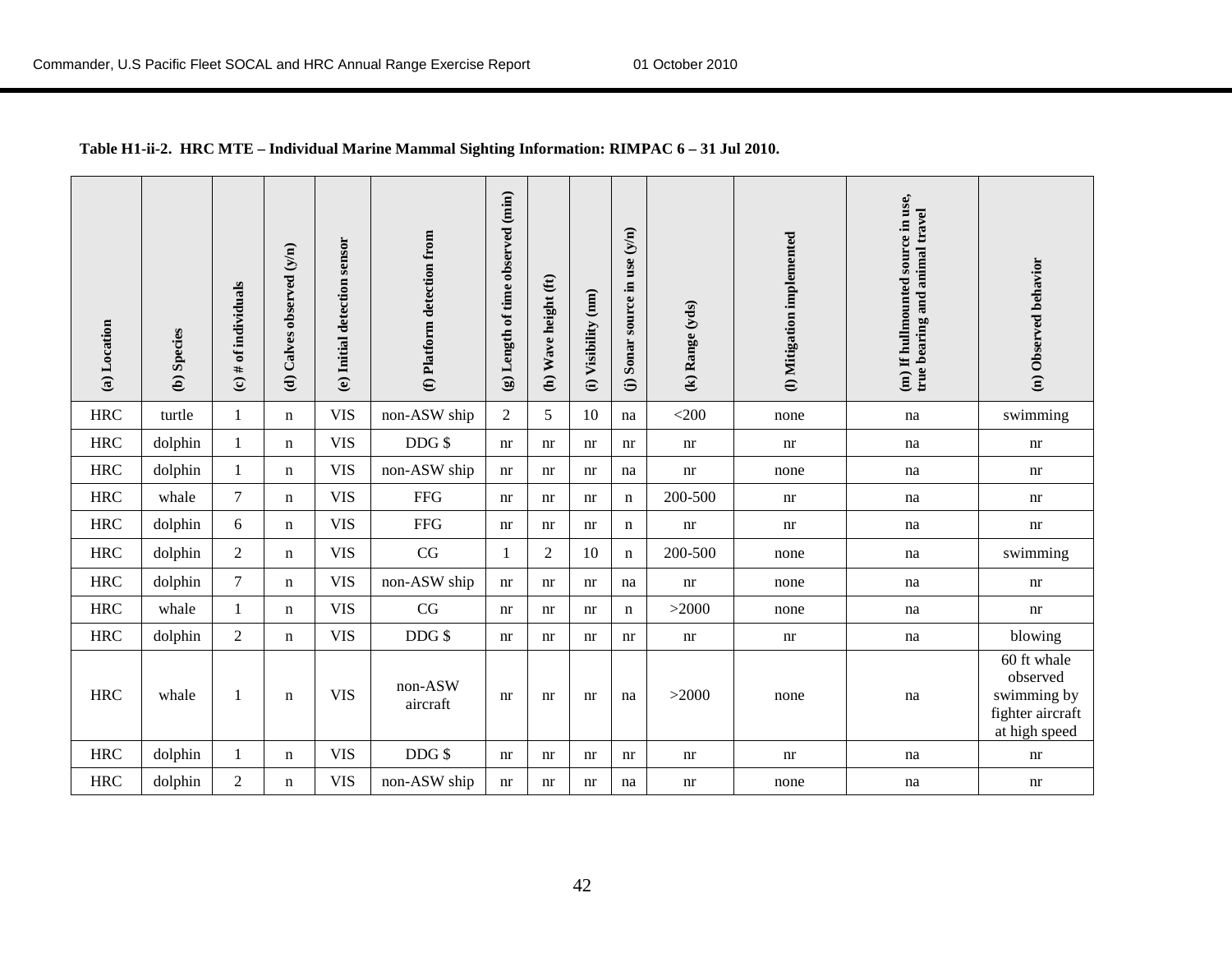| <b>HRC</b> | whale   | 1              | n           | <b>VIS</b> | <b>FFG</b>   | 10           | 3  | 8      | $\mathbf n$ | >2000                      | none          | na                                                                 | nr                         |
|------------|---------|----------------|-------------|------------|--------------|--------------|----|--------|-------------|----------------------------|---------------|--------------------------------------------------------------------|----------------------------|
| <b>HRC</b> | dolphin | $\overline{2}$ | n           | <b>VIS</b> | non-ASW ship | nr           | nr | nr     | na          | nr                         | none          | na                                                                 | nr                         |
| <b>HRC</b> | dolphin | 5              | n           | <b>VIS</b> | non-ASW ship | nr           | nr | nr     | na          | nr                         | none          | na                                                                 | nr                         |
| <b>HRC</b> | whale   | $\mathbf{1}$   | n           | <b>VIS</b> | <b>MPRA</b>  | 12           |    | 10     | $\mathbf n$ | nr                         | none          | na                                                                 | floating carcass           |
| <b>HRC</b> | dolphin | $\mathbf{1}$   | n           | <b>VIS</b> | DDG \$       | nr           | nr | nr     | nr          | nr                         | nr            | na                                                                 | $\mathop{\rm nr}\nolimits$ |
| <b>HRC</b> | dolphin | 20             | n           | <b>VIS</b> | CG           | 3            | 6  | 10     | n           | 200-500                    | none          | na                                                                 | bowriding                  |
| <b>HRC</b> | dolphin | 3              | $\mathbf n$ | <b>VIS</b> | ${\rm FFG}$  | 13           | 5  | 10     | $\mathbf n$ | 200-500                    | none          | na                                                                 | bowriding                  |
| <b>HRC</b> | whale   | $\mathbf{1}$   | n           | <b>VIS</b> | non-ASW ship | $\mathbf{1}$ | 6  | 10     | na          | 1000-2000                  | none          | na                                                                 | blowing                    |
| <b>HRC</b> | dolphin | $\mathbf{1}$   | n           | <b>VIS</b> | <b>MPRA</b>  | nr           | nr | nr     | nr          | nr                         | nr            | na                                                                 | nr                         |
| <b>HRC</b> | whale   | 5              | $\mathbf n$ | <b>VIS</b> | non-ASW ship | nr           | nr | nr     | na          | nr                         | none          | na                                                                 | nr                         |
| <b>HRC</b> | dolphin | $\sqrt{2}$     | $\mathbf n$ | <b>VIS</b> | <b>FFG</b>   | nr           | nr | nr     | n           | nr                         | nr            | na                                                                 | nr                         |
| <b>HRC</b> | whale   | $\mathbf{1}$   | n           | <b>VIS</b> | <b>DDG</b>   | nr           | nr | nr     | n           | nr                         | nr            | na                                                                 | nr                         |
| <b>HRC</b> | turtle  | $\mathbf{1}$   | n           | <b>VIS</b> | non-ASW ship | nr           | nr | nr     | na          | nr                         | none          | na                                                                 | nr                         |
| <b>HRC</b> | turtle  | 1              | $\mathbf n$ | <b>VIS</b> | non-ASW ship | nr           | nr | nr     | na          | $\mathop{\rm nr}\nolimits$ | none          | na                                                                 | nr                         |
| <b>HRC</b> | dolphin | 30             | n           | <b>VIS</b> | non-ASW ship | nr           | nr | nr     | na          | nr                         | none          | na                                                                 | nr                         |
| <b>HRC</b> | dolphin | 15             | n           | <b>VIS</b> | $DDG$ \$     | nr           | nr | nr     | nr          | nr                         | nr            | na                                                                 | nr                         |
| <b>HRC</b> | whale   | $\mathbf{1}$   | n           | <b>VIS</b> | non-ASW ship | nr           | nr | nr     | na          | nr                         | none          | na                                                                 | nr                         |
| <b>HRC</b> | dolphin | $\overline{7}$ | $\mathbf n$ | <b>VIS</b> | non-ASW ship | nr           | nr | nr     | na          | nr                         | none          | na                                                                 | $\mathop{\rm nr}\nolimits$ |
| <b>HRC</b> | dolphin | $\sqrt{2}$     | n           | <b>VIS</b> | <b>FFG</b>   | 40           | 5  | 10     | Y           | >2000                      | secured sonar | dolphin 137 from<br>ship, ship crs 205,<br>dolphin direction<br>nr | swimming                   |
| <b>HRC</b> | whale   | $\mathbf{1}$   | n           | <b>VIS</b> | <b>FFG</b>   | 10           | 3  | $\tau$ | $\mathbf n$ | 500-1000                   | none          | na                                                                 | nr                         |
| <b>HRC</b> | dolphin | $\,8\,$        | n           | <b>VIS</b> | non-ASW ship | nr           | nr | nr     | na          | nr                         | none          | na                                                                 | nr                         |
| <b>HRC</b> | dolphin | $\sqrt{2}$     | n           | <b>VIS</b> | non-ASW ship | nr           | nr | nr     | na          | nr                         | none          | na                                                                 | nr                         |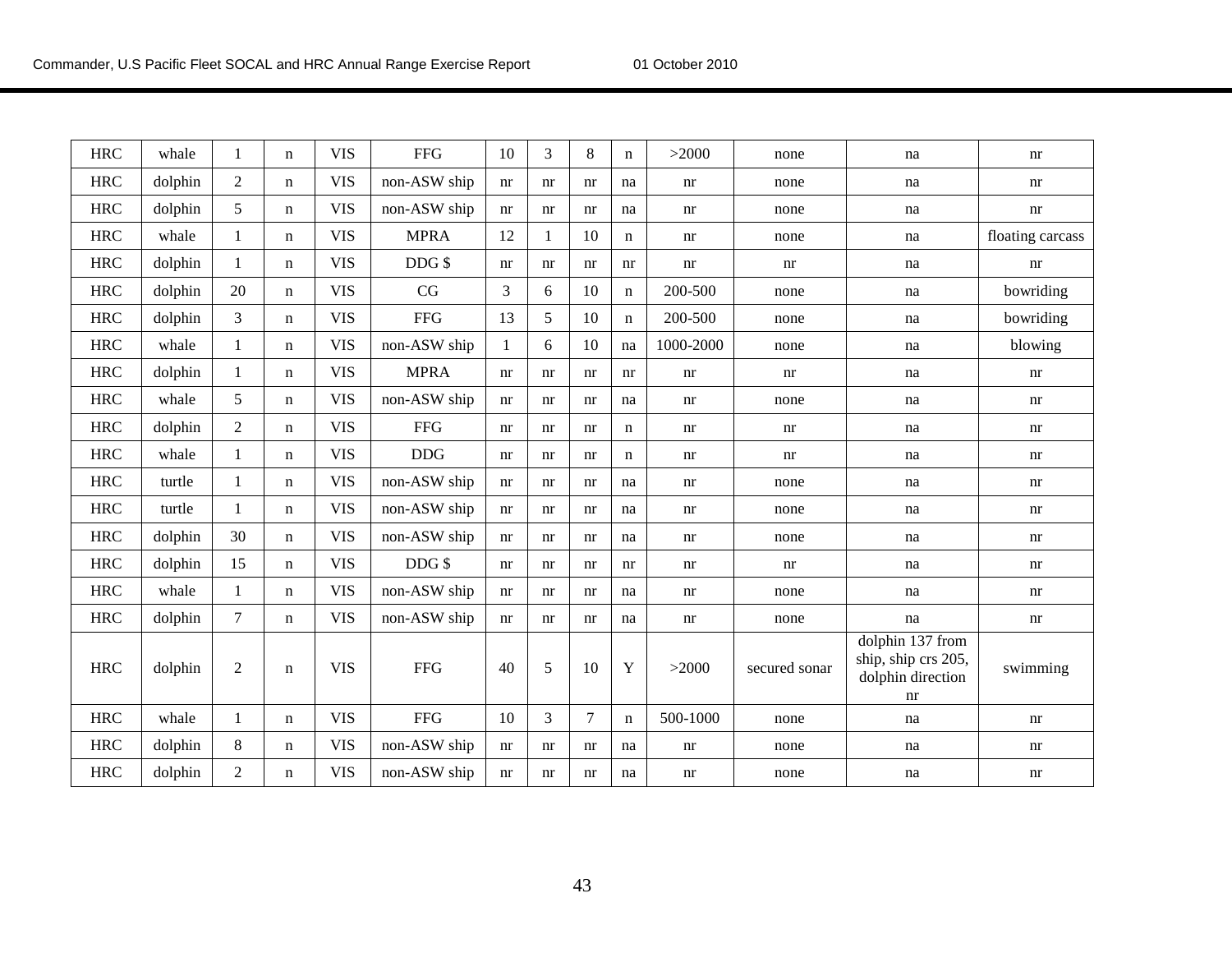| <b>HRC</b> | turtle  | 1              | n | <b>VIS</b> | non-ASW ship | nr | nr | nr | na | nr      | none | na | nr       |
|------------|---------|----------------|---|------------|--------------|----|----|----|----|---------|------|----|----------|
| <b>HRC</b> | turtle  | 6              | n | <b>VIS</b> | non-ASW ship | nr | nr | nr | na | nr      | none | na | nr       |
| <b>HRC</b> | whale   | 1              | n | <b>VIS</b> | FFG \$       | nr | nr | nr | nr | nr      | nr   | na | nr       |
| <b>HRC</b> | dolphin | 5              | n | <b>VIS</b> | FFG \$       | nr | nr | nr | nr | nr      | nr   | na | nr       |
| <b>HRC</b> | dolphin | 50             | n | <b>VIS</b> | non-ASW ship | nr | nr | nr | na | nr      | none | na | nr       |
| <b>HRC</b> | dolphin | 1              | n | <b>VIS</b> | MPRA \$      | nr | nr | nr | nr | nr      | nr   | na | nr       |
| <b>HRC</b> | dolphin | 4              | n | <b>VIS</b> | non-ASW ship | nr | nr | nr | na | nr      | none | na | nr       |
| <b>HRC</b> | dolphin | 25             | n | <b>VIS</b> | non-ASW ship | nr | nr | nr | na | $<$ 200 | none | na | swimming |
| <b>HRC</b> | turtle  | 9              | n | <b>VIS</b> | non-ASW ship | nr | nr | nr | na | $<$ 200 | none | na | swimming |
| <b>HRC</b> | dolphin | 6              | n | <b>VIS</b> | non-ASW ship | nr | nr | nr | na | nr      | none | na | nr       |
| <b>HRC</b> | whale   | $\overline{3}$ | n | <b>VIS</b> | non-ASW ship | 1  | 5  | 10 | na | $<$ 200 | none | na | swimming |
| <b>HRC</b> | dolphin | 6              | n | <b>VIS</b> | non-ASW ship | nr | nr | nr | na | nr      | none | na | nr       |
| <b>HRC</b> | whale   | 4              | n | <b>VIS</b> | non-ASW ship | nr | nr | nr | na | nr      | none | na | nr       |
| <b>HRC</b> | dolphin | 12             | n | <b>VIS</b> | non-ASW ship | nr | nr | nr | na | nr      | none | na | nr       |
| <b>HRC</b> | dolphin | 3              | n | <b>VIS</b> | non-ASW ship | nr | nr | nr | na | nr      | none | na | nr       |
| <b>HRC</b> | whale   | $\overline{2}$ | n | <b>VIS</b> | MPRA \$      | nr | nr | nr | nr | nr      | nr   | na | nr       |
| <b>HRC</b> | dolphin | $\overline{2}$ | n | <b>VIS</b> | <b>MPRA</b>  | nr | nr | nr | nr | nr      | nr   | na | nr       |
| <b>HRC</b> | dolphin | 18             | n | <b>VIS</b> | non-ASW ship | nr | nr | nr | na | nr      | none | na | nr       |
| <b>HRC</b> | turtle  | 6              | n | <b>VIS</b> | non-ASW ship | nr | nr | nr | na | nr      | none | na | nr       |
| <b>HRC</b> | dolphin | 3              | n | <b>VIS</b> | non-ASW ship | nr | nr | nr | na | nr      | none | na | nr       |

nr=not reported; VIS=visual; ACO=acoustic; y=yes; n=no; na=not applicable; crs=course

\$=Foreign naval unit; additional information not provided.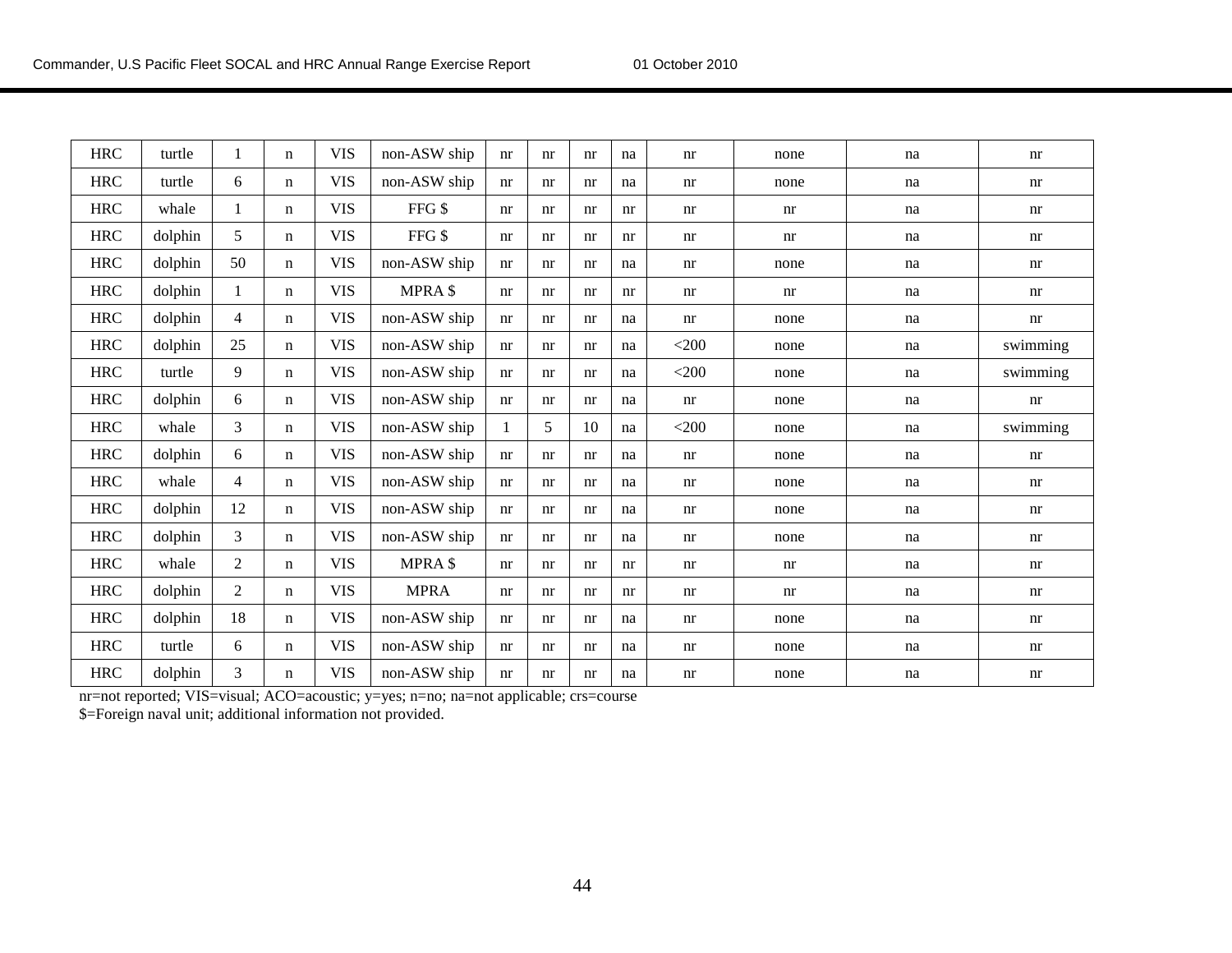Although marine mammal sighting details are consistently and thoroughly reported during SOCAL major training exercises, much of the sighting details were not reported during RIMPAC 2010. Due in large part to the scope of the exercise and its unique, coalition-based command structure, the reporting requirements were bifurcated into separate parts of an instruction. The difference in procedure was not identified by many units, and as a result, those units collected only partial data. This oversight was not discovered until the exercise was complete. In order to ensure complete sighting information is collected in future RIMPAC exercises, the required reports will have command-level visibility and all information will be collected and reviewed daily for completeness.

#### **(iii) Evaluation of effectiveness (based on data gathered during all MTEs)**

Between 2 August 2009 and 1 August 2010, there was one USWEX and one Rim of the Pacific exercise conducted within the Hawaii Range Complex. Navy lookouts reported 47 marine mammal sightings for an estimated 286 marine mammals. There were zero marine mammal sightings reported at a range less than 1000 yards concurrent with MFAS use.

| <b>MTE</b>    |                 | # of Exercise | # of Ships<br><b>Involved</b><br>(MFAS and | # of Marine<br><b>Mammal</b> | # of Marine    |
|---------------|-----------------|---------------|--------------------------------------------|------------------------------|----------------|
| <b>Type</b>   | Month           | <b>Days</b>   | non-MFAS)                                  | <b>Sightings</b>             | <b>Mammals</b> |
| <b>USWEX</b>  | <b>AUG 2009</b> |               |                                            |                              | NA             |
| <b>RIMPAC</b> | <b>JUL 2010</b> | 26            | 26                                         | 47                           | 286            |
|               | Totals:         | 30            | 34                                         | 47                           | 286            |

**Table H1-iii-1. HRC MTEs from 2 August 2009 to 1 August 2010.**

#### **Mitigation Effectiveness Discussion**

The three categories of mitigation measures (Personnel Training, Lookout and Watchstander Responsibility, and Operating Procedures) outlined in the HRC EIS/OEIS and approved by NMFS (DoN 2008, NMFS 2009a, 2009b) were effective in detection appropriately mitigating exposure of marine mammal to mid-frequency sonar. Fleet commanders and ship watch teams continue to improve individual awareness and enhance reporting practices. This improvement can be attributed to the various pre-exercise conferences, mandatory marine species awareness training, and making adjustments based upon the lessons learned. The safety zones were adhered to, and vessels and aircraft applied mitigation measures when marine mammals were visually observed within the requisite zone.

**Table H1-iii-2. Breakdown of marine mammals sighted in the HRC during MTEs at ranges less than 1000 yards concurrent with MFAS use.**

|                         | <b>Range of Marine Mammal Sighting</b>  |  |  |  |  |  |  |  |  |  |
|-------------------------|-----------------------------------------|--|--|--|--|--|--|--|--|--|
| $<$ 200 yards           | $200 - 500$ yards<br>$500 - 1000$ vards |  |  |  |  |  |  |  |  |  |
| No applicable sightings |                                         |  |  |  |  |  |  |  |  |  |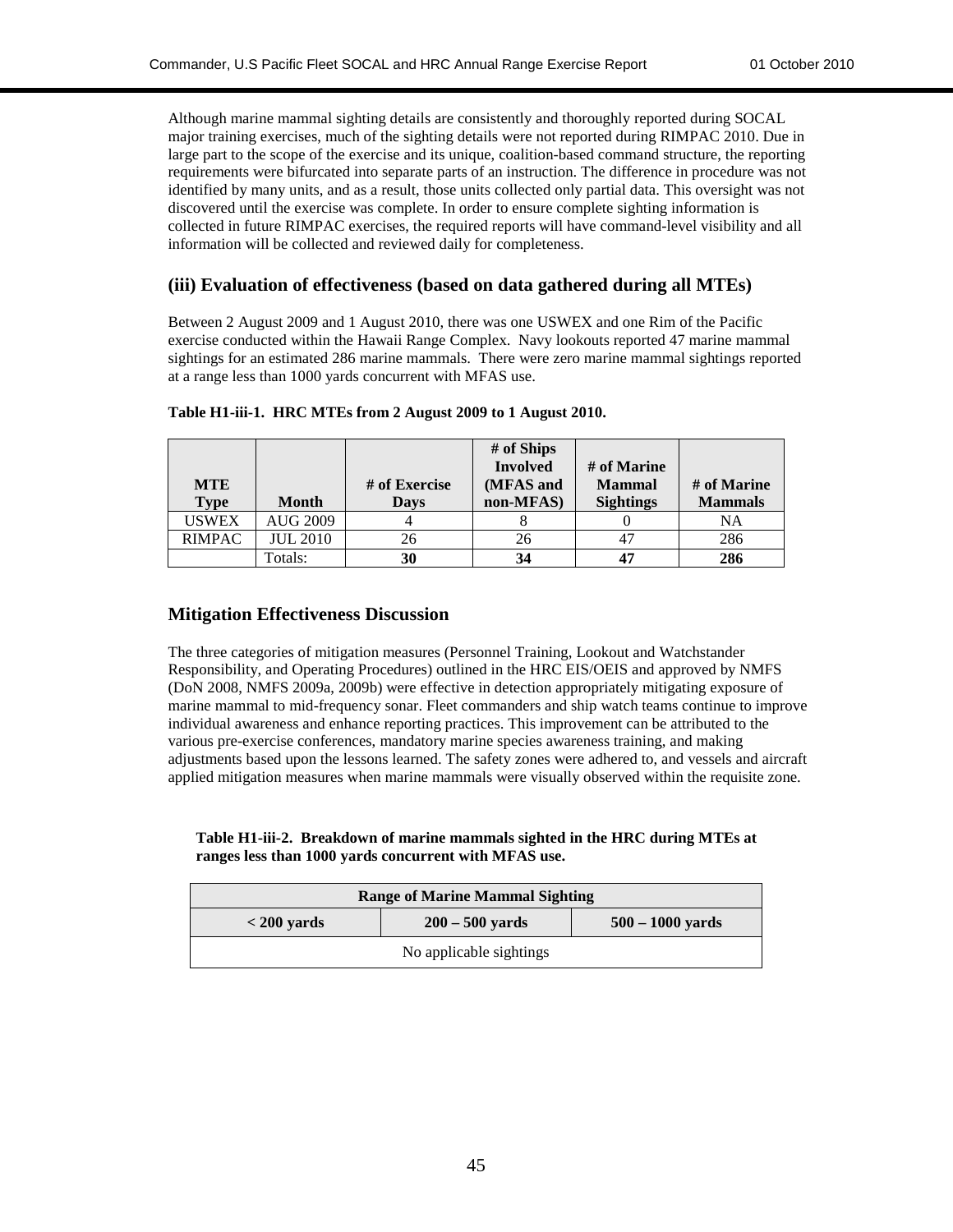| $\overline{\phantom{0}}$<br>$\oplus$<br><b>HRC</b><br>$\bullet$<br>ang<br>≊<br>$\widehat{\phantom{a}}$ | <b>MTE</b><br>$\widehat{\mathbf{a}}$ | Month<br>ನಿ | sighted<br>Species<br>$\widehat{\mathbf{f}}$ | sighted<br>ammals<br>Е<br>$\bullet$<br>marin<br>$\mathbf{d}$<br>#<br>ົດ | Platform<br>ତ | (imin)<br>g<br>obser<br>time<br>ð<br>ength<br>⊣<br>$\widehat{r}$ | at which marine<br>sighted<br>Range<br>mammal<br>ଛ | ä<br>maneuv<br>(SD);<br>[secure<br>(PD);<br>$\overline{\mathbf{N}}^1$<br>9) Mitigation<br>down<br>$\mathfrak{A}$<br>power<br>ship | exposure<br>$\mathbf{r}$ e<br><b>ED</b><br>to mitigation<br>×<br>МA<br>10) Estimate<br>PRIOR<br>1uPa) <sup>2</sup> | sonar<br>minutes<br>applied<br>$\mathfrak{o}\mathfrak{t}$<br>11) Number<br>mitigation | <b>AFTER</b><br>$1uPa)^2$<br>exposure<br>re<br>mitigation (dB<br>Estimate<br>12) | mitigation<br>would have<br>speed<br>ship<br>$\mathfrak{o}\mathfrak{t}$<br>$10$ - $kmot$<br>13) DISTANCE ship<br>length<br>nominal<br>ven<br>ā<br>moved<br>(yds)<br>and | $\bullet$<br>use.<br>source in<br>travel<br>animal<br>14) If hullmounted<br>bearing,<br>true | behavior<br>$\mathbf{g}$<br>Observ<br>15) |
|--------------------------------------------------------------------------------------------------------|--------------------------------------|-------------|----------------------------------------------|-------------------------------------------------------------------------|---------------|------------------------------------------------------------------|----------------------------------------------------|-----------------------------------------------------------------------------------------------------------------------------------|--------------------------------------------------------------------------------------------------------------------|---------------------------------------------------------------------------------------|----------------------------------------------------------------------------------|-------------------------------------------------------------------------------------------------------------------------------------------------------------------------|----------------------------------------------------------------------------------------------|-------------------------------------------|
|                                                                                                        |                                      |             |                                              |                                                                         |               |                                                                  |                                                    | No applicable sightings                                                                                                           |                                                                                                                    |                                                                                       |                                                                                  |                                                                                                                                                                         |                                                                                              |                                           |

|  |  | Table H1-iii-3. HRC MTEs where sonar was on during detection of marine mammals at ranges less than 1,000 yards and mitigation conducted. |
|--|--|------------------------------------------------------------------------------------------------------------------------------------------|
|  |  |                                                                                                                                          |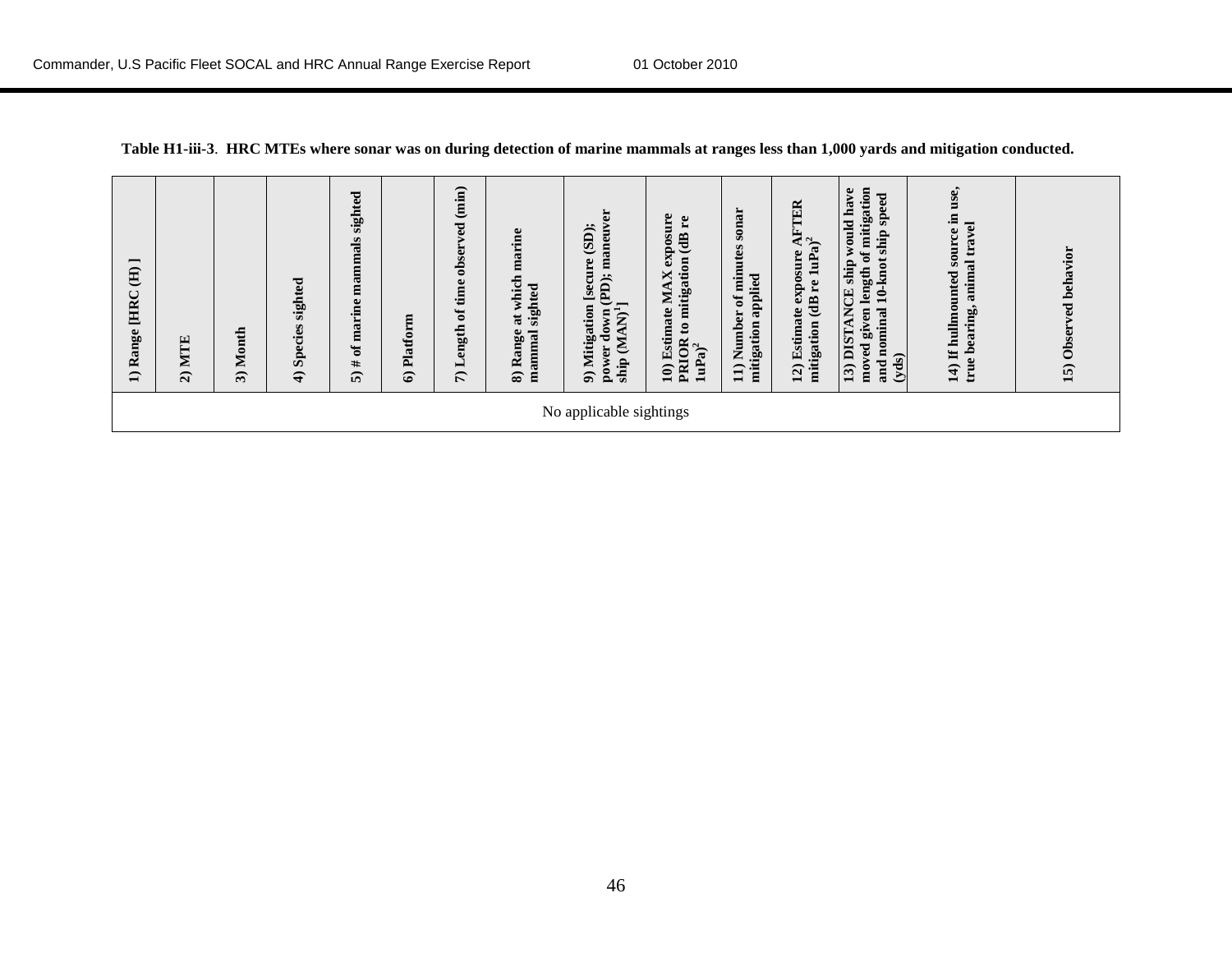#### **(2) HRC** – **ASW Summary**

This section summarizes information from MTEs and non-major training exercises such as unit-level training.

#### **(i) Total annual hours of each type of sonar source**

Total annual hours of each type of sonar source used within the HRC between 2 August 2009 and 1 August 2010 are presented in the classified appendix to this report. All reporting metrics within the HRC were below the NMFS authorized amount.

#### **Table H2-i-1. Sonar allocation within the HRC by source.**

| Authorized MFAS sources §216.170 (c)(1) of NMFS HRC Final Rule and LOA | Annually<br><b>Authorized</b> |
|------------------------------------------------------------------------|-------------------------------|
| (i) AN/SQS-53 surface ship hull-mounted active sonar (hours)           | 1,284                         |
| (ii) AN/SQS-56 surface ship hull-mounted active sonar (hours)          | 383                           |
| (iii) $AN/AGS-22$ or 13 helicopter active dipping sonar (# of dips)    | 1,010                         |
| (iv) AN/SSQ-62 DICASS acoustic sonobuoy (# of buoys)                   | 2,423                         |
| (v) Mk-48/Mk-46/Mk-54 torpedoes (# of torpedoes)                       | 313                           |
| (vi) AN/BQQ-5/10 submarine active sonar (hours)                        | 200                           |

#### **(ii) Total Sonar Hours (dense humpback areas)**

Hull-mounted active sonar use was not reported within the dense humpback areas plus a 5 km buffer between 15 December 2009 and 15 April 2010. The precise boundaries of these "dense humpback areas" have yet to be formalized by the U.S. Navy and NMFS (see figure H2-iv-1).

#### **(iii) Total Sonar Hours (humpback whale cautionary area)**

Hull-mounted active sonar use was not reported within the humpback whale cautionary area between 15 December 2009 and 15 April 2010 (see figure H2-iv-1).

#### **(iv) Cumulative Impact Report**

From NMFS Final Rule: "*To the extent practical, the Navy shall develop and implement a method of annually reporting non-major training exercises utilizing hull-mounted sonar. This section shall present an annual (and seasonal, where practicable), depiction of non-major training exercises geographically across the range complex*." Specific to the HRC only, seasonality refers to reporting of total hull-mounted use within Hawaii's "dense humpback areas" and humpback cautionary area between 15 December and 15 April.

The annual quantity in hours and breakdown by system of hull-mounted sonar use in the HRC during non-major training events between 2 August 2009 and 1 August 2010 is presented in the classified appendix to this report. The majority of this MFAS occurred during short-duration unit-level training (ULT). ULT is typically a singleship event that normally only lasts for several hours at a time.

The geographic extent of seasonal non-major training exercise sonar use is depicted in the following two figures.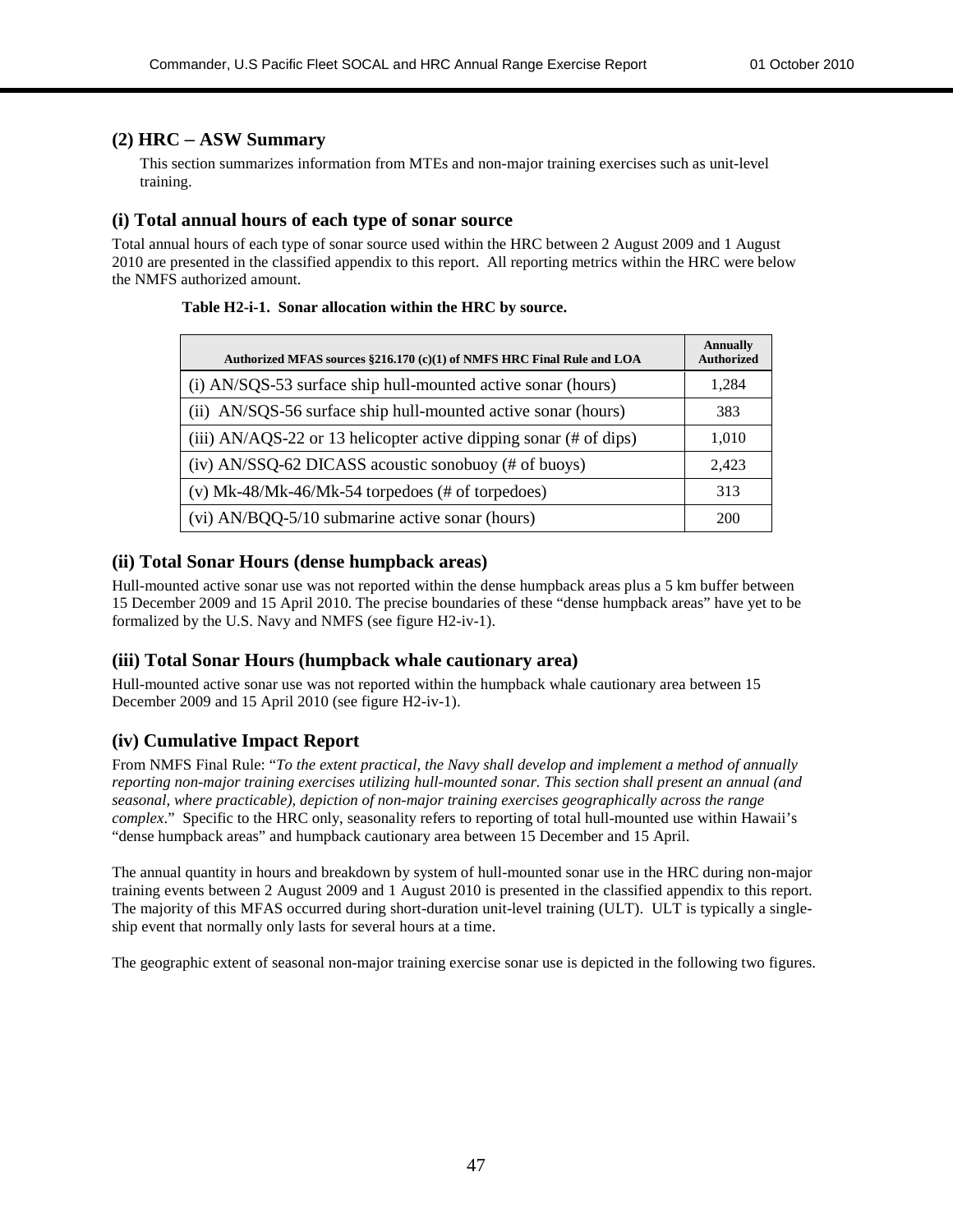

**Figure H2-iv-1. HRC cold season sonar use reported 15 December 2009 – 15 April 2010.**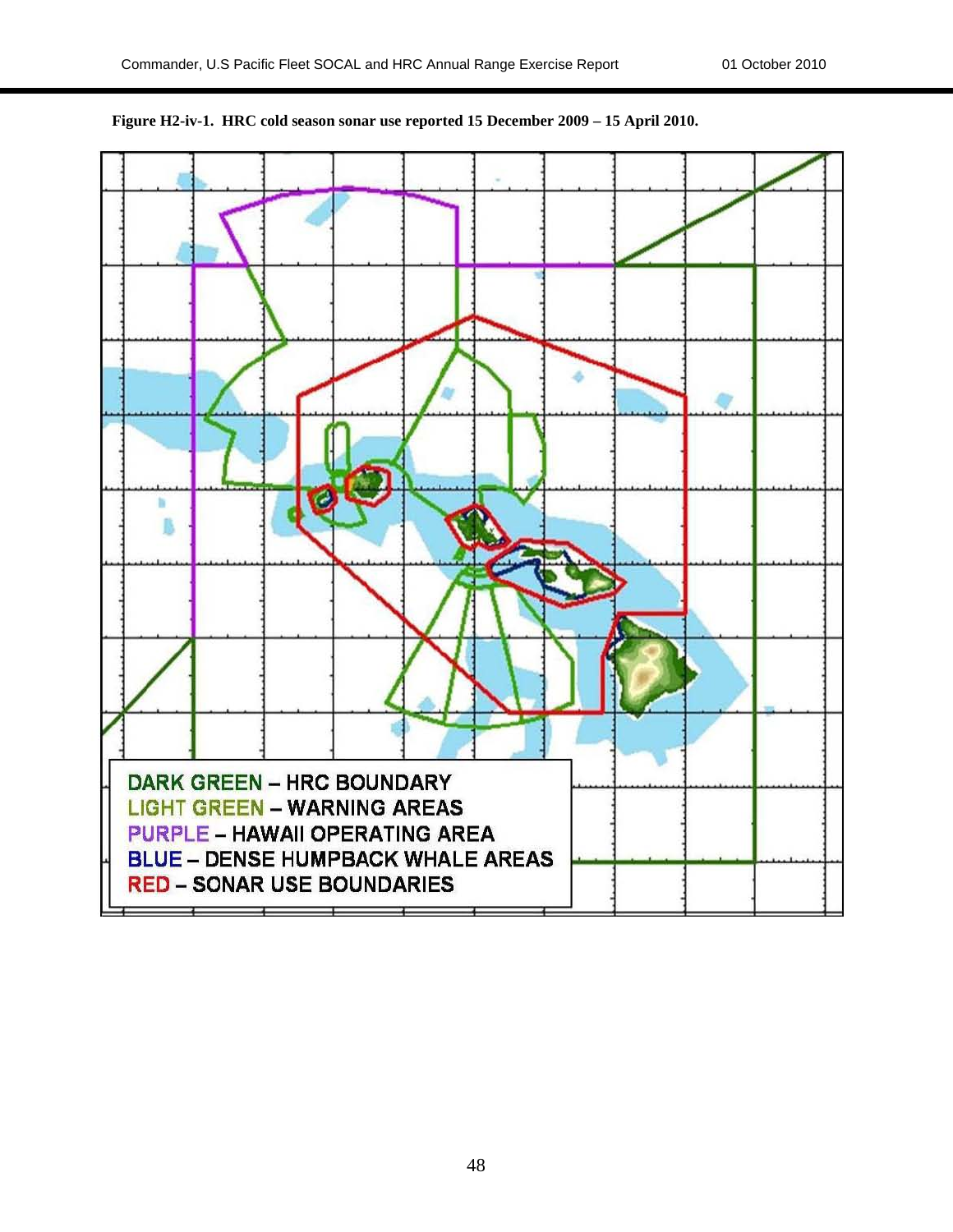

**Figure H2-iv-2. HRC warm season sonar use reported 2 Aug 2009 – 14 Dec 2009, and from 16 Apr 2010 – 1 Aug 2010.**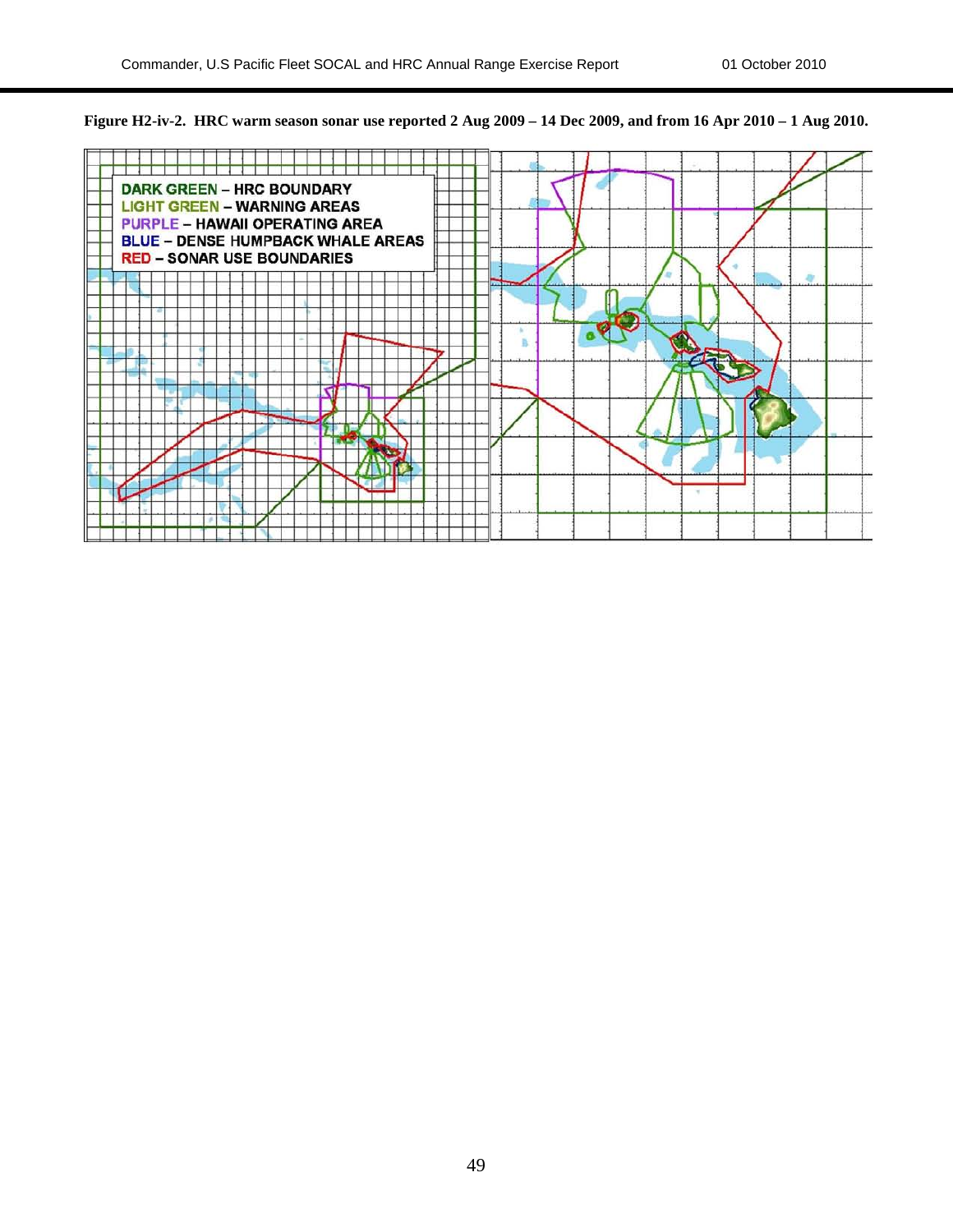#### **(3) HRC – SINKEX**

#### **(i) Exercise information**

Based on the reporting requirements in the HRC Final Rule (NMFS 2009a) the below information on Sinking Exercises is submitted for events between 2 August 2009 and 1 August 2010. Three SINKEX were conducted in the HRC between 2 August 2009 and 1 August 2010, one each on 10 July, 14 July, and 17 July 2010.

Specific reporting requirements include:

- (i) Exercise information (for each SINKEX)
- (ii) Individual marine mammal observations.

HRC SINKEX data is summarized in **Table H3-i-1** below.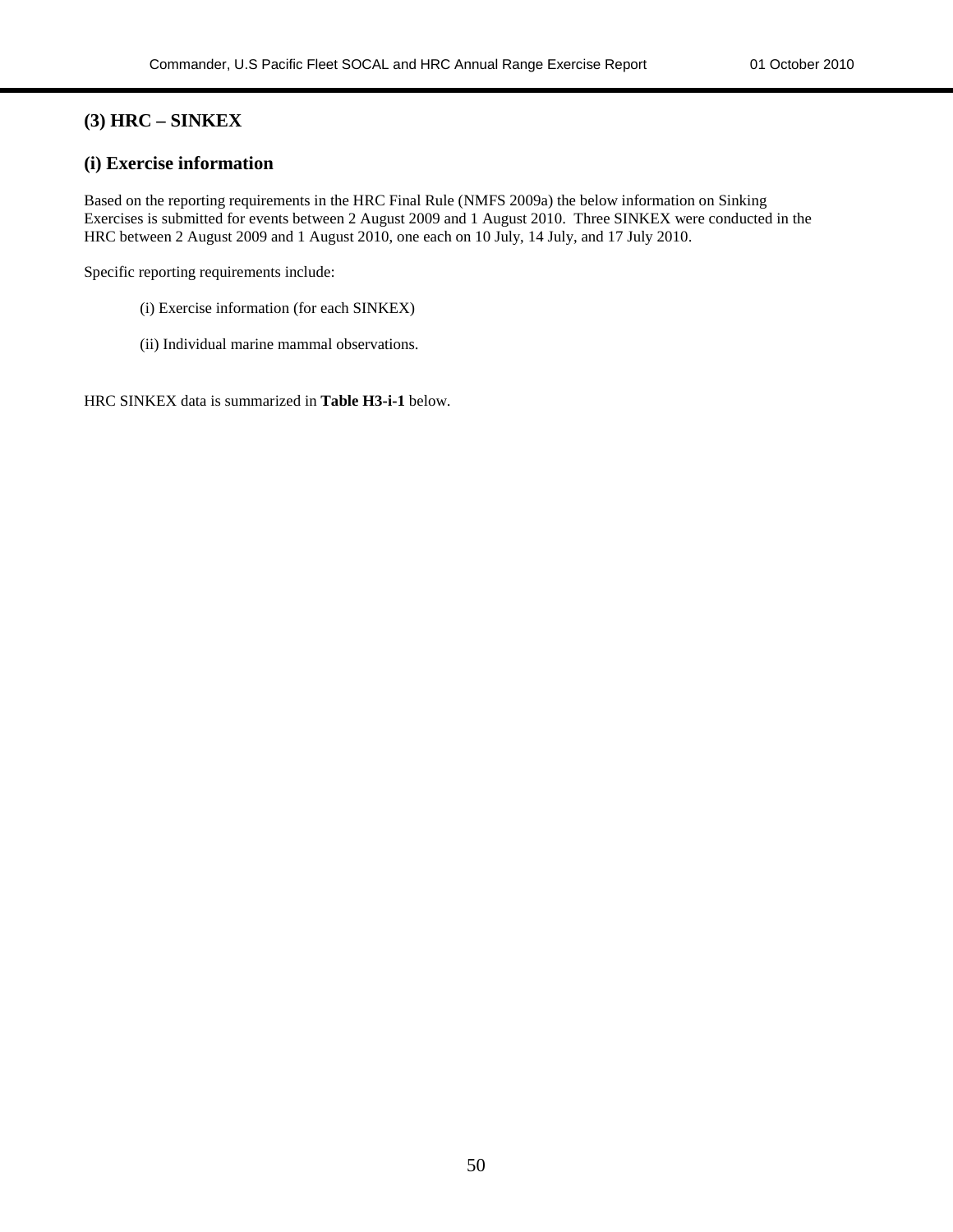| Table H3-i-1. Summary of SINKEXs conducted in HRC. |  |
|----------------------------------------------------|--|
|----------------------------------------------------|--|

| (a) Location          | (b) Date/time exercise began/ended                                                                                                 | and after exercise<br>(c) Total hours of observation<br>before, during, | (d) Total number and types of<br>rounds expended/explosives<br>detonated                                                   | acoustic sources used in exercises<br>types of passive<br>(e) Number and | (f) Total hours of passive acoustic<br>search time  | (g) Number and types of vessels<br>and aircraft participating                   | (h) Wave height in feet (High,<br>Low, Average) | (i) Narrative description of sensors<br>illustrating how marine mammal<br>mammal detection and timeline<br>and platforms used for marine<br>detection was conducted                                                                                                                                                                                                                                                                                                                                |
|-----------------------|------------------------------------------------------------------------------------------------------------------------------------|-------------------------------------------------------------------------|----------------------------------------------------------------------------------------------------------------------------|--------------------------------------------------------------------------|-----------------------------------------------------|---------------------------------------------------------------------------------|-------------------------------------------------|----------------------------------------------------------------------------------------------------------------------------------------------------------------------------------------------------------------------------------------------------------------------------------------------------------------------------------------------------------------------------------------------------------------------------------------------------------------------------------------------------|
| 22:59.6N<br>160:06.9W | 101900Z<br><b>JUL 10</b><br>to<br>110411Z<br><b>JUL 10</b>                                                                         | 259                                                                     | $(*)$ Harpoon<br>$(*)$ 5 Inch<br>$(*)76$ mm<br>$(*)$ Mk-84 bombs                                                           | 3 SQS-53<br>10 SSQ-53                                                    | 10 hours SQS-53<br>40 hours SSQ-53                  | 1 CG<br>2 DDG<br>4 B-52<br>5 P-3                                                | 7, 4, 5                                         | Marine mammal surveillance conducted for 3 hours prior to<br>COMEX using C-26 and S-61 aircraft and range small boats.<br>CPF had Marine Mammal Observers in the S-61 helo. In<br>addition, two P-3 aircraft provided a total of 7 hours of range<br>clearance, commencing two hour s prior to COMEX.<br>Surveillance continued throughout the event and for one hour<br>after FINEX by participants and range platforms. Sensors<br>utilized were visual search and passive sonars, as available. |
| 22:51.8N<br>160:13.7W | 141800Z<br><b>JUL 10</b><br>to<br>152016Z<br><b>JUL 10</b>                                                                         | 316                                                                     | $(*)$ Harpoon<br>$(*)$ AGM-114 Hellfire<br>(*) AGM-65 Maverick<br>$(*)$ 5 Inch<br>$(*)76$ mm<br>$(*)$ Mk-83 bombs          | 3 SQS-53<br>3 SQS-56<br>10 SSQ-53                                        | 9 hours SQS-53<br>9 hours SQS-56<br>40 hours SSQ-53 | $1\,\mathrm{CG}$<br>2 DDG<br>3 FFG<br>4 SH-60B<br>4 P-3<br>$9 F/A-18$<br>2 F-15 | 8, 5, 6                                         | Marine mammal surveillance conducted for 2 hours prior to<br>COMEX using C-26 and S-61 aircraft and range small boats.<br>In addition, two P-3 aircraft provided a total of 7 hours of<br>range clearance, commencing two hour s prior to COMEX.<br>Surveillance continued throughout the firing events on the 14 <sup>th</sup><br>by participants and range platforms. Sensors utilized were<br>visual search and passive sonars, as available.                                                   |
| 22:57.2N<br>160:05.6W | 171900Z<br><b>JUL 10</b><br>to<br>180458Z<br><b>JUL 10</b><br>*Information is contained in the classified appendix to this report. | 99                                                                      | $(*)$ Harpoon<br>(*) AGM-65 Maverick<br>$(*)$ AGM-88 HARM<br>$(*)$ Mk-82 bombs<br>$(*)$ Mk-84 bombs<br>$(*)$ Mk-48 torpedo | 1 BQQ-10<br>8 SSQ-53                                                     | 2 hours BQQ-10<br>16 hours SSQ-53                   | 1 SSN<br>6 P-3<br>17 F/A-18                                                     | 5, 2, 3                                         | Marine mammal surveillance conducted for 3 hours prior to<br>COMEX using C-26 and S-61 aircraft and range small boats.<br>In addition, two P-3 aircraft provided a total of 11 hours of<br>range clearance, commencing two hour s prior to COMEX.<br>Surveillance continued throughout the event and for one hour<br>after FINEX by participants and range platforms. Sensors<br>utilized were visual search and passive sonars, as available.                                                     |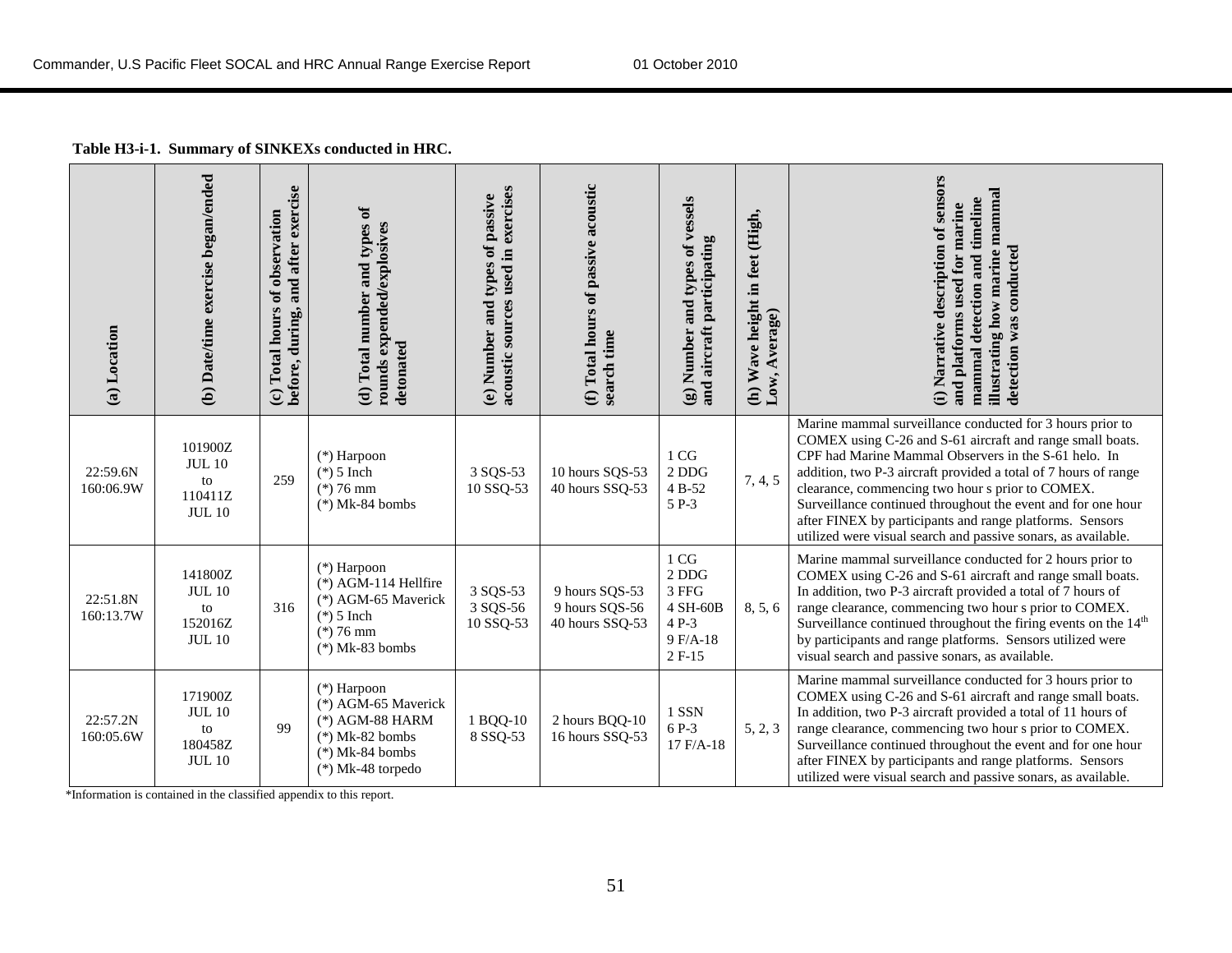#### **(ii) Individual marine mammal observation information**

**Table H3-ii-1. Mammal sighting information for SINKEX on 10 July 2010.**

| (a) Location | <b>Species</b><br>$\mathbf{a}$                         | individuals<br>đ<br>5<br>$(c)$ Numb | (y/n)<br>$\overline{\mathbf{g}}$<br>obser<br>Calves<br>$\widehat{\mathbf{c}}$ | sensor<br>(e) Initial detection | of observation<br>ength<br>(imin)<br>一<br>$\boldsymbol{\epsilon}$ | height<br>Wave <sup>1</sup><br>$\mathbf{G}$ | Visibility<br>$\widehat{a}$ | $\left( \min \right)$<br>ng/after<br>time<br>and<br><b>before/duri</b><br>Sighted<br>exercise,<br>$\widehat{\Xi}$ | of mammal<br>detonation<br><b>Distance</b><br>$\overline{f}$ Die from | ed behavior<br>$(k)$ Obser | $\overline{a}$<br>implementati<br>Mitigation<br>$\ominus$ | indicate<br>occurs<br>observation<br>detonation<br>type<br>munitions<br>during<br>Ħ<br>$\widehat{a}$ |
|--------------|--------------------------------------------------------|-------------------------------------|-------------------------------------------------------------------------------|---------------------------------|-------------------------------------------------------------------|---------------------------------------------|-----------------------------|-------------------------------------------------------------------------------------------------------------------|-----------------------------------------------------------------------|----------------------------|-----------------------------------------------------------|------------------------------------------------------------------------------------------------------|
|              | No marine mammals sightings reported during this event |                                     |                                                                               |                                 |                                                                   |                                             |                             |                                                                                                                   |                                                                       |                            |                                                           |                                                                                                      |



| (a) Location | Species<br>$\mathbf{a}$                                | individuals<br>ัธ<br>Number<br>$\ddot{\boldsymbol{c}}$ | (y/n)<br>$\mathbf{g}$<br>⋗<br>obser<br>Calves<br>$\widehat{\mathbf{c}}$ | Initial detection sensor<br>$\ddot{e}$ | of observation<br>ength<br>(imin)<br>$\blacksquare$<br>$\boldsymbol{\Theta}$ | height<br>Wave<br>$\textcircled{\scriptsize{s}}$ | Visibility<br>$\widehat{a}$ | (min)<br>before/during/after<br>time<br>and<br>Sighted<br>exercise<br>$\oplus$ | mammal<br>detonation<br>$\mathfrak{b}$<br><b>Distance</b><br>$\overline{m}$<br>Эă | (k) Observed behavior | $\overline{\mathbf{a}}$<br>implementati<br>Mitigation<br>$\ominus$ | indicate<br><b>occurs</b><br>observation<br>detonation<br>type<br>munitions<br>during<br>H<br>$\hat{a}$ |
|--------------|--------------------------------------------------------|--------------------------------------------------------|-------------------------------------------------------------------------|----------------------------------------|------------------------------------------------------------------------------|--------------------------------------------------|-----------------------------|--------------------------------------------------------------------------------|-----------------------------------------------------------------------------------|-----------------------|--------------------------------------------------------------------|---------------------------------------------------------------------------------------------------------|
|              | No marine mammals sightings reported during this event |                                                        |                                                                         |                                        |                                                                              |                                                  |                             |                                                                                |                                                                                   |                       |                                                                    |                                                                                                         |

**Table H3-ii-3. Mammal sighting information for SINKEX on 17 July 2010.**

| (a) Location | <b>Species</b><br>$\mathbf{a}$                         | individuals<br>$\mathbf{a}$<br>$(c)$ Number | (y/n)<br>ved<br>obser<br>Calves<br>$\widehat{\mathbf{d}}$ | sensor<br>(e) Initial detection | of observation<br>ength<br>(imin)<br>Н<br>$\boldsymbol{\epsilon}$ | height<br>Wave<br>$\mathbf{G}$ | Visibility<br>$\widehat{a}$ | (imin)<br>ng/after<br>time<br>and<br>before/duri<br>Sighted<br>exercise<br>$\oplus$ | mammal<br>detonation<br>$\mathfrak{a}$<br><b>Distance</b><br>$\mathbf{m}$<br>Θĕ | ed behavior<br>$(k)$ Obser | implementation<br>Mitigation<br>$\ominus$ | indicate<br>occurs<br>observation<br>detonation<br>type<br>$\sin$<br>during<br>muniti<br>H<br>$\widehat{a}$ |
|--------------|--------------------------------------------------------|---------------------------------------------|-----------------------------------------------------------|---------------------------------|-------------------------------------------------------------------|--------------------------------|-----------------------------|-------------------------------------------------------------------------------------|---------------------------------------------------------------------------------|----------------------------|-------------------------------------------|-------------------------------------------------------------------------------------------------------------|
|              | No marine mammals sightings reported during this event |                                             |                                                           |                                 |                                                                   |                                |                             |                                                                                     |                                                                                 |                            |                                           |                                                                                                             |

#### **(4) HRC – IEER/AEER Summary**

The annual summary of use within the HRC for Improved Extended Echo Ranging (IEER) and Advanced Extended Echo Ranging (AEER) sonobuoys is deemed classified. Data requested from the Navy is presented in the classified appendix to this report. Reporting elements will include (i) Total number of IEER events; (ii) Total expended/detonated rounds (buoys); and (iii) Total number of self-scuttled IEER rounds (buoys).